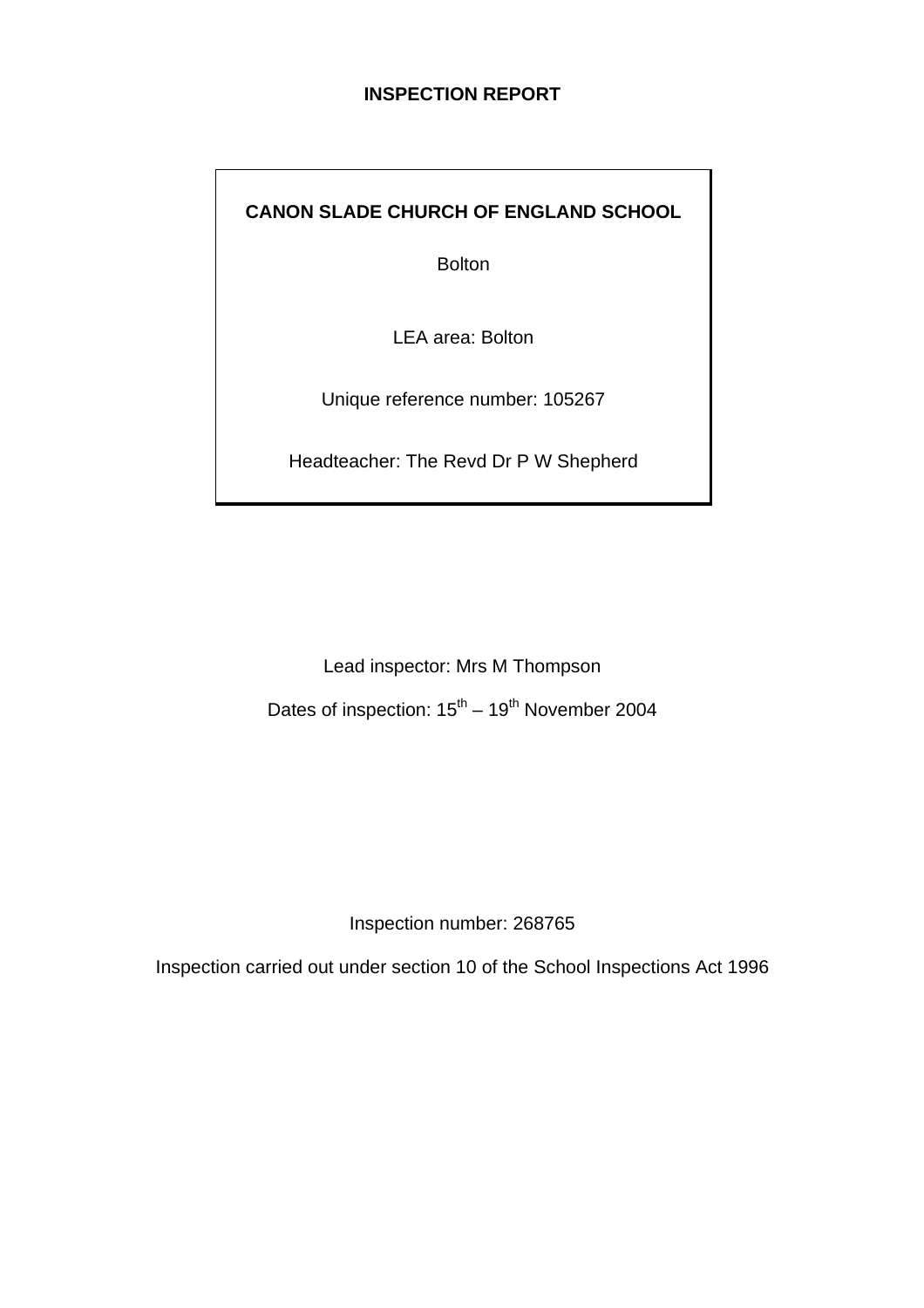#### Crown copyright 2005

This report may be reproduced in whole or in part for non-commercial educational purposes, provided that all extracts quoted are reproduced verbatim without adaptation and on condition that the source and date thereof are stated.

Further copies of this report are obtainable from the school. Under the School Inspections Act 1996, the school must provide a copy of this report and/or its summary free of charge to certain categories of people. A charge not exceeding the full cost of reproduction may be made for any other copies supplied.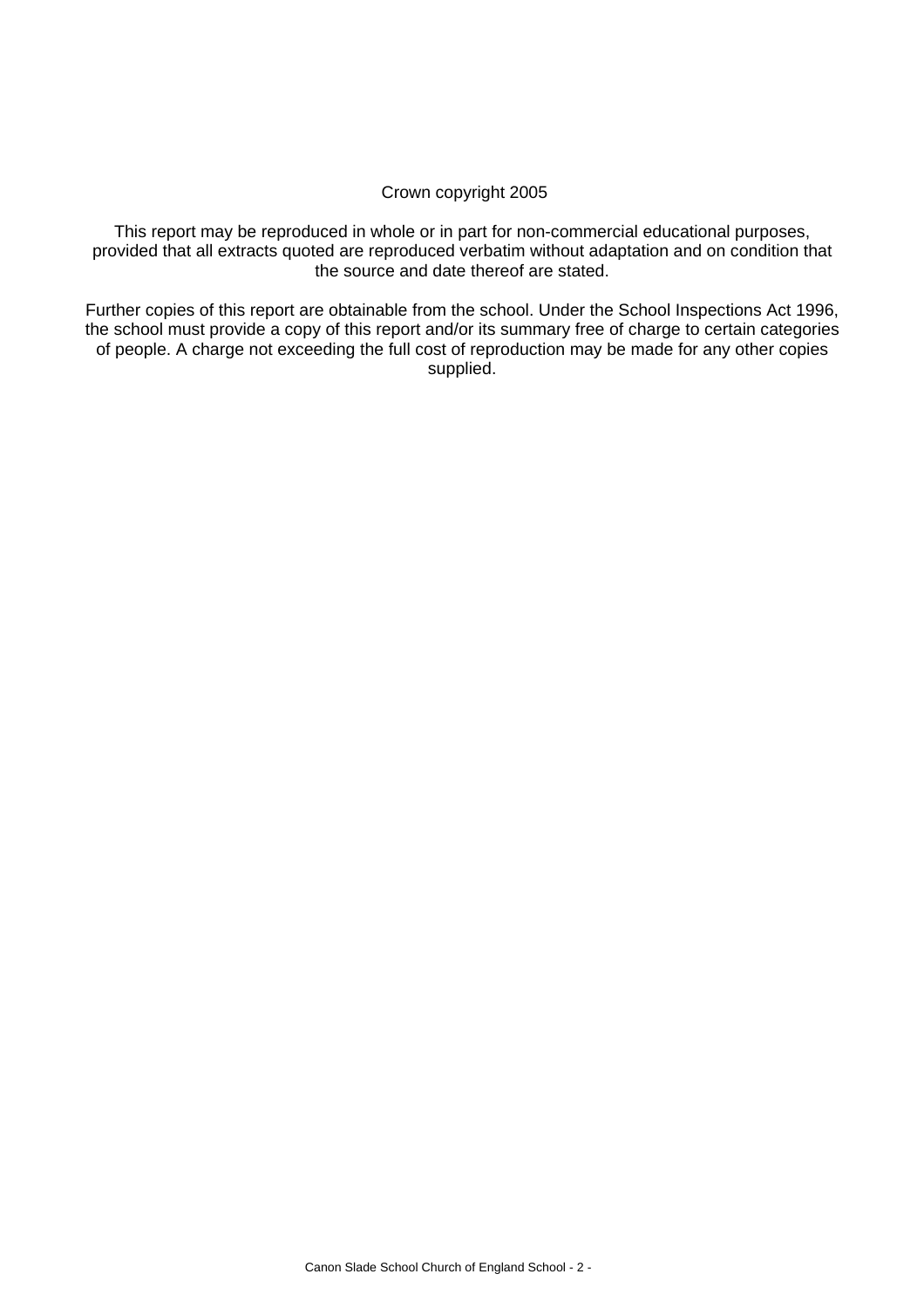# **INFORMATION ABOUT THE SCHOOL**

| Type of school:             | Comprehensive                  |
|-----------------------------|--------------------------------|
| School category:            | Voluntary aided                |
| Age range of pupils:        | $11 - 18$                      |
| Gender of pupils:           | Mixed                          |
| Number on roll:             | 1721                           |
| School address:             | Bradshaw Brow<br><b>Bolton</b> |
| Postcode:                   | Lancashire<br>BL2 3BP          |
| Telephone number:           | 01204 333343                   |
| Fax number:                 | 01204 333340                   |
| Appropriate authority:      | The governing body             |
| Name of chair of governors: | Mrs B G Finney                 |
|                             |                                |

Date of previous inspection: 1<sup>st</sup> February 1999

# **CHARACTERISTICS OF THE SCHOOL**

Canon Slade Church of England School is a large, mixed, voluntary aided 11-18 comprehensive school, attended by 1721 pupils and students. It attained Specialist Performing Arts College status in 2003. The school has been heavily over-subscribed in recent years. The major criterion for admission is regular Christian worship for parents and children for a considerable period prior to entry. Pupils currently attending the school represent the whole ability range. Pupils' attainment on entry to the school is well above average. The large traditional sixth form is attended by students from Canon Slade School, and by a number of students who have previously attended other schools. Admission is on the basis of success in examinations.

In all years except Years 8 and 13, there are more girls than boys. The percentage of pupils eligible for free school meals is very low and the percentage of pupils whose first language is not English is also low. The percentage of pupils identified as having special educational needs is below the national average, as is the percentage of pupils with a statement.

The school has received a variety of awards including Artsmark Gold, Investors in People, Sportsmark, Careers Education Quality, and Excellence in Mentoring Award. Pupils take part in the Duke of Edinburgh Award and some sixth form students take part in community service, a primary school teaching scheme and Young Enterprise.

The school has a large number of major partners including five local schools who undertake research and development through the Leading Edge programme, and a partnership involving four primary schools and one secondary school in performing arts. On a regional level, the school works with the National Academy for Gifted and Talented Youth based at the University of Warwick, with the University of the First Age and with the 135 churches in the greater Bolton area. It is also a training school for initial teacher training in conjunction with Manchester Metropolitan University and Matthew Moss School (Rochdale).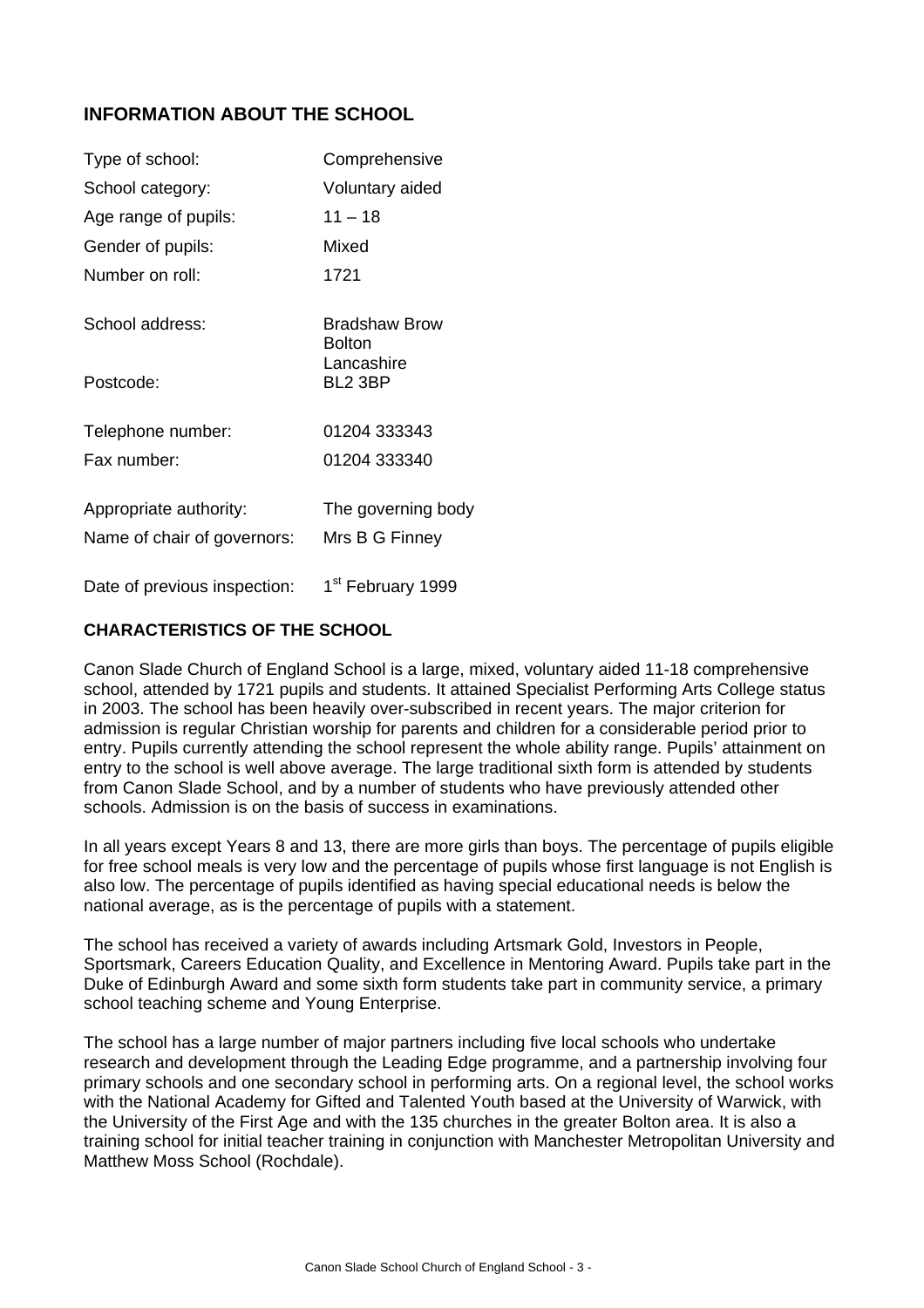# **INFORMATION ABOUT THE INSPECTION TEAM**

| Members of the inspection team |                 | <b>Subject responsibilities</b> |                                             |
|--------------------------------|-----------------|---------------------------------|---------------------------------------------|
| 2626                           | Mrs M Thompson  | Lead inspector                  |                                             |
| 13448                          | Mrs D Lloyd     | Lay inspector                   |                                             |
| 30941                          | Mr K Brammer    | Team inspector                  | English, Drama                              |
| 2919                           | Dr P Armitage   | Team inspector                  | <b>Mathematics</b>                          |
| 20729                          | Mr J Berry      | Team inspector                  | Science                                     |
| 30901                          | Mrs S Schofield | Team inspector                  | Art and design, Citizenship                 |
| 7084                           | Mr J Haslam     | Team inspector                  | Design and technology                       |
| 12118                          | Mr A Paver      | Team inspector                  | Geography                                   |
| 8873                           | Ms C Evers      | Team inspector                  | <b>History</b>                              |
| 33636                          | Mr R Snaith     | Team inspector                  | Information and communication<br>technology |
| 19026                          | Mr B Downes     | Team inspector                  | Modern foreign languages                    |
| 11676                          | Mr G Thomas     | Team inspector                  | Music                                       |
| 31879                          | Mr J Edwards    | Team inspector                  | Physical education                          |
| 10275                          | Mr J Cosgrove   | Team inspector                  | History                                     |
| 10013                          | Mr T Wheatley   | Team inspector                  | Science                                     |
| 22906                          | Mr B Hodgson    | Team inspector                  | Physical education                          |
| 32686                          | Ms N Elliot     | Team inspector                  | Special educational needs                   |

The inspection contractor was:

peakschoolhaus ltd

 BPS Business Centre Brake Lane Boughton Nottinghamshire NG22 9HQ

Any concerns or complaints about the inspection or the report should be made initially to the inspection contractor. The procedures are set out in the leaflet *'Complaining about Ofsted Inspections'*, which is available from Ofsted Publications Centre (telephone 07002 637833) or Ofsted's website (www.ofsted.gov.uk).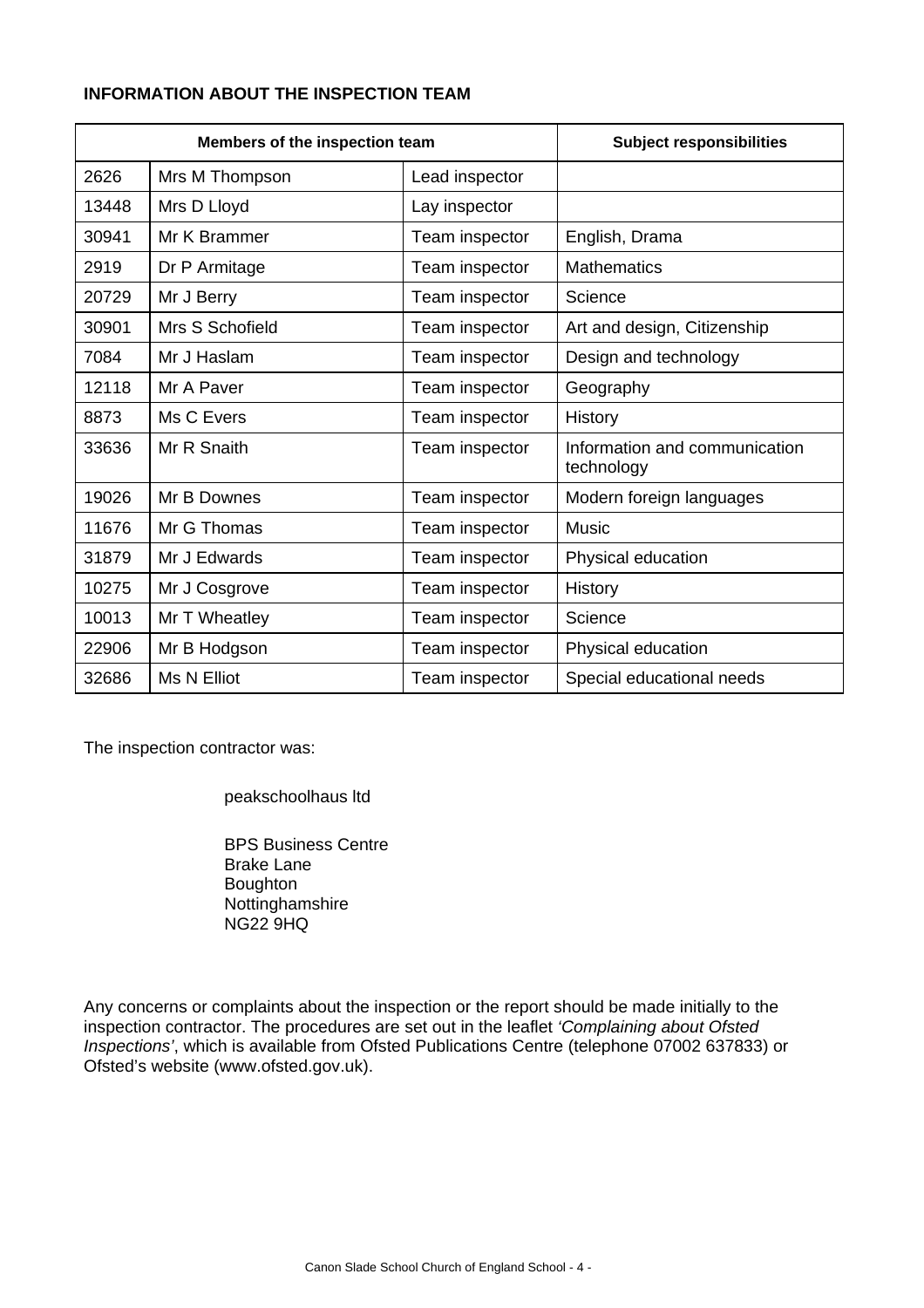# **REPORT CONTENTS**

|                                                                                                                                    | Page           |
|------------------------------------------------------------------------------------------------------------------------------------|----------------|
| <b>PART A: SUMMARY OF THE REPORT</b>                                                                                               | $\overline{7}$ |
| <b>PART B: COMMENTARY ON THE MAIN INSPECTION FINDINGS</b>                                                                          |                |
| <b>STANDARDS ACHIEVED BY PUPILS</b>                                                                                                | 12             |
| Standards achieved in subjects and courses                                                                                         |                |
| Pupils' attitudes, values and other personal qualities                                                                             |                |
| <b>QUALITY OF EDUCATION PROVIDED BY THE SCHOOL</b>                                                                                 | 17             |
| Teaching and learning<br>The curriculum<br>Care, guidance and support<br>Partnership with parents, other schools and the community |                |
| <b>LEADERSHIP AND MANAGEMENT</b>                                                                                                   | 26             |
| <b>OTHER SPECIFIED FEATURES</b>                                                                                                    |                |
| <b>WORK-RELATED LEARNING</b>                                                                                                       | 28             |
| <b>PART C: THE QUALITY OF EDUCATION IN SUBJECTS</b><br><b>AND COURSES</b>                                                          | 30             |
| <b>SUBJECTS AND COURSES IN KEY STAGES 3 AND 4</b>                                                                                  |                |
| <b>SUBJECTS AND COURSES IN THE SIXTH FORM</b>                                                                                      |                |
| <b>PART D: SUMMARY OF THE MAIN INSPECTION JUDGEMENTS</b>                                                                           | 64             |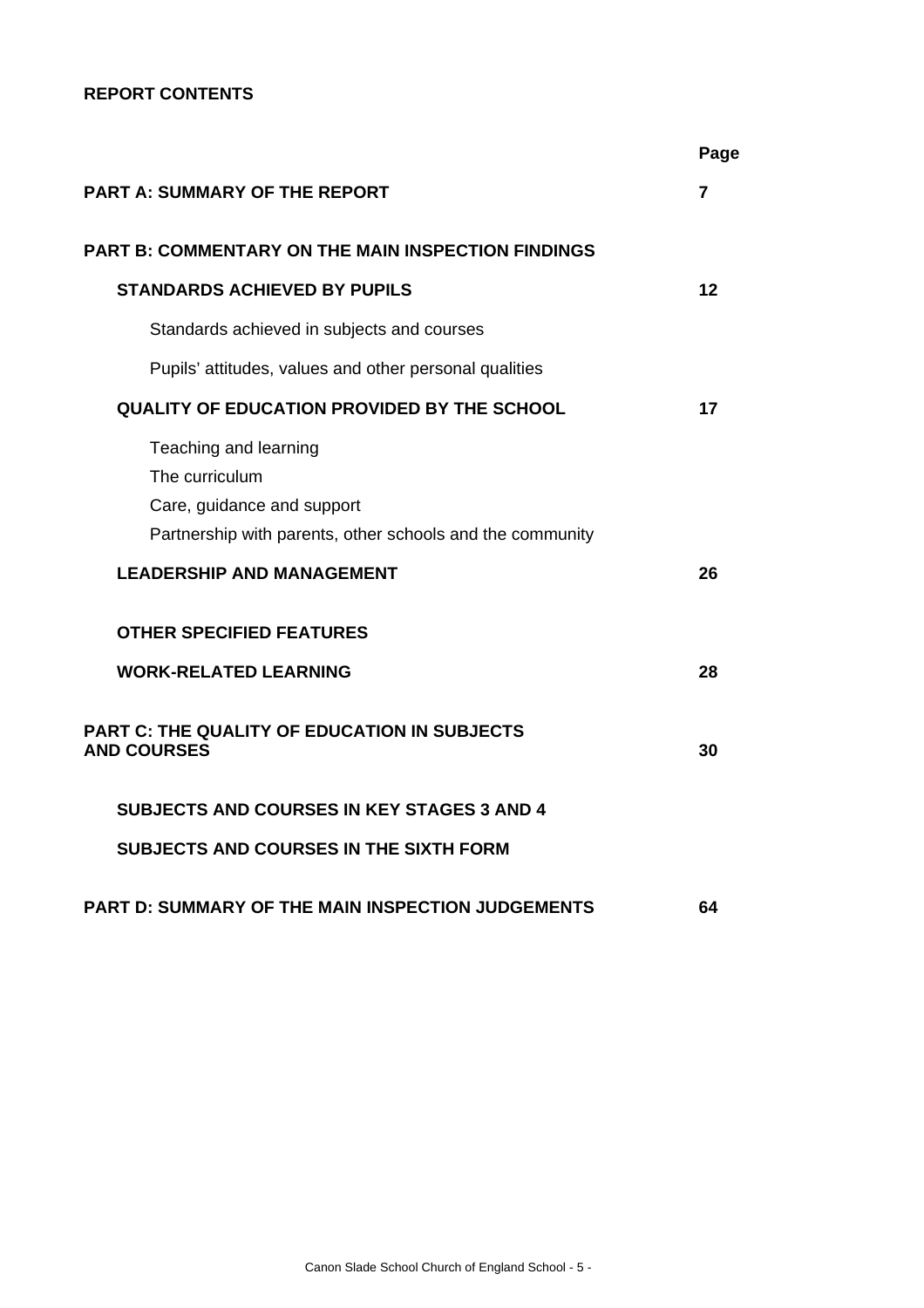Canon Slade School Church of England School - 6 -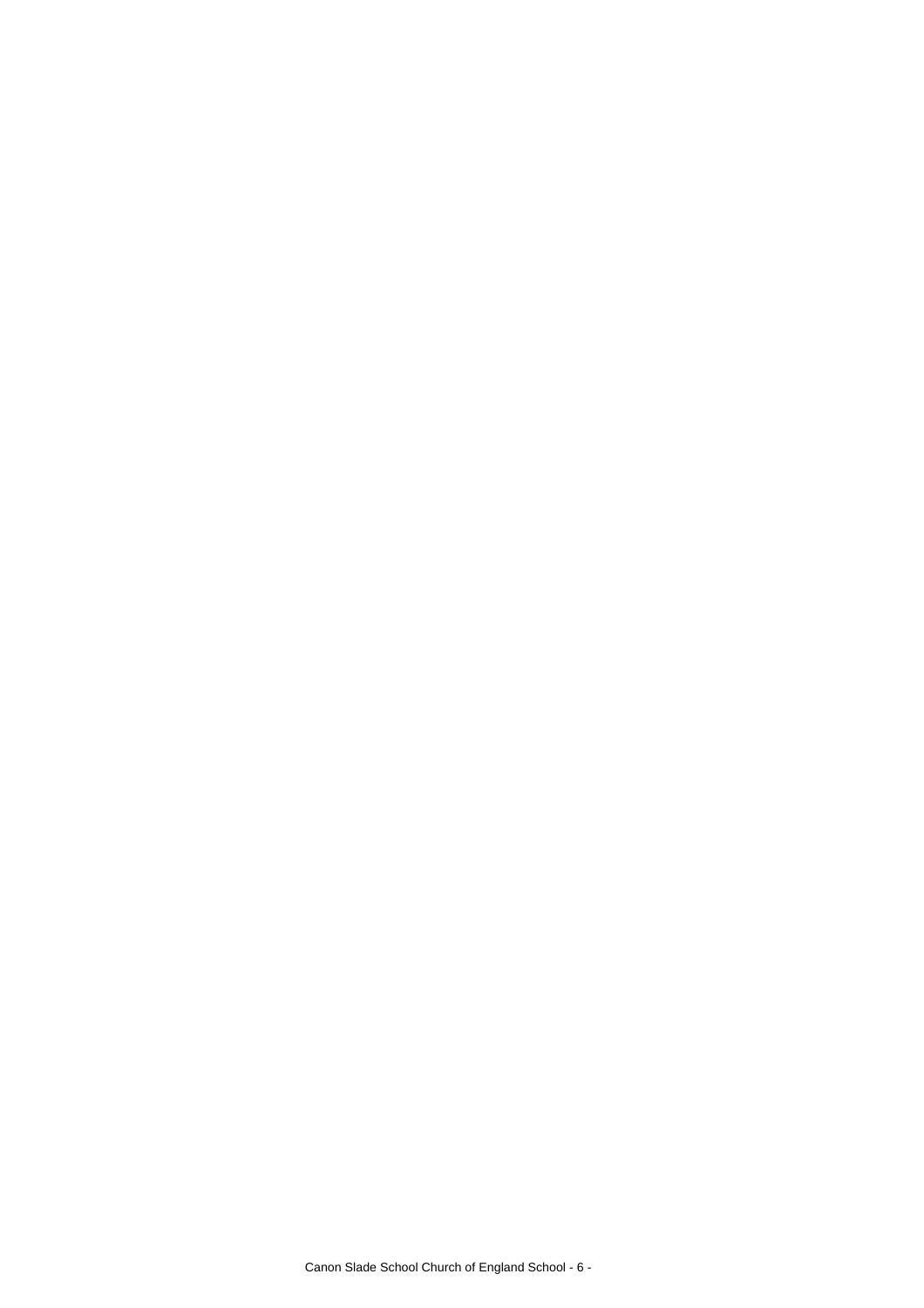# **PART A: SUMMARY OF THE REPORT**

# **OVERALL EVALUATION**

**Canon Slade School** is a very good school, and **provides a very effective education for its pupils.** Academic standards are well above average throughout the school and pupils achieve very well as a result of very good teaching. The headteacher's leadership is very good, and the school is led with clear vision and Christian purpose, which are evident in all aspects of its work. The introduction of Performing Arts College status has provided a wide range of opportunities for the school community. The school provides very good value for money

# **The school's main strengths and weaknesses are:**

- Pupils achieve very well as a result of very good teaching, except in information communication technology (ICT) in Year 11 and Year 12 where achievement is unsatisfactory.
- Pupils' attitudes, behaviour and attendance are very good and sustain very good learning.
- The headteacher's vision, based on strong and explicit Christian values, and high aspirations, promotes a rigorous sense of purpose for the school.
- Assessment in Years 7 to 9 is unsatisfactory.
- Spiritual, moral, social and cultural development is excellent and supports pupils' excellent personal development.
- Financial management is excellent and governance is very good.
- The school's very good links with parents, other schools, colleges and the community enhance the quality of pupils' learning experiences.
- Accommodation for mathematics and for the sixth form is unsatisfactory.

The school has made good improvement since the last inspection. Standards have risen at all stages, faster than the national trend in Years 7 to 9. Strengths in teaching and in the quality of support and guidance have been maintained. Many pupils experience success in sports and the arts. The school takes a leading role locally and regionally in developmental work. Specific issues raised during the last inspection, such as the use of cross-curricular ICT and time for art and music in Years 7 to 9, have been successfully addressed, although the quality of marking remains uneven.

# **STANDARDS ACHIEVED**

| Performance compared with: |                                 |      | similar schools |      |      |
|----------------------------|---------------------------------|------|-----------------|------|------|
|                            |                                 | 2001 | 2002            | 2003 | 2003 |
| Year 11                    | GCSE/GNVQ examinations          |      |                 |      |      |
| Year 13                    | A/AS level and VCE examinations |      |                 |      |      |

*Key: A - well above average; B – above average; C – average; D – below average; E – well below average For Year 11, similar schools are those whose pupils attained similarly at the end of Year 9.* 

Test results at the end of Year 9 in 2003 and 2004 were well above average. Results are much better than those gained by pupils with similar levels of attainment on entry to the school. Standards of work are well above national expectations and pupils' achievement is good. In 2003 and 2004, the GCSE examinations results were well above average. Although there are not national data for 2004, pupils performed very well in relation to pupils from similar schools in 2003. Results have improved in line with those found nationally in Years 10 and 11. By Year 11, standards are well above the national expectation and achievement is very good. However, in ICT, standards are below the level expected in Year 11 and achievement is unsatisfactory, because the course followed is unsuitable for the pupils. This has been changed in Year 10. The achievement of pupils with special educational needs is satisfactory. By Year 13, standards are well above average and students achieve very well. Students concentrate, perform very well, and show a very high level of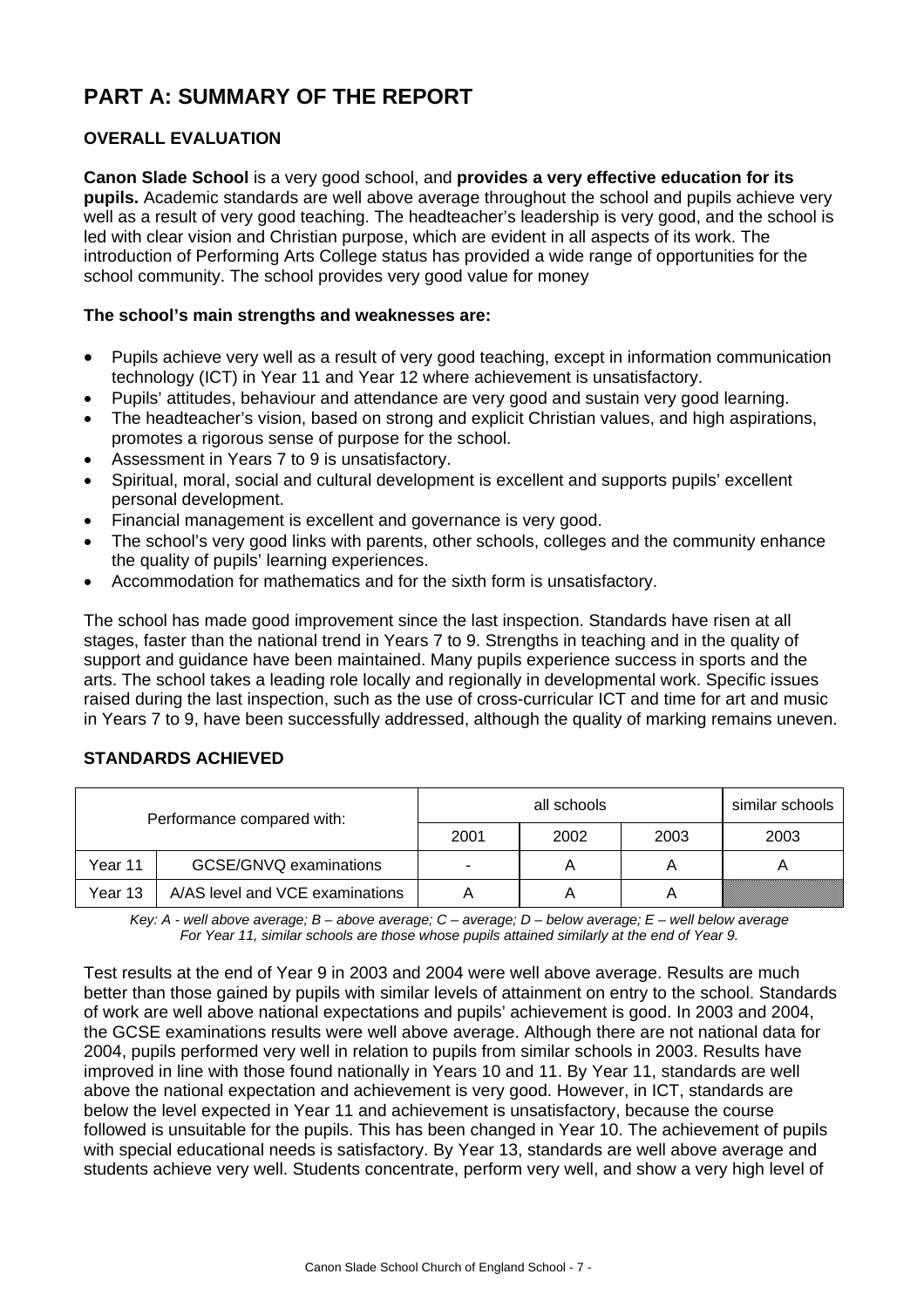commitment. Students do not achieve as well as they should in ICT A-level because the great majority of them have not previously followed a GCSE course and they are not prepared sufficiently well.

**Pupils' personal development is very good and their spiritual, moral, social and cultural development is excellent.** They have a well-developed sense of responsibility as a result of the Christian ethos of the school. Pupils have very good attitudes to learning and their behaviour is consistently very good. Attendance is very good and punctuality is good. Pupils' enjoyment of, and active participation in, all aspects of school life and their mature attitudes promote very good achievement.

# **QUALITY OF EDUCATION**

**The quality of education is good**. **Teaching is very good throughout the school**. Teachers' command of their subjects is a strength, and planning is very good. Most pupils are interested, work hard and are keen to do well*.* The teaching of pupils with special educational needs is satisfactory. Assessment is unsatisfactory overall in Years 7 to 9 and satisfactory in Years 10 to 11. It is not always accurate and is used inconsistently to guide planning. Targets set for pupils are not always suitable and pupils do not always know how well they are doing.

The curriculum provides a good range of opportunities that caters well for the needs of the majority of pupils and is appropriate for a Performing Arts College and a denominational school. The school does not, however, offer a suitable range of vocational courses for the small number of pupils for whom they would be appropriate. Provision for pupils with special educational needs is satisfactory. Opportunities for participation in sport and the arts are excellent and opportunities for enrichment, including extra-curricular provision and support for learning outside the school day, are very good. Accommodation for mathematics and for the sixth form is unsatisfactory.

The quality of advice, support and guidance is good and contributes significantly to pupils' academic gains and personal development. There are very good systems for involving pupils in the work and development of the school. The school is well regarded in the local community and has been oversubscribed for a number of years. Links with parents and the local community are very good, and enrich pupils' learning. Links with other schools and educational institutions are very good. Much of the work is innovative and brings mutual benefits.

# **LEADERSHIP AND MANAGEMENT**

The leadership of the headteacher is very good: his clarity of vision, sense of purpose and high aspirations are excellent. He is supported well by other key staff and a very committed, knowledgeable and effective governing body. Management is good and financial management to achieve priorities is excellent.

# **PARENTS' AND PUPILS' VIEWS OF THE SCHOOL**

Parents and pupils are very satisfied with the standards of education provided, particularly the examination results, school discipline and security. They feel the school develops moral values well. Pupils believe the school develops their potential. Parents think the school deals with truancy well and they value the school's facilities. Parents and pupils have some misgivings about how successfully bullying is dealt with, although it is generally dealt with effectively.

#### **IMPROVEMENTS NEEDED**

The most important things the school needs to do are:

• Ensure that assessment and marking are accurate and consistent, particularly in Years 7 to 9, and that academic targets are refined so that they are appropriate for pupils and used well;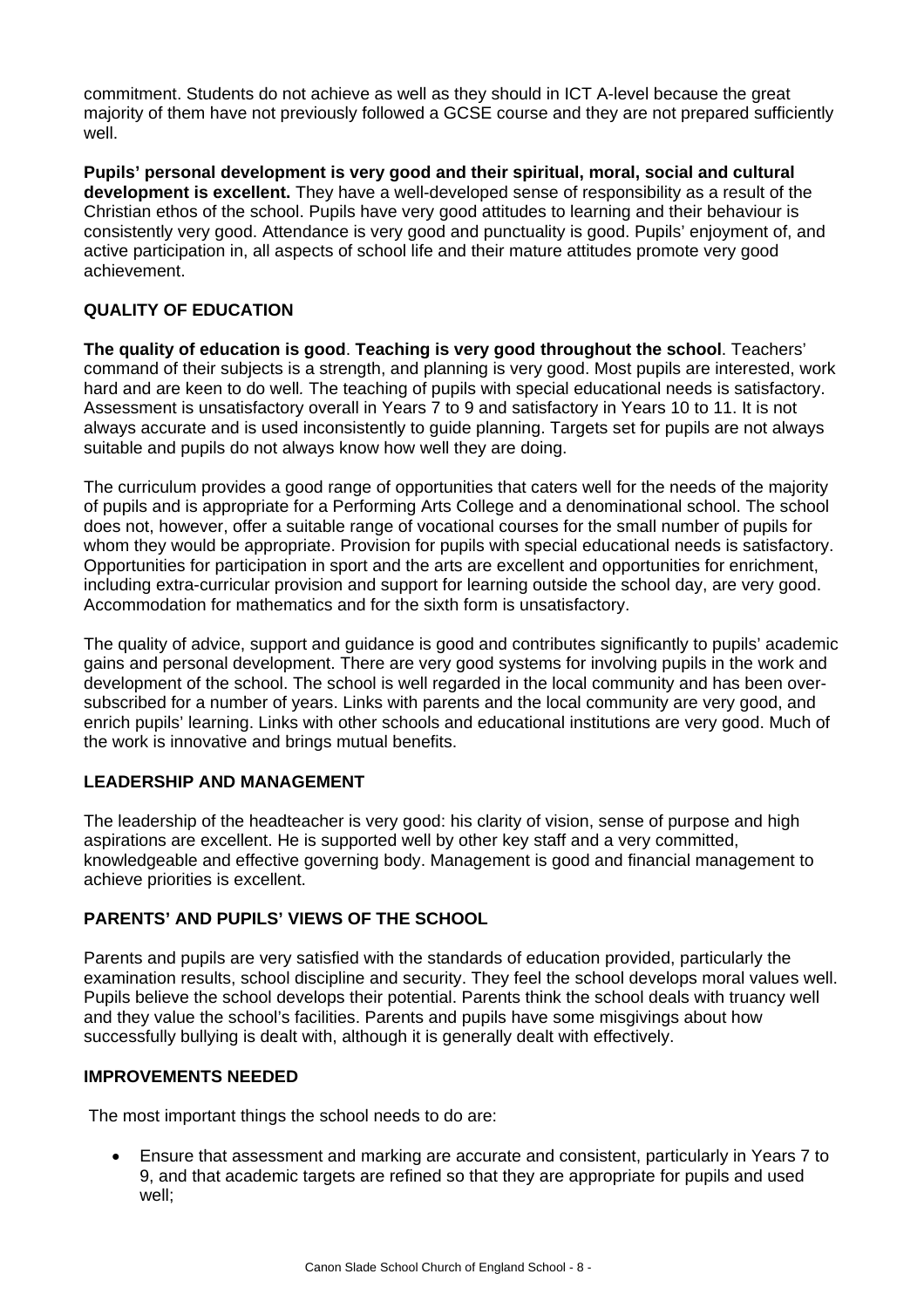- Ensure all subjects make consistently good use of data;
- Continue to improve the planning of provision for ICT in Years 10 and 11 so that the courses match pupils' needs more effectively;
- Improve the accommodation for mathematics and for the sixth form.

# **SIXTH FORM AT CANON SLADE**

# **OVERALL EVALUATION**

**This is a very effective sixth form that gives very good value for money.** About 60 per cent of students stay on into the sixth form and small numbers come from several other schools. The quality of teaching and students' learning is very good and students achieve very well. They work at levels that are well above course expectations and achieve examination results that are also well above the national average. The curriculum is very good, with a very wide range of academic courses but very few vocational courses. The school provides careful guidance about courses available in other colleges for pupils who leave at the end of Year 11. Accommodation is unsatisfactory overall and restricts the courses the school can offer.

#### **The main strengths and weaknesses are:**

- Students achieve very well overall as a result of their very good attitudes to work and very good teaching.
- Students' achievement on the ICT course is unsatisfactory.
- The leadership of the sixth form is very good, with clear direction for improvement.
- The quality of spiritual, moral, social and cultural development is excellent leading to students developing into mature, confident young adults within a strongly Christian ethos.
- The quality of career and higher education guidance and support for students is good, though target setting is not consistently challenging.
- The range of AS and A-level courses is very wide, though there are too few vocational courses.
- The accommodation in the sixth form centre is unsatisfactory.

# **QUALITY AND STANDARDS IN SUBJECTS AND COURSES OF THE CURRICULUM**

Judgements about the provision in the subjects and courses inspected in the sixth form are shown below. They are based mainly on the quality of teaching and learning and how well students achieve. Not all subjects in the sixth form were inspected.

| Curriculum area                             | <b>Evaluation</b>                                                                                                                                                                                                                                                  |  |  |
|---------------------------------------------|--------------------------------------------------------------------------------------------------------------------------------------------------------------------------------------------------------------------------------------------------------------------|--|--|
| English, languages and<br>communication     | Very good in English literature. Standards are well above the national<br>average. Students achieve very well because of very good teaching and their<br>own maturity, commitment and enthusiasm.                                                                  |  |  |
|                                             | Very good in German. Students achieve very well and examination results<br>are well above average. Teaching and learning are very good and students<br>have excellent attitudes to work and show a high level of motivation.                                       |  |  |
| <b>Mathematics</b>                          | Very good in mathematics. Standards are above average. Teaching and<br>learning are very good and teachers' subject knowledge is very good.<br>Students' use of ICT is satisfactory and unsatisfactory accommodation<br>erodes the overall quality of work         |  |  |
| Science                                     | Good in biology. Standards are above average and students achieve well.<br>Teaching and learning are good. Teachers have very good subject<br>knowledge and this promotes good learning.                                                                           |  |  |
| Information and<br>communication technology | Unsatisfactory in information and communication technology (ICT).<br>Standards are below average and achievement is unsatisfactory due to<br>insufficient preparation of students with no prior experience of GCSE ICT.<br>Teaching and learning are satisfactory. |  |  |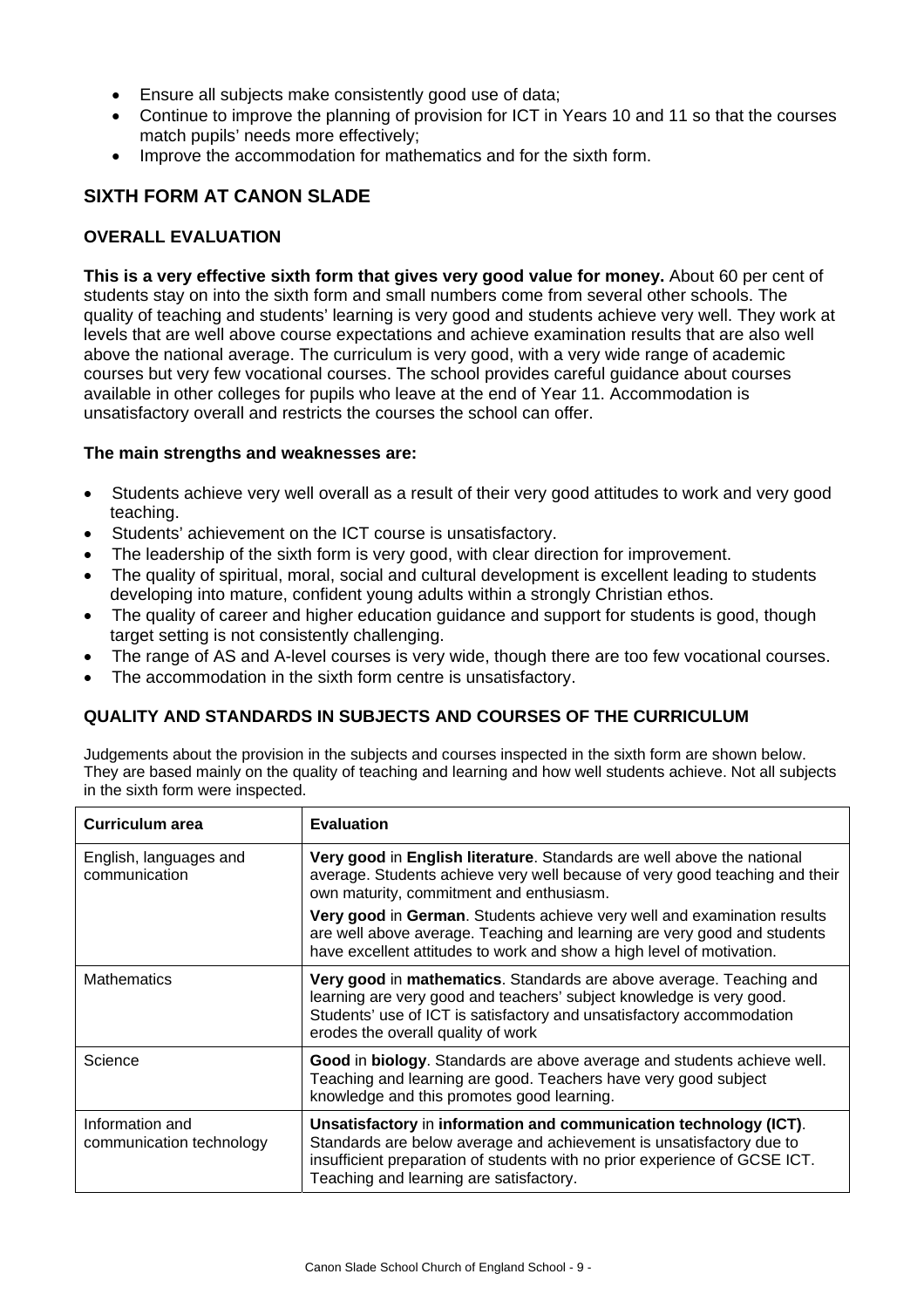| <b>Humanities</b>                            | Very good in history. Standards are well above average and students<br>achieve very well. Teaching and learning are very good. Students are highly<br>motivated and this contributes significantly to their success. ICT is not used<br>enough and accommodation is unsatisfactory when the sixth form centre is<br>used.                                                                                                                                                                                                               |
|----------------------------------------------|-----------------------------------------------------------------------------------------------------------------------------------------------------------------------------------------------------------------------------------------------------------------------------------------------------------------------------------------------------------------------------------------------------------------------------------------------------------------------------------------------------------------------------------------|
|                                              | Very good in geography. Standards are very high and students achieve<br>very well due to very good teaching and learning. Leadership and<br>management are very good though the extensive assessment information<br>available is not used effectively to set targets for further improvement.                                                                                                                                                                                                                                           |
| Engineering, technology and<br>manufacturing | Excellent in product design. Students' achievement is excellent and they<br>reach very high standards of work. Teaching and learning are very good and<br>occasionally excellent. The subject is very well led and managed.                                                                                                                                                                                                                                                                                                             |
| Visual and performing arts<br>and media      | Good in art and design. Teaching is very good and the quality of support for<br>students is very good. Students have very good attitudes which play an<br>important part in their good achievement. Accommodation is unsatisfactory<br>and assessment information is not used enough to aid planning.<br>Very good in performing arts. The course attracts a wide ability range of<br>students, many aiming for a career in performing arts. Overall standards are<br>broadly average but students achieve well. Teaching is very good. |
|                                              | Good in theatre studies. Standards are above average by the end of Year<br>13 and students' achievement is good. Teaching and learning are good and<br>marking is excellent. The relationships between students and teachers are<br>very good and extra-curricular opportunities are very good.                                                                                                                                                                                                                                         |
| Hospitality, sports, leisure and<br>travel   | Very good in physical education. Teaching and learning are very good.<br>Standards are high and students achieve very well. Students have excellent<br>attitudes, and there are very good relationships between teachers and<br>students. Standards in out-of-school activities are high.                                                                                                                                                                                                                                               |
| <b>Business</b>                              | Only one course on economics and business studies is offered. This was<br>sampled.                                                                                                                                                                                                                                                                                                                                                                                                                                                      |
| Health and social care                       | The school does not offer courses in this area                                                                                                                                                                                                                                                                                                                                                                                                                                                                                          |

*The curriculum areas are broadly common across all post-16 education and training. They do not necessarily correspond*  with subjects and courses taught by the school. Inspectors make judgements in the range: excellent; very good; good; *satisfactory; unsatisfactory; poor; very poor. Excellent and very good are equivalent to the judgement 'outstanding' in further education and sixth form college reports; poor and very poor are equivalent to 'very weak'.*

# **ADVICE, GUIDANCE AND SUPPORT**

**Advice, guidance and support for students are good overall.** Induction procedures into the sixth form are very good. Students receive very good support from tutors and teachers who know them well. Relationships are very good. Careful monitoring and guidance help students understand what progress they are making in their studies, although target setting based on assessment information is not always sufficiently challenging. Students are given good information and advice on future options.

# **LEADERSHIP AND MANAGEMENT OF THE SIXTH FORM**

**The sixth form is very well led and managed.** The director of sixth form leads and manages a large team of tutors very effectively and they all work very closely together to provide extremely good advice and support for students. The quality of resources for the sixth form is good and the sixth form centre, though too small, is very well organised so that students have working and leisure space at all times. The range of courses available to students is predominantly academic and meets their needs, although the school recognises that there are too few vocational courses.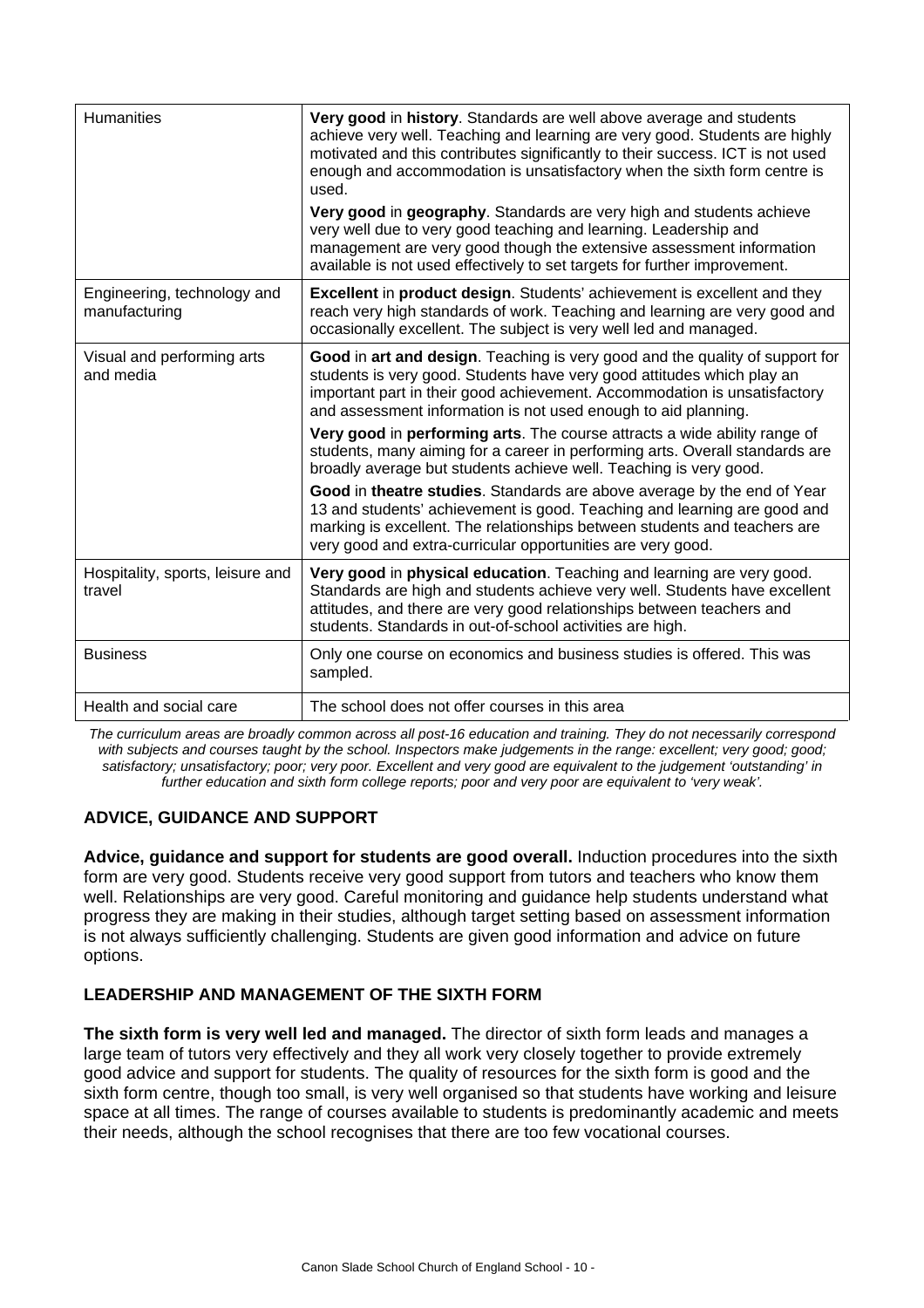# **STUDENTS' VIEWS OF THE SIXTH FORM**

Students are very pleased with their sixth form and they consider that the school meets their needs. Students appreciate being treated as adults and value the good teaching they experience and the commitment of teachers. They enjoy the good range of courses and the many extra-curricular activities that are available. The Christian ethos of the school is important to most students. Exceptionally good sports facilities, good access to computers and their own canteen are seen as benefits, although they find the common room and some teaching rooms small.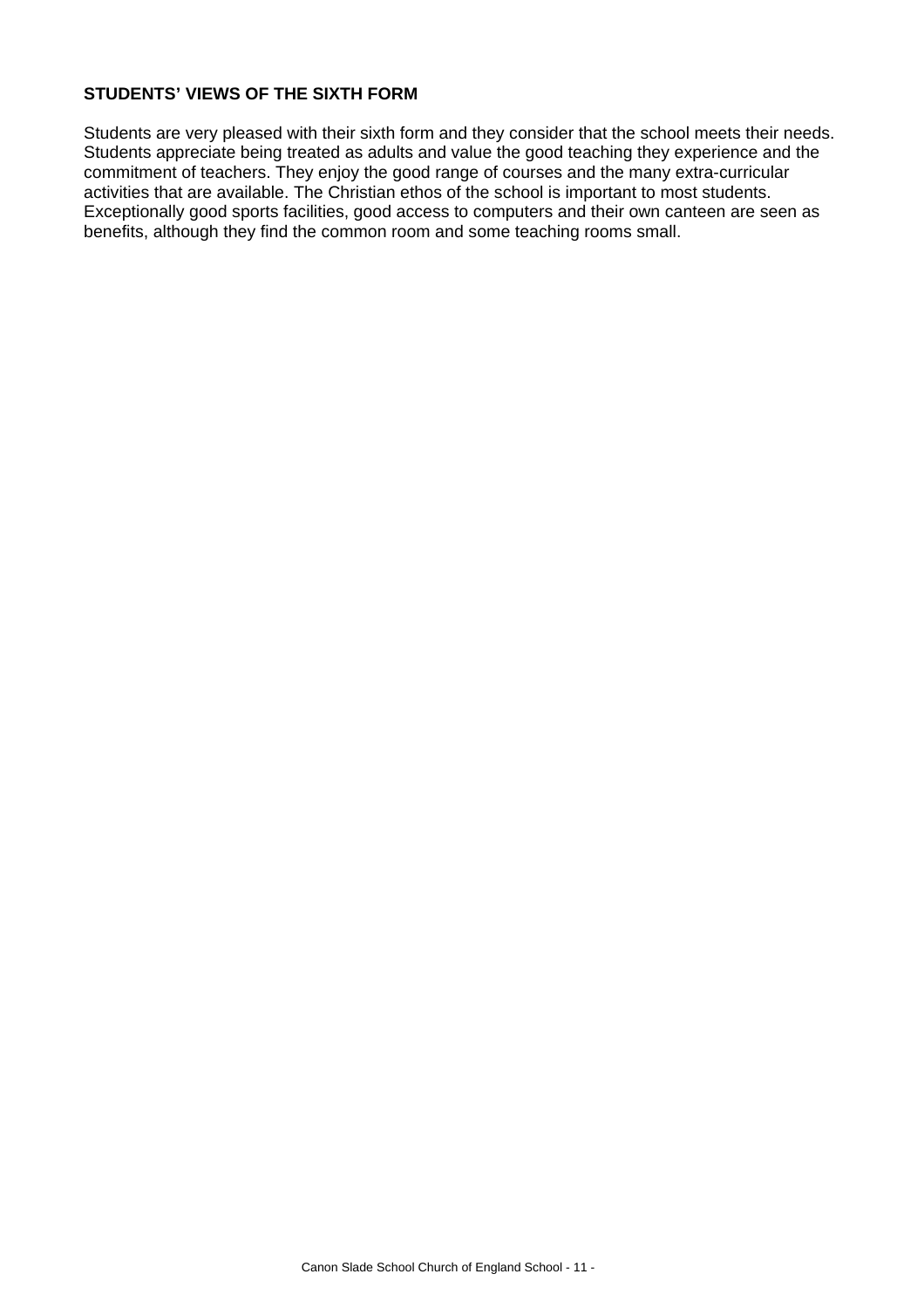# **PART B: COMMENTARY ON THE INSPECTION FINDINGS**

# **STANDARDS ACHIEVED BY PUPILS**

# **Standards achieved in subjects and courses**

Results in the National Curriculum tests at the end of Year 9 in 2003 and 2004 were well above average, and have risen faster than the average trend over recent years. Standards were very good in relation to pupils with similar prior attainment. Results in the GCSE examinations in 2003 and 2004 were well above average, for both boys and girls, and achievement was very good. Compared with pupils in schools with similar prior attainment, standards were well above average.

Standards are well above the national expectation by Years 9 and 11, with many pupils reaching high levels. Achievement is good for both boys and girls in Years 7 to 9 and very good in Years 10 and 11. Most groups of pupils make very good progress, other than pupils with special educational needs, who make satisfactory progress in Years 7 to 11.

#### **Main strengths and weaknesses**

- Results in the GCSE and A-level examinations are well above average.
- Pupils in Years 10 to 11 and students in the sixth form achieve very well as a result of their positive attitudes and very good teaching and learning.
- Achievement in ICT in Year 11 and Year 12 is unsatisfactory, as the courses do not match pupils' needs.
- Achievement in product design in the sixth form is very high.

# **Commentary**

1. Attainment on entry to the school is well above that expected nationally overall, especially in mathematics and science. However, it is variable across subjects and is lower than this in a number of areas.

| Standards in: | School results | National results |
|---------------|----------------|------------------|
| English       | 37.5(38.4)     | $N/A$ (33.4)     |
| mathematics   | 40.8 (40.3)    | 35.5 (35.4)      |
| science       | 37.8 (37.9)    | 33.1(33.6)       |

#### *Standards in national tests at the end of Year 9 – average point scores in 2004*

*There were 281 pupils in the year group. Figures in brackets are for the previous year* 

- 2. In the national tests at the end of Year 9 in 2003, the results were well above the national average in English, mathematics and science, continuing a trend of improvement over recent years at a faster rate than the national picture. When compared with the results in schools with pupils of similar prior attainment, standards were well above average**.** Results in 2004 were again well above the unconfirmed national averages in mathematics and science. Pupils' achievement in mathematics was well above that of pupils with similar prior attainment and in science it was above. Results in English were similar to the previous year.
- 3. Standards are well above the national expectation by Year 9, with many pupils reaching the highest levels. Pupils achieve well. In English, mathematics and science, standards are well above expectation, and pupils achieve very well overall, working hard to maintain the high levels they achieved on entry to the school.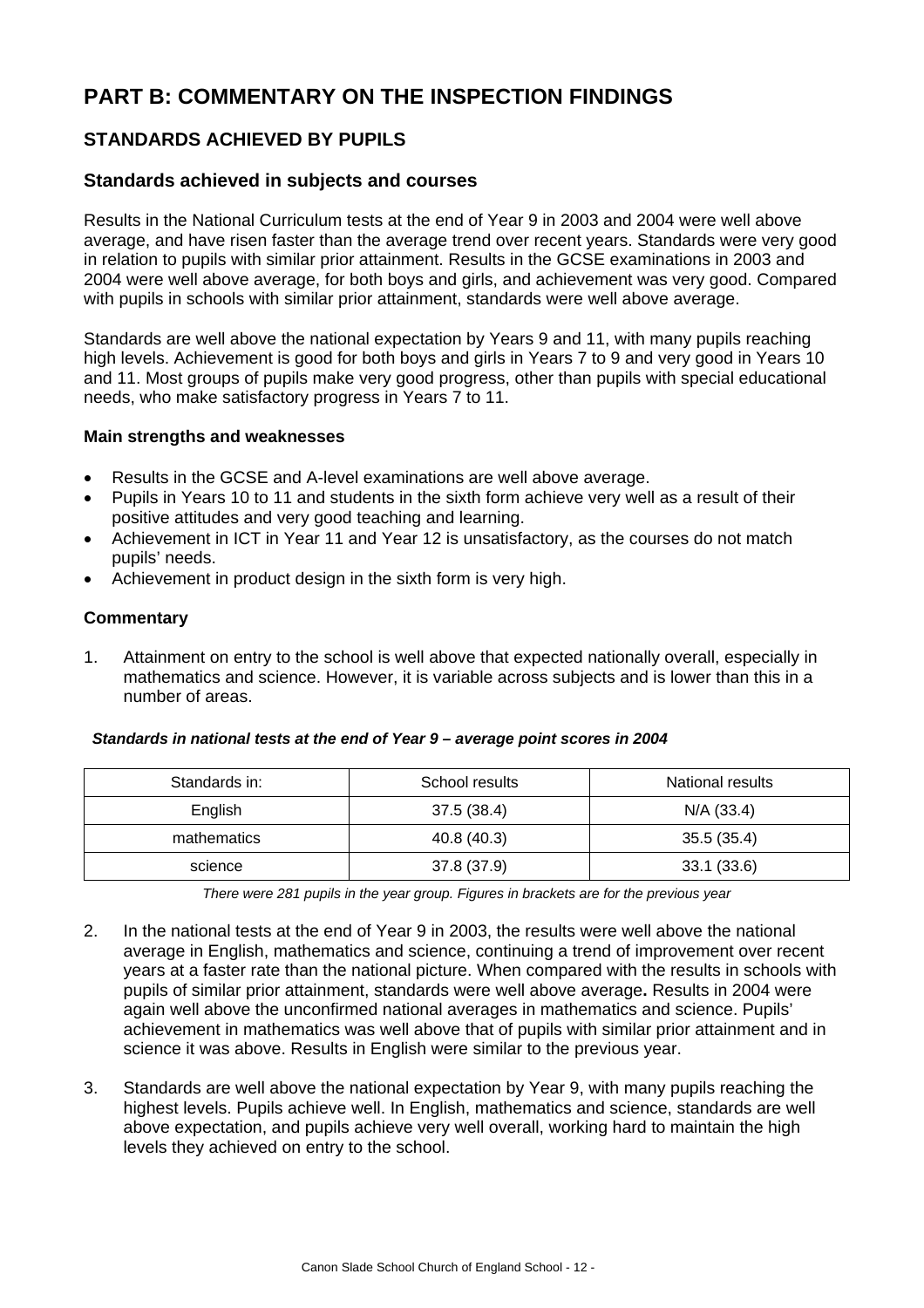4. In design and technology standards are well above average and occasionally very high, and achievement is very good and sometimes excellent because of teachers' very high expectations and very good use of assessment to help pupils to improve. In ICT, music, drama, physical education and modern foreign languages, pupils have had limited experience, on entry to the school. Pupils work hard to reach levels above national expectation in ICT, physical education, citizenship and modern foreign languages by Year 9. They achieve well as a result of good teaching and positive attitudes to learning. In drama and music, pupils reach the nationally expected levels by Year 9; good achievement is supported by pupils' enthusiasm for the subjects and recently improved facilities and resources, which are beginning to have an impact. In history, geography and art and design, pupils' attainment is well above national expectations and achievement is good.

|                                                     | School results | National results |
|-----------------------------------------------------|----------------|------------------|
| Percentage of pupils gaining 5 or more A*-C grades  | 82.0(81.0)     | 53.4 (52.0)      |
| Percentage of pupils gaining 5 or more A*-G grades  | 98.48 (99.0)   | 88.6 (91.0)      |
| Percentage of pupils gaining 1 or more A*-G grades  | 99.62 (100)    | 95.8 (96.0)      |
| Average point score per pupil (best eight subjects) | 348.2 (46.3)   | 282.3 (34.7)     |

#### *Standards in GCSE/GNVQ examinations at the end of Year 11 in 2004*

*There were 275 pupils in the year group. The percentages include the equivalent GCSE grades obtained in GNVQ assessments. Figures in brackets are for the previous year. The method of calculating average point score was changed between 2003 and 2004.* 

- 5. In the GCSE examinations in 2003, the results were well above average for boys and girls. Over recent years, the performance of pupils has improved at a similar rate to the national trend. Compared with results of pupils of similar prior attainment, the results were well above average and for pupils attaining five or more and one or more grades A\*-G were very high. Achievement is very good overall for both boys and girls. The results in 2004 indicate a slight fall, but remain well above average.
- 6. Standards by Year 11 are well above the national expectation in most subjects. Pupils achieve very well as a result of well-focused examination teaching and pupils' conscientious work and positive attitudes. In English, mathematics and science, standards are well above expectation and achievement is very good, as a result of teachers' very good subject expertise, leading to very good learning. The same is true of drama, design and technology, history, geography, modern foreign languages and art and design, where standards are also well above expectation and achievement is generally very good. For the small number of pupils who study ICT in Year 11 standards are below expected levels and achievement is unsatisfactory, because pupils follow a course that places too little emphasis on practical skills. In Year 10 where a more appropriate course is followed, standards are in line with expectations and achievement is satisfactory. Standards in music and physical education are above expected levels and achievement is good, despite limited teaching time for physical education in Years 10 and 11. Whilst standards are above expectation in citizenship, achievement is only satisfactory because of limited teaching time.
- 7. There is little difference in the achievement of boys and girls, except in English where the attainment of boys is high. In most subjects, average and higher attaining pupils, including those identified as gifted and talented, achieve equally well. Occasionally, work is insufficiently challenging for higher attaining pupils in physical education.
- 8. The achievement of pupils with special educational needs is satisfactory overall. Attainment in the English tests in Year 9 for pupils with special educational needs is low despite average gains of two years in their reading ages. This is because pupils take time to settle into mainstream classes in Year 9, having been withdrawn for support in Years 7 and 8. Pupils with special educational needs do not progress as well as their peers in a few subjects, for example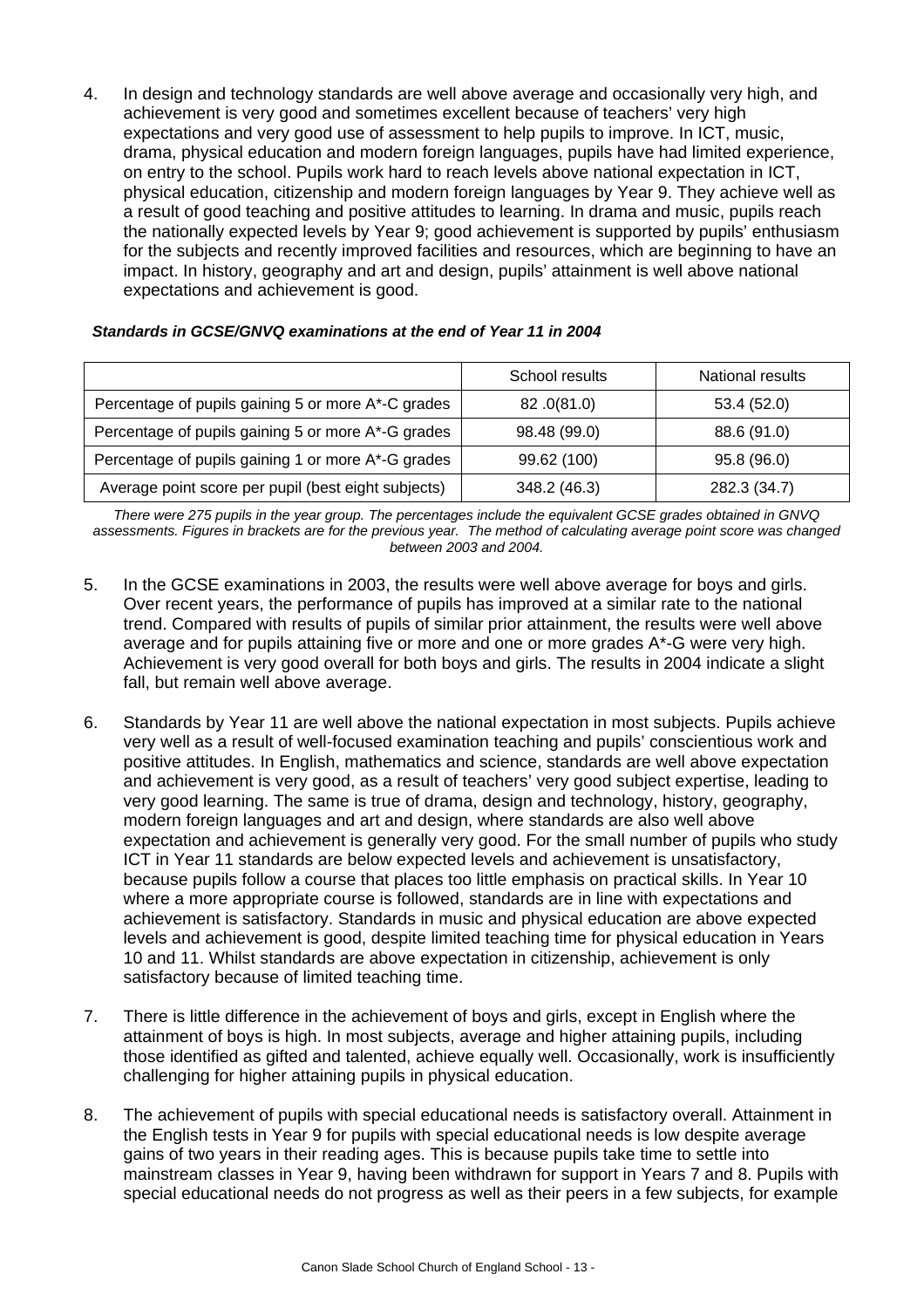single award science in Years 10 and 11 and in ICT. There is wide variation in results in GCSE examinations. However, all pupils with special educational needs were entered for at least one GCSE and passed the GCSEs for which they were entered.

- 9. Standards of literacy are above those expected nationally when pupils enter the school. Most pupils are confident speakers and they read and write competently and accurately. By the end of Year 11, standards of literacy are well above average. This reflects good provision. Strengths in literacy contribute significantly to pupils' very good achievement across the attainment range in all subjects, with the exception of pupils with special educational needs.
- 10. Standards of numeracy across the school are satisfactory as pupils are rarely called on to use and apply their numeracy skills to a high level. . Many departments make limited demands on pupils so they cope easily. Too many pupils use calculators rather than employ mental arithmetic and this masks a weakness with computation apparent even in mathematics itself.
- 11. Pupils' competence in ICT is good in Years 7 to 11. They have good keyboard skills, work with confidence and are benefiting from the effective use of the National Strategy for ICT. The standard of ICT is good in several areas, notably art, drama, English, geography, modern languages, music and science. It is very good in design and technology and unsatisfactory in mathematics because of a lack of access to facilities.

#### **Sixth form**

# *Standards in GCE A/AS level and VCE examinations at the end of Year 13 in 2003*

|                                          | School results | National results |
|------------------------------------------|----------------|------------------|
| Percentage of entries gaining A-E grades | 97.0 (97.9)    | 89.4 (92.6)      |
| Percentage of entries gaining A-B grades | 40.0 (46.5)    | 32.6(35.3)       |
| Average point score per pupil            | 336.3 (355.8)  | 234.2 (232.9)    |

*There were 145 pupils in the year group. Figures in brackets are for the previous year* 

- 12. The A-level results were well above the national average in 2003 and were higher in 2004. Students achieved well in relation to their GCSE qualifications. They achieved very well in physical education, where students had not previously had the opportunity to study a GCSE course. Results were well above average in mathematics, sports studies, communication studies, drama, music, English literature, physics, sociology and geography.
- 13. Standards are well above course expectations and students make very good progress in their different subject choices. In English literature, applied mathematics, history, geography, German and physical education, standards are well above course expectations and achievement is very good because students are mature, self-motivated learners and the teaching is very good. In biology, art and design, and theatre studies, standards are above average and achievement is good. In AVCE performing arts, which caters for students of a very wide range of abilities, standards are in line with expectations of the course and achievement is good. Standards in ICT are below average and achievement is unsatisfactory, because students have not been sufficiently well prepared for the challenges of the course they are studying. Standards in design are very high and achievement is excellent, because of very demanding teaching.
- 14. Students of all abilities achieve well. Students with special educational needs achieve well in relation to their abilities and the gifted and talented achieve very well. Higher attaining boys do relatively better than girls in geography. The achievement of students in the sixth form whose mother tongue is not English is very good. Students are competent, mature, independent learners who are eager to learn and enthusiastic about their subjects.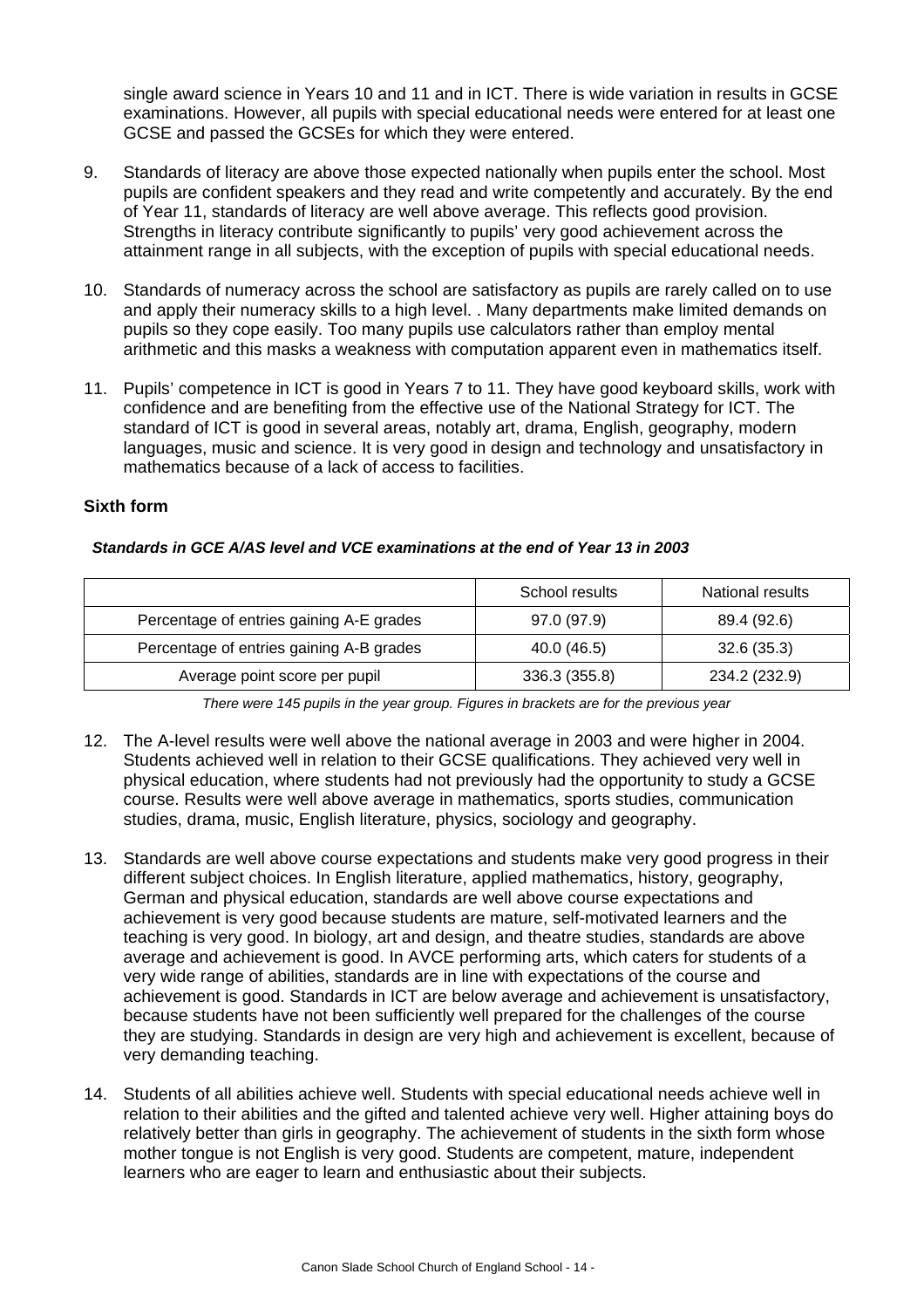# **Pupils' attitudes, values and other personal qualities**

Pupils have very good attitudes to learning and their behaviour is consistently very good. Personal development overall is excellent: the school makes excellent arrangements for the spiritual, moral and social development of its pupils and very good provision for their cultural development. Attendance is very good, and punctuality is good.

#### **Main strengths and weaknesses**

- Pupils' spiritual and moral development, within the Christian ethos of the school, is excellent.
- Pupils show excellent commitment to enhancing their learning by taking part in a wide range of activities outside lessons.
- Pupils have a real sense of social responsibility and develop very good relationships because care, consideration and respect for others are central to the school's culture.

- 15. The school aims to provide an environment in which pupils flourish as individuals, fulfil their potential and are prepared well for life in a rapidly changing world. The Christian ethos that permeates every aspect of school life enables this aim to be achieved. Pupils develop spiritually, not only through regular acts of worship but also through discussions in tutorial groups and in lessons across the curriculum, where they explore feelings, values and beliefs. At the Pupil Voice conference, when representatives of every tutor group considered elements of a Christian school, speakers displayed impressively mature attitudes. The fact that they were confident to express their most personal and sensitive beliefs in public is testimony to the immense trust engendered by the school's Christian character. The moral development of pupils is also integral to the school's philosophy. Pupils acquire a sense of morality and personal responsibility as a result of teachers' insistence on high standards of behaviour, with particular emphasis on self-discipline and awareness of the needs of others. Attitudes and behaviour in lessons and around the school are almost always very good, and often exemplary. Exclusions are rare.
- 16. Pupils show excellent levels of commitment to extending their learning by taking advantage of the wide range of opportunities the school provides for them to exercise responsibility, develop skills and talents, and pursue personal interests. Specialist status as a Performing Arts College has opened up more opportunities for pupils to take part in music and drama productions and events, both as performers and technicians. Interest and involvement in extra-curricular sporting activities are unusually high, with many pupils achieving sporting successes of a very high standard. At lunchtimes, pupils are to be found all around the school taking part in activities as diverse as school council meetings, the chess club or writing poetry, while the library is always full of pupils doing research, completing coursework or simply enjoying books.
- 17. As part of its Christian ethos the school nurtures in its pupils values of respect, thoughtfulness and consideration for the needs of others. Consequently, relationships throughout the school are very good. Pupils co-operate well in lessons, both with their teachers and with one another. They play a central role in ensuring that the school community is a place in which everyone feels included, for example, through a 'buddy' scheme to support new pupils and through the work of volunteer mentors throughout pupils' first year in school. Delegates at the Pupil Voice conference were anxious to ensure that the school should be a friendly, welcoming, safe environment for all pupils, with particular emphasis on the elimination of bullying. When bullying occurs, it is generally dealt with effectively. The fact that the majority of pupils enjoy school, are happy and confident is due in no small part to the school's excellent promotion of positive values.
- 18. The attitudes, values and personal qualities of pupils with special educational needs are good. They develop good self-awareness and attitudes to work through activities such as lunchtime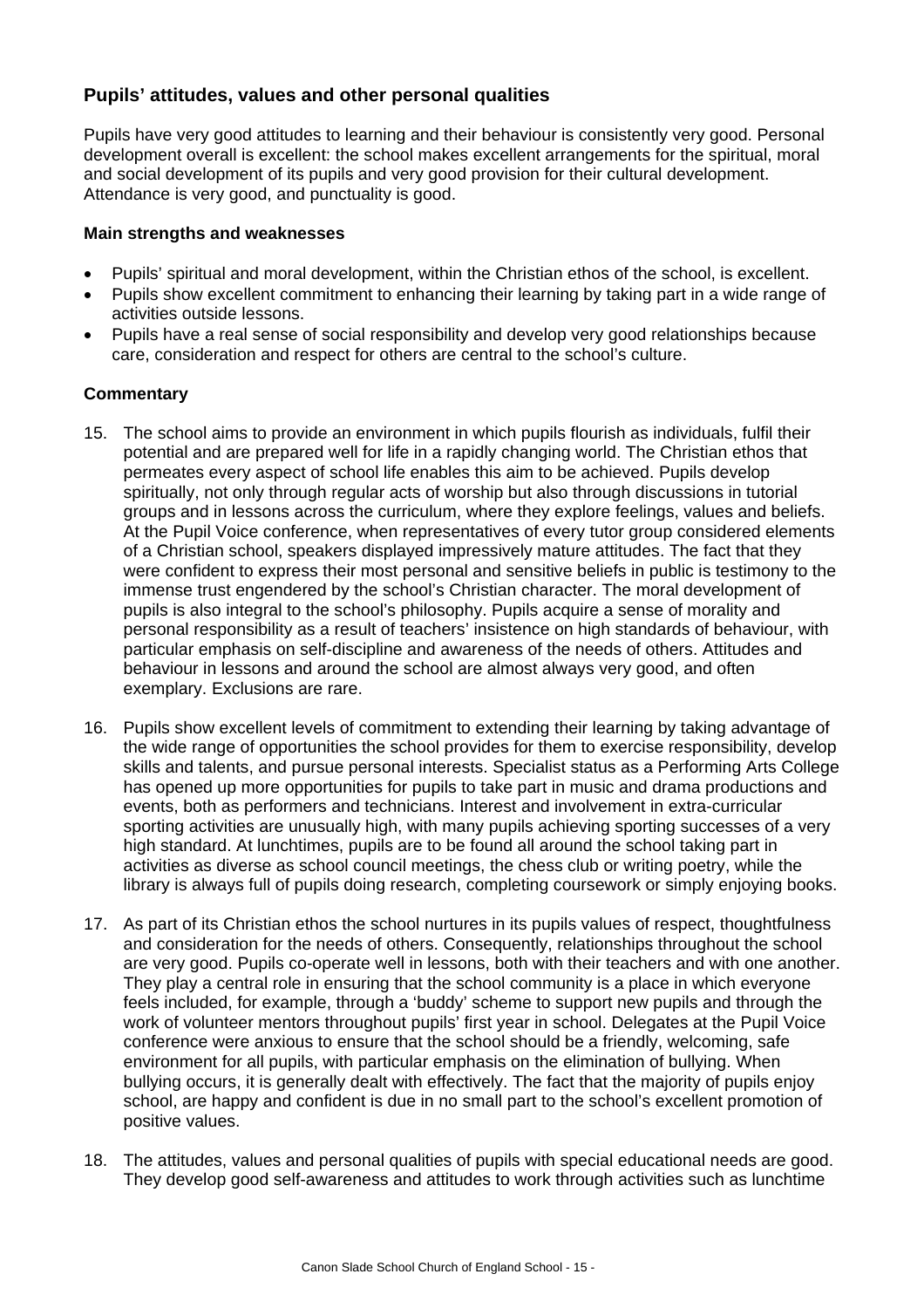social and homework clubs and the use of personal development files. However, pupils have limited involvement in setting targets for themselves. Pupils who find social relationships very difficult are carefully and sensitively guided by staff who know them well.

# **Sixth form**

- 19. Students in the sixth form provide very good role models for pupils in the main school. They are ambitious, anxious to do well and consequently approach their work with serious commitment. Spiritual, moral, social and cultural development is excellent and Christian values underpin students' attitudes and conduct. Students contribute significantly to the life of the school by undertaking a wide range of responsibilities. At the same time, their willingness to show initiative and give up their time for the benefit of others gives them valuable opportunities to develop their social and organisational skills, as well as fulfilling their desire to be socially responsible young people. Performing Arts College status has given sixth formers many opportunities to take a leading role in activities, for instance, in performing to audiences of parents, in assisting with projects in primary schools and, this year, in organising the annual pantomimes that will be performed there. In common with pupils in the main school, students work hard at raising funds for many charitable causes.
- 20. Students are very happy to be at the school. They appreciate the wide range of opportunities open to them for both learning and personal development. They have good relationships with their teachers, who are very supportive and helpful. In their turn, students are quick to accept responsibility and act as role models for the younger pupils.

#### **Attendance**

21. Pupils' attendance is well above that found in most secondary schools and there is hardly any unauthorised absence. Although the school has effective monitoring procedures, pupils' very good attendance is more attributable to their positive attitudes and moral values. Punctuality is good overall, but the constraints of the site, together with difficulties caused by cramped, narrow corridors, often result in lessons starting late.

# *Attendance in the latest complete reporting year (%)*

| Authorised absence |     | Unauthorised absence |  |
|--------------------|-----|----------------------|--|
| School data        | 6.0 | School data          |  |
| National data      |     | National data        |  |

*The table gives the percentage of half days (sessions) missed through absence for the latest complete reporting year.*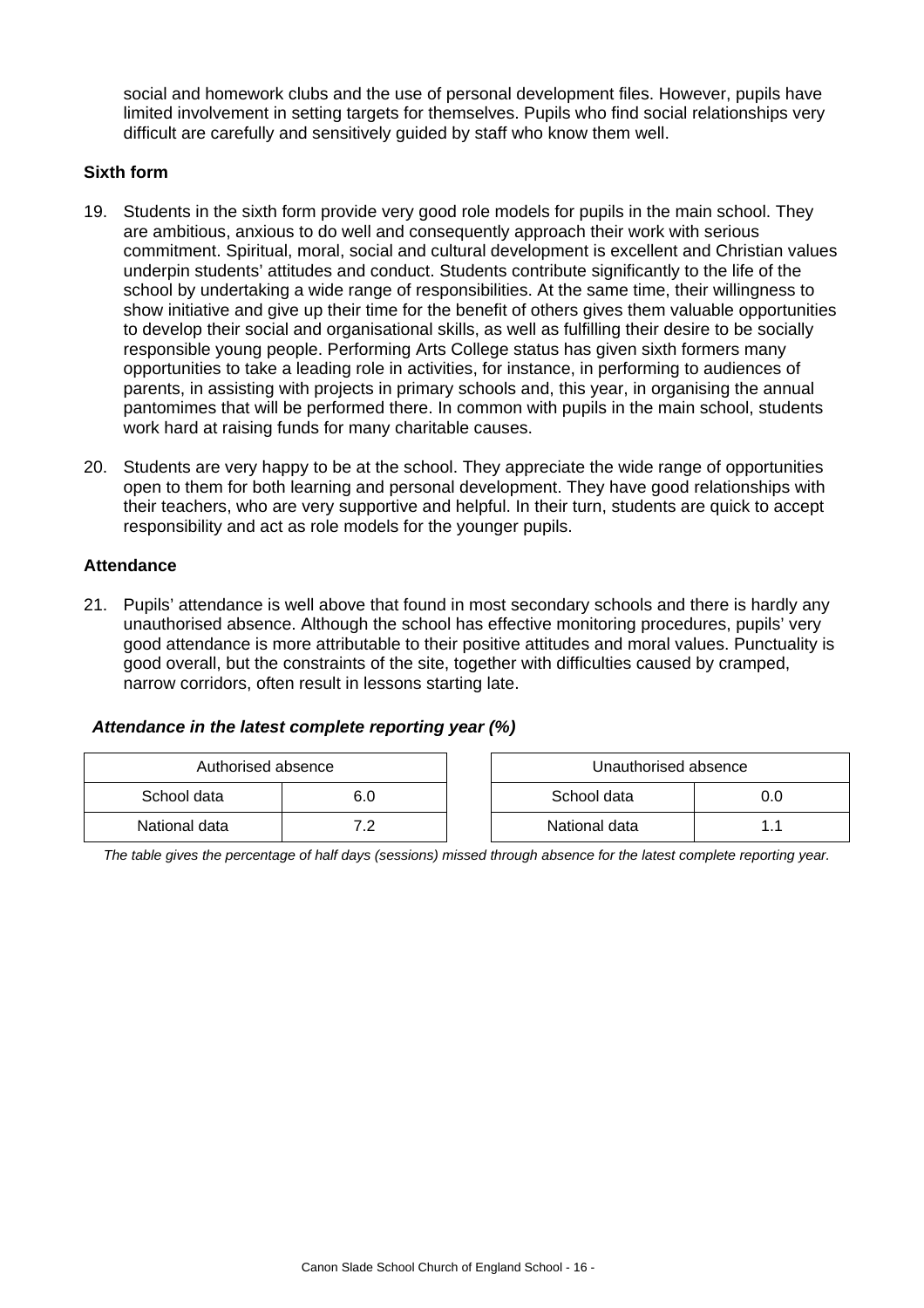#### *Ethnic background of pupils Exclusions in the last school year*

| Categories used in the Annual School Census         | No of pupils<br>on roll | Number of<br>fixed period<br>exclusions | Number of<br>permanent<br>exclusions |
|-----------------------------------------------------|-------------------------|-----------------------------------------|--------------------------------------|
| White - British                                     | 1655                    | 34                                      | $\Omega$                             |
| White - Irish                                       | 3                       |                                         |                                      |
| White – any other White background                  | 9                       |                                         |                                      |
| Mixed - White and Black Caribbean                   | 4                       |                                         |                                      |
| Mixed - White and Black African                     | $\overline{2}$          |                                         |                                      |
| Mixed - White and Asian                             |                         |                                         |                                      |
| Mixed – any other mixed background                  | 7                       |                                         |                                      |
| Asian or Asian British - Indian                     | $\overline{2}$          |                                         |                                      |
| Asian or Asian British - Pakistani                  | 2                       |                                         |                                      |
| Asian or Asian British - any other Asian background | 1                       |                                         |                                      |
| Black or Black British - Caribbean                  | 2                       |                                         |                                      |
| Black or Black British - any other Black background | $\overline{2}$          |                                         |                                      |
| Any other ethnic group                              | 3                       |                                         |                                      |
| Parent / pupil preferred not to say                 | 28                      |                                         |                                      |
| Total                                               | 1721                    |                                         |                                      |

*The table gives the number of exclusions, which may be different from the number of pupils excluded.*

# **QUALITY OF EDUCATION PROVIDED BY THE SCHOOL**

# **Teaching and learning**

The quality of teaching and learning is very good throughout the school and has improved since the last inspection. It is at least good in over nine out of every ten lessons in Years 7 to 9, in over eight out of ten in Years 10 and 11 and in almost all lessons in the sixth form. In around four out of 10 lessons, teaching and learning were very good and occasionally outstanding. The assessment of pupils' work is unsatisfactory in Years 7 to 9 as it is not always accurate, and it is used inconsistently across the school to guide planning.

#### **Main strengths and weaknesses**

- Teaching and learning are very good and lead to high achievement throughout the school.
- In design and technology in the sixth form teaching and learning are excellent.
- Assessment is unsatisfactory in Years 7 to 9 as the targets set for pupils are not always accurate and pupils do not know how well they are achieving*.*

# **Commentary**

22. Teaching and learning are very good. The quality of teaching and learning varies from excellent to (very occasionally) unsatisfactory. Teaching is good or better in about nine out of every ten lessons. This compares with seven out of ten at the time of the last inspection. It was very good and occasionally outstanding in a large minority of lessons. This is a considerable improvement from the last inspection, when it was very good or better in under a quarter of lessons. The proportion of very good and excellent teaching is highest in the sixth form, and lowest in Years 7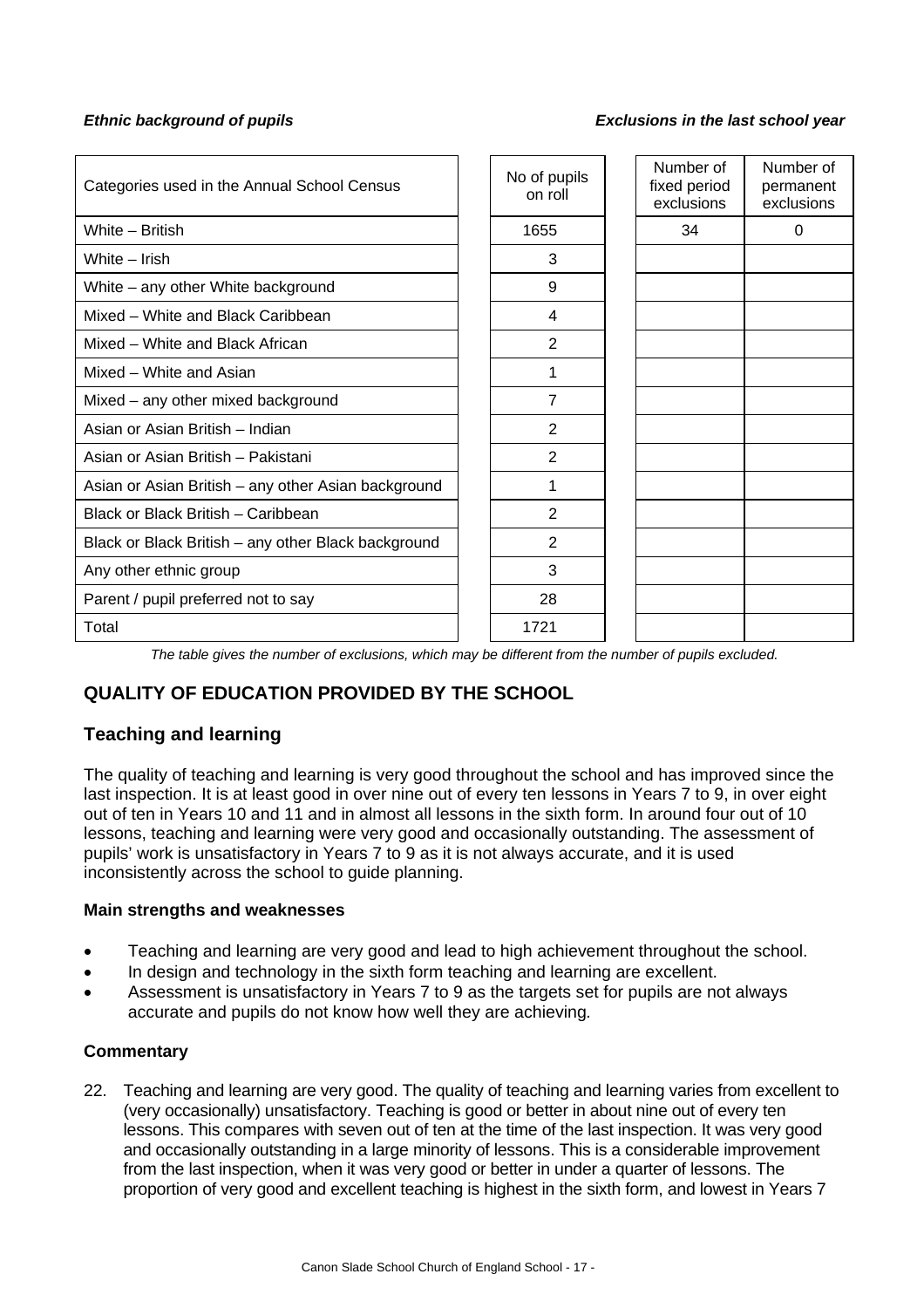to 9. In most lessons and subjects, pupils make very good progress in learning, because lessons are very well prepared and taught in a motivating way. As a result, pupils are interested in, and attentive to, what their teachers have to say and achieve very well.

- 23. Teaching and learning are very good throughout the school, including the sixth form, in English, and history, and excellent in the sixth form in product design. All lessons present a high level of challenge. They are good in Years 7 to 9 and very good with older pupils and students in modern foreign languages, geography and mathematics. This is often because teachers are more familiar with the requirements of GCSE than the National Curriculum. In ICT teaching and learning are very good in Years 7 to 9, but satisfactory in Years 10 to 12 where inappropriate courses have been provided for pupils and students. Lesson planning meets the syllabus requirements, but is often not well matched to students' needs. In art and design and science, teaching and learning are very good throughout the main school and good in the sixth form. The teaching of physical education is good in Years 7 to 11 and very good in the sixth form, where it is tightly focused on examination requirements. Drama and music were looked at in detail only in Years 7 to 11; teaching and learning in drama are very good and good in music.
- 24. Teachers' command of their subjects is a strength. They convey their expertise effectively so that pupils learn very well. Pupils taking GCSE courses are very well prepared for their examinations because their teachers are, in most cases, very experienced in examination work. Most teachers choose suitable, interesting topics, which enthuse their pupils. In practical lessons, teachers use their expertise to very good effect, as, for instance, in a design and technology lesson on electronics, in which the teacher's very skilful demonstration provided the pupils with a very good base from which to develop their own work*.*
- 25. Most lessons are planned very well. In the very best examples, teachers take into account carefully the different learning needs of their pupils, and in classes where there is a range of capability and needs, they provide suitably matched work for the highest and lowest attainers. This does not, however, happen sufficiently in all lessons. Pupils are clear about what they are expected to learn and how they will develop their learning in the lesson. Very occasionally, planning is unsatisfactory and the pupils' learning suffers as a result.
- 26. The high levels of intellectual or creative challenge provided by teachers, together with a good pace to learning, are key factors in the very best lessons. Teachers use, and expect pupils to use accurately, correct terminology. In a history class, for example, pupils in Year 10 were set very demanding work on the problems facing the League of Nations in Europe in the 1920s; they rose to the challenge, produced ideas and understanding of the issues at a very high standard and achieved outstandingly. In most lessons, teachers insist that pupils consider and explain their views and reasoning. They are not content with brief, superficial answers. They ask probing, supplementary questions to develop and draw out pupils' understanding thoroughly*.*
- 27. In a very small number of lessons, this challenge is missing, tasks are completed quickly and little learning takes place. Very occasionally, the work is too difficult; for example in a Year 10 history lesson where the sources were too difficult for the pupils to understand, pupils became frustrated because they could not do the work set, and this in turn led to unsatisfactory attitudes and behaviour.
- 28. In the majority of lessons, appropriate use is made of different teaching and learning techniques. The best lessons include a wide range of such methods, which are used effectively. Lessons frequently begin with a teacher-led explanation or exposition to the whole class, move through challenging individual or group work and discussions and finish with a review of what has been learned. Pupils are closely involved at all stages of lessons. As a result, the vast majority of pupils behave very well, because they find their work interesting and motivating.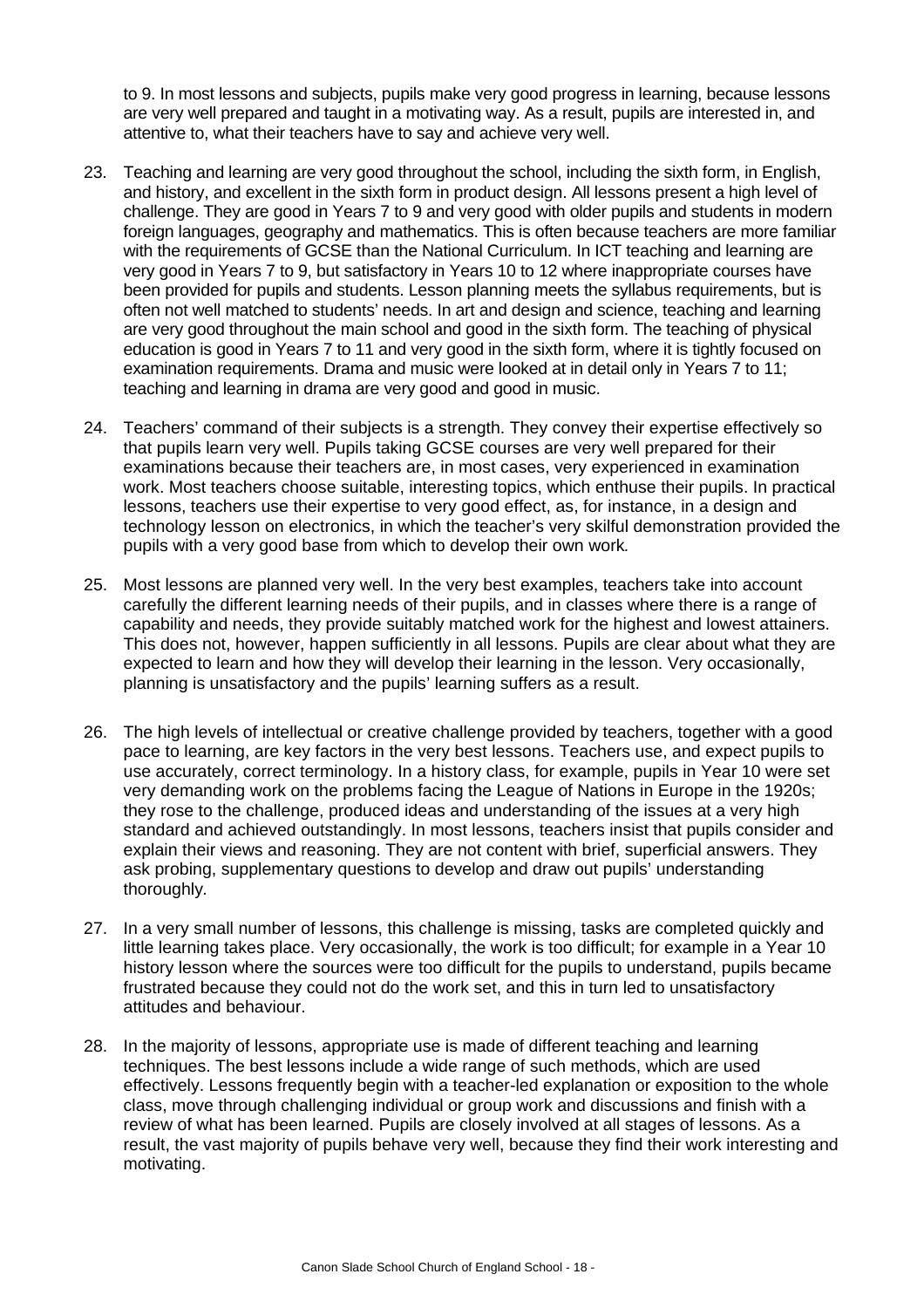29. The vast majority of teachers manage pupils very well. Pupils clearly understand that teachers expect them to begin lessons in a calm and purposeful manner and to continue in that mode. In some lessons, notably in mathematics, the late arrival of teachers to dispersed classrooms means that valuable teaching and learning time is lost and does not establish a business-like approach to the work of the lesson. Relationships in lessons are very good. There is clear mutual respect between pupils and teachers. Pupils are usually extremely well behaved and rarely need to be reprimanded. Teachers praise good work and attitudes, and many use humour successfully to make learning enjoyable. In the very best lessons, teachers use activities which the pupils find fun, so that their hard work becomes enjoyable. In these lessons, the enthusiasm of the teachers becomes so evident that pupils cannot help but become interested themselves.

| Summary of teaching observed during the inspection in 202 lessons |  |  |  |
|-------------------------------------------------------------------|--|--|--|
|-------------------------------------------------------------------|--|--|--|

| Excellent | Very good | Good     | Satisfactory | Unsatisfactory | Poor | Very poor |
|-----------|-----------|----------|--------------|----------------|------|-----------|
| (5%)      | 78 (39%)  | 92 (46%) | 19 (9%)      | (1%)           |      |           |

*The table gives the number of lessons observed in each of the seven categories used to make judgements about lessons; figures in brackets show percentages where 30 or more lessons are seen.* 

- 30. Teaching and learning of pupils with special educational needs are satisfactory. Where teaching is good or better, teachers plan carefully, work closely with teaching assistants and have high expectations of pupils. This results in pupils who are well motivated and confident to express their ideas. There is very good practice in using individual education plans in design and technology and history. Where teaching is weaker, pupils' needs are not understood or planned for. This results in lower expectations and a slower pace of learning. Literacy teaching in the curriculum support department is well planned and directed at pupils' needs, but it is not well enough linked to the programmes of work in English.
- 31. The teaching of literacy is good overall. The school is using the Key Stage 3 National Literacy Strategy effectively to improve pupils' skills. Achievement is best in subjects where teachers regularly identify and address all students' literacy needs in their lesson planning.
- 32. The teaching of numeracy is satisfactory across the school, although many subjects make limited demands on pupils. In mathematics itself, pupils rely too heavily on calculators when a small mental effort would suffice. Numeracy is used well in science where teachers use it well both to develop and to interpret graphs. In art and design, numeracy is well planned and applied when teachers consider perspective and scale. Numeracy is used very well during work on gear ratios in design and technology and when considering issues as diverse as costume design and stage lighting angles in drama.
- 33. The use of ICT across the curriculum is good. Teachers make good use of software presentation packages and are beginning to use interactive whiteboard technology with good effect for discussion and demonstration. ICT developments at the whole-school level are having a good impact on developing teaching methods and independent learning. ICT is used well to support learning.
- 34. Assessment is unsatisfactory overall and in Years 7 to 9. It is satisfactory in Years 10 and 11. Assessment in Years 7 to 9 is too variable in quality. It is excellent in drama, and very good in design and technology and modern foreign languages. There are good features in mathematics, geography and music. It is unsatisfactory overall in science, physical education and history. Teachers mark pupils' work regularly. The quality of the marking is, however, very variable, both across the school and within subjects. In English, mathematics, science, geography and history the marking does not always show pupils clearly enough what is wrong with their work, or how to improve good work still further. Assessment within lessons, when teachers quickly check what pupils have learned, is largely good.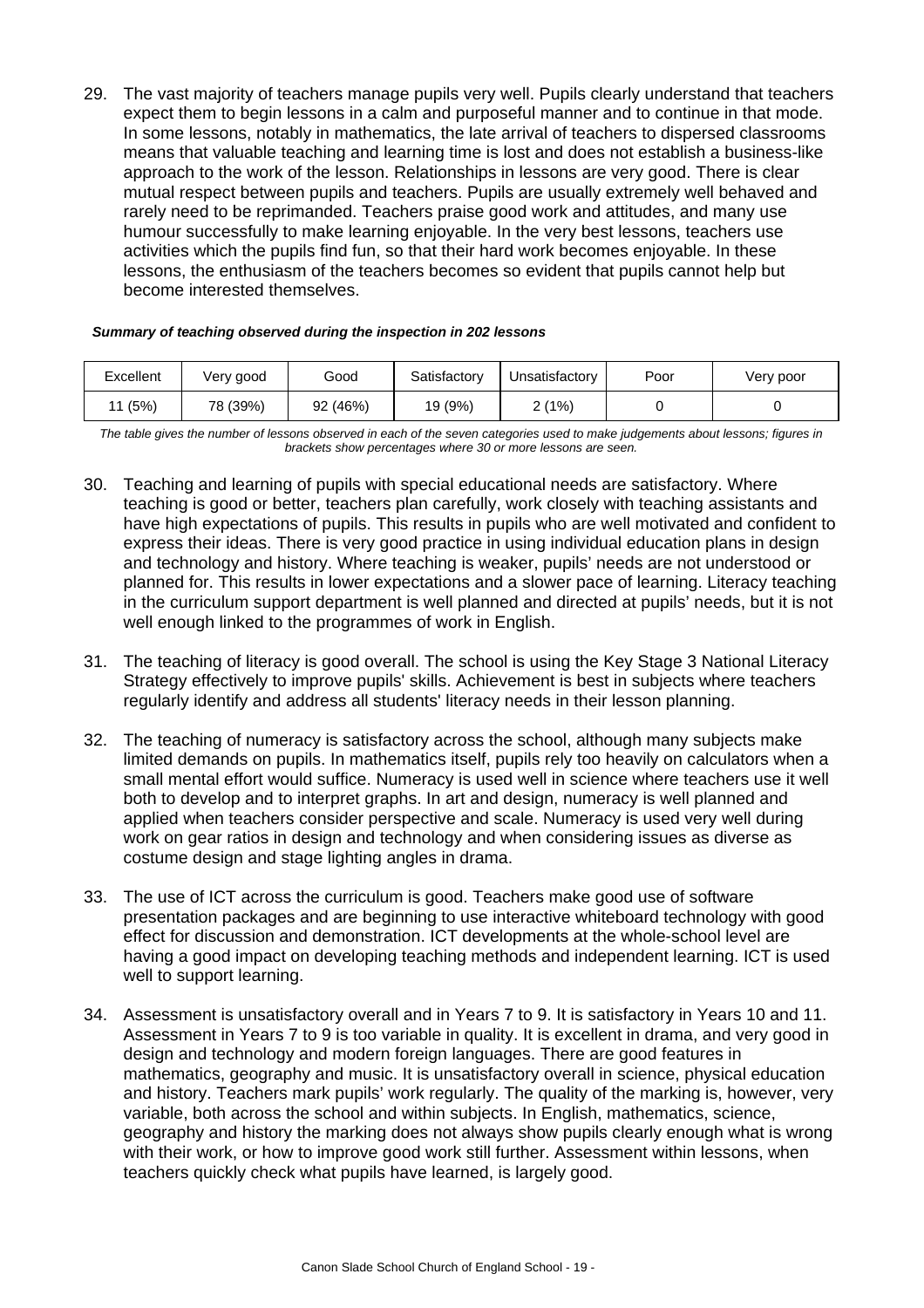- 35. Academic targets for pupils in Years 7 to 9 are set on the basis of their primary school results and pupils' capability, using standardised tests. These targets are not, however, consistently refined or used well, across the school. As a result, many targets are inappropriate, and often too low. Teachers have access to a large amount of information about pupils' attainment, but do not use it well enough. There is inconsistency in the way the National Curriculum is used to set targets in Years 7 to 9. In science, physical education, art and design and history, pupils are unclear about the levels at which they are currently working. Not all teachers assess pupils' work regularly enough against the targets. The assessment of pupils' work in Years 10 and 11 is satisfactory. Teachers make effective use of examination board criteria and grading to assess pupils' standards. The school is currently establishing a system through which staff can use information more effectively to assess accurately and realistically pupils' learning and achievement.
- 36. The assessment of pupils with special educational needs is satisfactory. Individual education plans include good descriptions of pupils' needs and well-chosen targets and strategies to guide detailed target setting in departments. A good range of information about pupils' attainment is available, including national test results, additional standardised tests and teaching assistants' observations. However, this information is not brought together effectively, or analysed well enough, to make detailed assessments of individual pupils' progress. As a result, information that could inform day-to-day planning for pupils with special educational needs is not used consistently.

#### **Sixth form**

- 37. The quality of teaching is very good overall. It was very good or better in over half of lessons. No unsatisfactory teaching was seen. The teaching in design and technology was excellent. Outstanding lessons were also seen in German, physical education and performing arts. Teaching is good in biology, Latin, classics and performing arts, and satisfactory in ICT. It is very good in all other subjects.
- 38. Most aspects of teaching are very good. A particular strength is the depth of subject knowledge that teachers have. Lessons are planned very well. Teachers set high standards and have appropriately high expectations of their students*.* This is a very strong feature in almost all lessons, but it is especially so in design and technology and physical education. The way in which teachers engage with and relate to their students is a strength of teaching. The students themselves bring a very positive attitude to lessons. They work hard, and show a determination to reach high standards. Their approach to work, combined with the very good teaching overall, leads to very good achievement.
- 39. Assessment is good overall. It is excellent in physical education and the performing arts, very good in design and technology and German, and satisfactory in ICT. In all other subjects, it is good. Marking is a strength in all subjects except mathematics. Teachers' helpful and detailed comments show students clearly how to improve their work still further. Most subjects use the data provided for them well in order to set targets for students. They adjust the data to take account of students' prior attainment in specific subjects. In English, biology, art and design and history, however, this information is not used effectively enough because the data is not adjusted sufficiently. This means that for some students the targets are not high enough.

# **The curriculum**

The school's curriculum reflects well the school's performing arts and denominational status. It meets the needs and aspirations of the vast majority of its pupils well. The school does not, however, offer a suitable range of courses for the relatively small number of pupils for whom vocational courses would be appropriate. Few courses reflect adequately the world of work. Provision for pupils with special educational needs is satisfactory. The school provides a very wide range of extra-curricular activities. The sixth form provides a good curriculum for its students.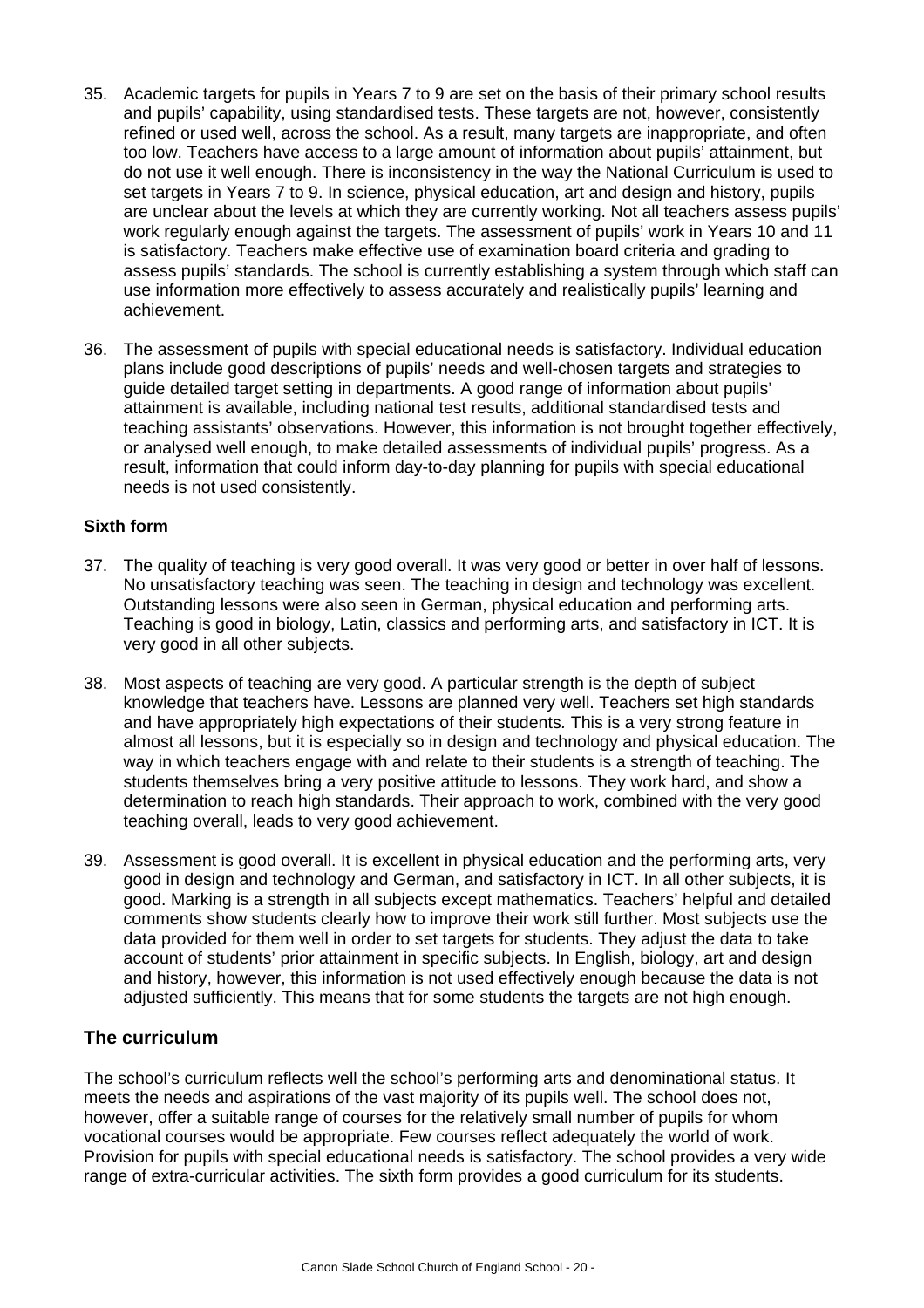#### **Main strengths and weaknesses**

- The wide choice of academic courses meets well the needs of most pupils in Years 7 to 11 and there is a very wide range of AS and A-level courses for students in the sixth form.
- Students benefit from a very wide range of extra-curricular opportunities outside the school day; participation in sport and the arts is excellent and the provision of study support outside the school day is good.
- The school has introduced new courses in dance, music and performing arts to reflect its specialist status.
- The range of work-related courses in Years 10 to13 is very narrow.
- Accommodation for the sixth form and for mathematics is unsatisfactory.
- A number of the schools' facilities are excellent and enhance pupils' and students' experiences.

- 40. In Years 7 to 11, the breadth and balance of the curriculum are good, reflecting well the school's status as a Performing Arts College. Pupils in Years 7 to 9 study drama as well as art and design and music. The school offers three modern foreign languages for pupils in Years 7 to 9 and pupils may choose to study two of these. In addition, they have the opportunity to study Latin. A very wide range of options is offered within design and technology and physical education. The wide variety of staff expertise in music and art and design means that pupils have a broad range of experiences. The curriculum in Years 7 to 9 provides good opportunities for pupils of all abilities and backgrounds.
- 41. In Years 10 to 11, pupils are able to select from a very wide range of GCSE courses. All pupils take a GCSE course in religious education and most take the full course. Dance has recently been introduced as a GCSE subject. Pupils have only one hour a week of physical education and no GCSE course is provided. The only vocational course is in ICT. Although there is a significant minority of pupils for whom vocational courses would be appropriate, there has been relatively little take-up when such courses have been offered. Whilst the academic curriculum of GCSE courses meets the needs of the majority of pupils very well, a growing minority of pupils require more varied, practical and work-based experiences to achieve their best. Provision for literacy is good and for numeracy is satisfactory.
- 42. Provision for pupils with special educational needs from Years 7 to 11 is satisfactory overall and good in a number of subjects. Pupils are taught in small lower sets or mixed ability groups and are supported well. Support outside lessons and after school is very good. Pupils with literacy needs have good specialist provision in Years 7 to 9. However, there is not enough time allocated to English in Year 8 for those pupils who have difficulties with literacy and communication skills. The curriculum for pupils with learning and social needs in Years 10 and 11 is developing well through the innovative work of staff in the Zone. The role of staff who work here is to arrange and provide an alternative curriculum for pupils who benefit from a different approach to learning. . The development of Certificate of Achievement courses by teaching assistants is also leading to greater pupil motivation. The timetable restricts opportunities for work-based learning, limiting vocational choices for these pupils.
- 43. The use and application of ICT across the curriculum are good. They are especially good in geography, music and modern foreign languages. Pupils' use of interactive whiteboard technology is good in English and in history in Year 7. The use of ICT in design and technology is very good and this subject continues to make a considerable contribution to pupils' learning and application of ICT skills, knowledge and understanding.
- 44. Preparation for the next stage of education is good, and provision for careers education and guidance is very good, with pupils following a structured programme from Year 7 onwards. Provision for personal, social and health education is good and the course is well planned to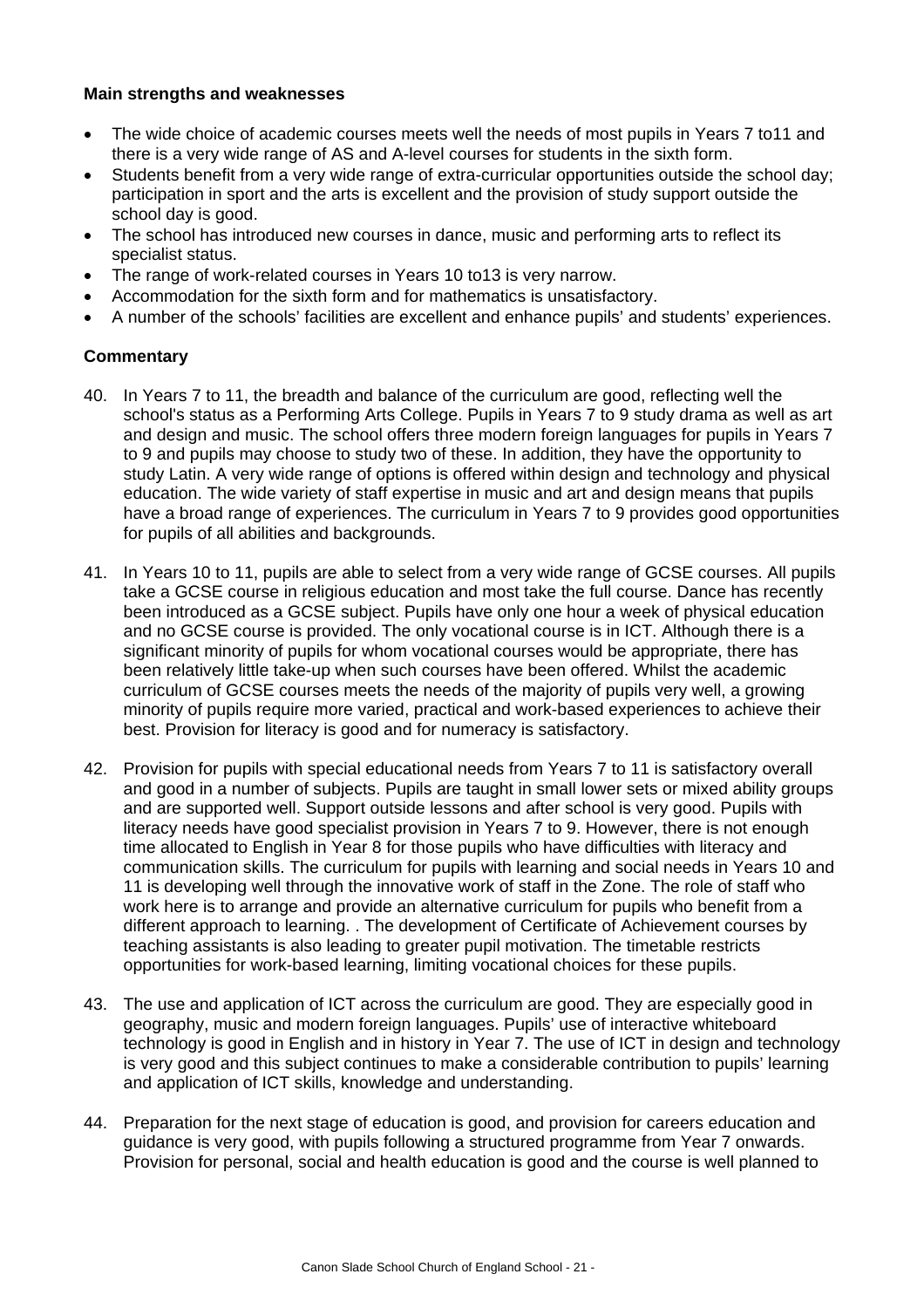cover most relevant areas. However it is more limited in Years 10 and 11 as a result of reduced teaching time.

- 45. A very wide choice of extra-curricular opportunities enhances the curriculum. Most of the school's subjects offer support outside the school day and general interest clubs. Pupils have opportunities to participate in visits abroad and within the United Kingdom. The school provides a very wide variety of performing arts activities outside school time and these are very popular with pupils. The range of, and pupils' participation in, sporting activities are excellent.
- 46. The curriculum is reviewed carefully by the governors, senior managers and staff. The weaknesses in mathematics, ICT, art and music, identified during the last inspection, have been dealt with appropriately. Pupils in Years 7 to 9 have one hour a week of music and art and design, sufficient time has been allocated to the teaching of mathematics and a separate ICT department has been established.
- 47. Accommodation is satisfactory in the main school. It has many strong features that promote learning, but also some that have a negative effect. The magnificent chapel, the superb new dance studio, drama facilities and the extensive physical education indoor and outdoor arrangements do much to generate high standards and enthusiasm. The buildings are clean and well looked after with many good displays, thus providing a stimulating working environment.
- 48. Many of the buildings are now too small for the purposes that they have to fulfil. Teaching spaces are too cramped; for example in food technology, the room is too small for practical work and its shape makes supervision difficult. In ICT some rooms are small and are badly ventilated. The library is also too small for the number of pupils wanting to use it. The mathematics department has unsatisfactory accommodation that limits access to and use of ICT. It is taught in 17 different rooms spread across the site, wasting teaching time as teachers move from one classroom to the next between lessons. Accommodation for pupils with special educational needs is satisfactory but there is a shortage of interview rooms.
- 49. The match of teachers to the demands of the curriculum is very good, after a recent period of some disruption, particularly in music. The match of support staff to the demands of the curriculum is also very good. Recruitment and retention are not significant issues in this school. Staffing and resources for pupils with special educational needs are good.
- 50. Resources for learning are mostly good throughout the school; they are excellent in music, very good in ICT, and satisfactory in geography. Resources are used well. Resources for ICT have greatly improved since the last inspection. An on-line booking system enables better access across the curriculum and teachers are able to plan more efficiently their use of ICT within their subject, except in mathematics where access remains a problem.

## **Sixth form**

- 51. The curriculum is very good. Students are able to choose from a very wide range of academic courses. This highly academic curriculum meets the needs and aspirations of most students, but by no means all. One vocational course is offered in performing arts. This is a new course, which has been introduced to contribute to the school's specialist status.
- 52. Within subjects, students have a range of opportunities; for example in English, they choose to study language or literature or a combination of both. Appropriately, the school offers courses at both vocational and A-level in performing arts, and an A-level in theatre studies.
- 53. Almost every student takes a course in general studies in Years 12 and 13. There are recreational opportunities for sport, but there are no short courses or Community Sports Leaders Award courses. There is insufficient support in ICT for students who do not study ICT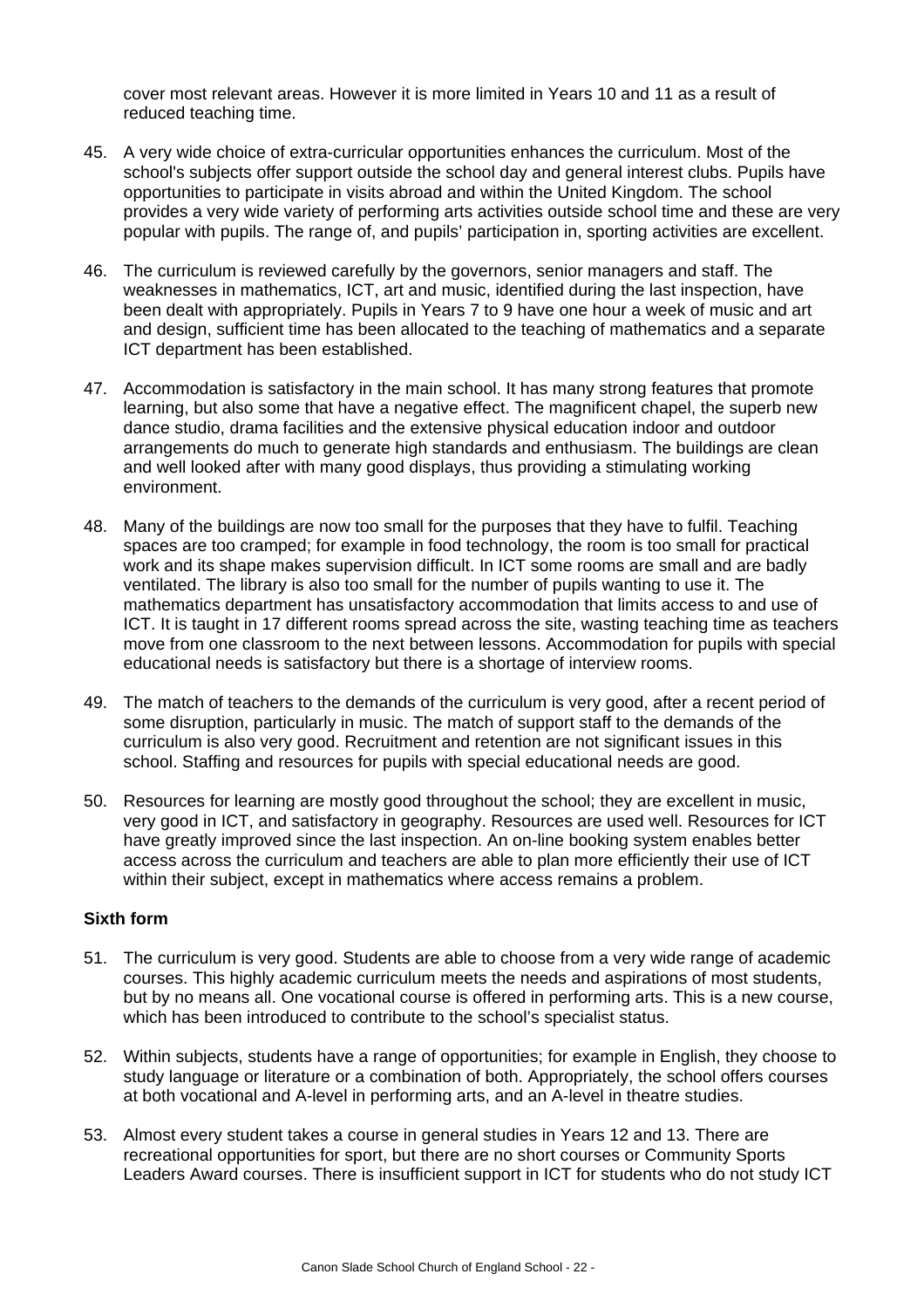in the sixth form but who need ICT skills in their AS and A-level subjects. The curriculum is enhanced by a very good range of extra-curricular activities.

- 54. Provision for pupils with special educational needs in the sixth form is good. Students with special educational needs other than learning difficulties are supported well and make good progress. The curriculum offered in the sixth form is not suitable for students with learning difficulties.
- 55. Accommodation is unsatisfactory in the sixth form, especially the sixth form centre, where classrooms, computer facilities and leisure spaces are overcrowded, thus making learning difficult and unpleasant.
- 56. Resources in the sixth form are good, and are used well to support learning. They are very good in ICT and satisfactory in geography. In all the subjects covered by performing arts, resources are excellent as a result of the additional funding received through the successful bid for performing arts status. The money has been spent well and supports the achievement of the targets set down in the bid. Resources in the library are used well.

# **Care, guidance and support**

The school has good arrangements to ensure the welfare, health and safety of all pupils and students. Support, advice and guidance, based on monitoring of their academic and personal development, are good. There are very good systems for involving pupils in the work and development of the school.

#### **Main strengths and weaknesses**

- Pupils are given extensive opportunities to express their views and to influence developments in school.
- The good levels of care, support and guidance ensure that pupils' individual needs are identified and met well.
- Careful attention is paid to health and safety.
- The use of data in monitoring pupils' progress and setting targets is inconsistent.
- Links between subject staff and special educational needs staff regarding pupil progress are underdeveloped.

- 57. There are exceptionally good mechanisms for taking into account pupils' opinions of the work of the school. In addition to annual surveys, there are innovative projects such as Learning Walks and the Pupil Voice conference. These are elements of the Leading Edge programme aimed at raising the achievement and involvement of pupils through working in partnership with other schools. These activities have given pupils unprecedented opportunities to compare their school with others in the local area and to explore, in depth, issues that are important to them, with a chance to bring their views to the attention of those who are empowered to make changes. Alongside these special events, the school council meets regularly, with representatives from every form acting as a conduit between pupils and the headteacher. Senior staff and governors have shown that they value pupils' ideas and suggestions, by bringing into effect some positive changes; for example, pupils now take a more active part in assemblies and services, an anti-bullying scheme which has been established for some years has been enhanced in response to pupils' ideas, and plans are being prepared for a memorial garden in the school grounds.
- 58. The pastoral structure hinges on form tutors and heads of year, who know pupils well and provide the first port of call for any personal problems or concerns. In addition, both personal and academic support is offered to pupils in a number of ways. Under the auspices of the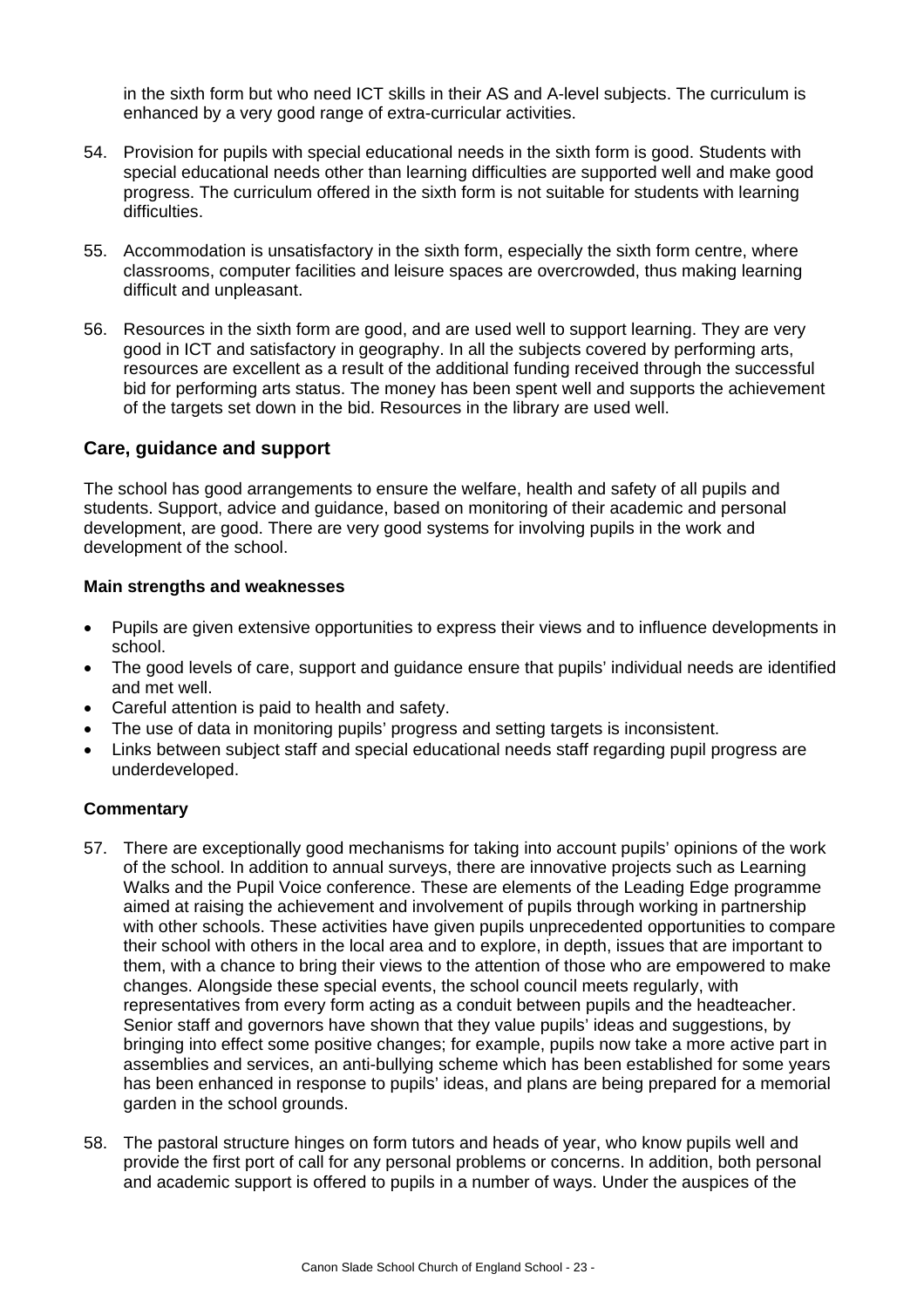Leading Edge programme, a team-building, confidence-boosting summer school was run very successfully for a group of pupils in Year 7. Pupils in Years 10 and 11, who might benefit from extra help, are provided with mentors, selected from school staff or volunteers from industry and commerce. Appropriate help and encouragement are given according to need, for example with organisational skills or attitudes to work or homework, with the objective of helping pupils reach their full potential. All who have taken part have found the scheme worthwhile.

- 59. Alternative curriculum arrangements, which include work placements, are made for a small number of pupils, who benefit greatly from this kind of support. Revision classes and individual support with academic study are freely provided by subject teachers. Pastoral staff have access to assessment data that charts pupils' progress. However, this data is used inconsistently and there is no formal mechanism for reviewing pupils' progress and helping them set targets for improvement. For some pupils with special educational needs, information about progress against their individual education plan is not collated effectively and links between the special educational needs department and subject areas are under-developed.
- 60. Arrangements for the health and safety of pupils, staff and visitors are good, with some particular strengths. Individual departments are responsible for ensuring that safe procedures are followed in relation to activities and equipment. These procedures are especially good in science and in physical education, where pupils are now learning, as part of their course, to complete risk assessments for themselves. A qualified first aider is based permanently in the medical room to deal with routine medical care until 4.30pm every day. She is supported by a number of other staff strategically placed around the school and who provide cover when she is not there. Staff are vigilant in identifying and reporting hazards, which are prioritised and remedied promptly.

# **Sixth form**

61. Academic and pastoral support for students is very good. Advice and guidance from teachers are supplemented by speakers from industry, commerce and public service, so that students can make informed choices about future pathways. Students themselves are very active within the school community, working in partnership with staff to create a calm, happy and purposeful environment. The school council is organised and led very effectively by the head boy and head girl, prefects help supervise pupils in main school and, following the Pupil Voice conference, sixth formers have been instrumental in organising anti-bullying measures.

# **Partnership with parents, other schools and the community**

Links with parents, with other schools and with the community are all very good.

# **Main strengths and weaknesses**

- The school works very well in partnership with parents.
- Close liaison with other schools through innovative projects is mutually beneficial.
- Extensive links with the local community enrich pupils' learning and contribute positively to their personal development.

#### **Commentary**

62. The school is careful to emphasise that parents have an important part to play in the education of their children and therefore invites them to work closely with staff to ensure that their children derive maximum benefit from their time at Canon Slade. Most parents support pupils' learning effectively and show this by their very high attendance at consultation evenings, by communicating and co-operating with teachers in academic and pastoral matters, and by their interest and involvement in everything the school does. The highly effective school association,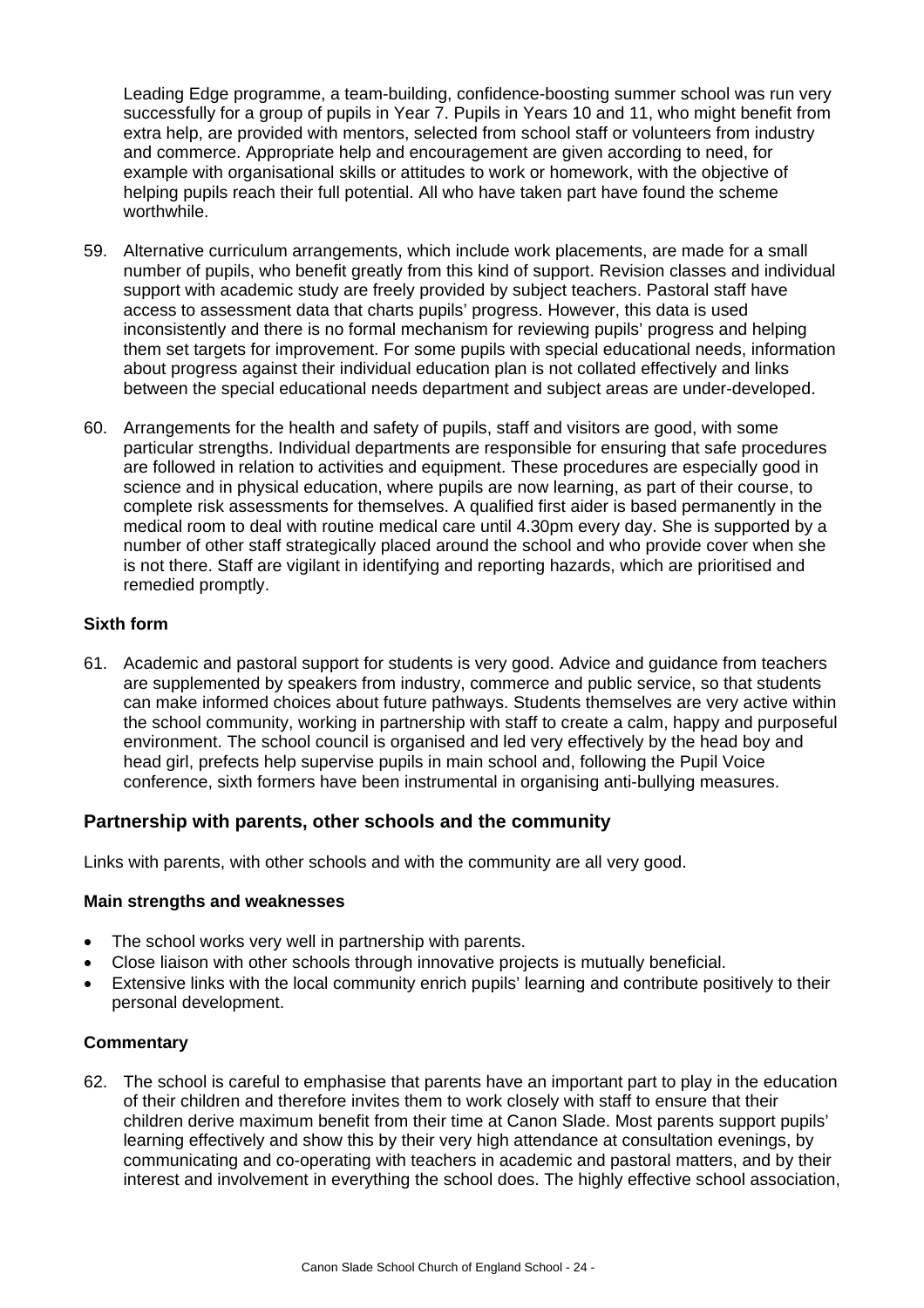whose functions are very well supported by parents and staff, organises both fund-raising and social events that contribute to the community spirit that is so evident in the school. In its turn, the school provides good information for parents, responds promptly to their queries and concerns, and undertakes regular surveys of their views. The quality of annual reports has been satisfactory, but as a result of parental dissatisfaction in one of the school's regular surveys, they are being changed in line with the views expressed. Links with parents of pupils with special educational needs for annual reviews of progress are satisfactory.

- 63. Involvement in special programmes brings the school into close contact with others in the locality and in the region to share good practice and new ideas, and to undertake experimental projects for the benefit of staff and pupils. Activities have included a summer school for pupils identified as gifted and talented, an exploration of extra-curricular provision under the banner of the University of the First Age and involvement in a town-wide Pupil Voice conference. Training School status provides funding to ensure the best possible training for new entrants to the teaching profession. Arrangements at Canon Slade are highly developed. Pupils benefit because teachers at the school are at the forefront of good practice, constantly developing their expertise. Performing Arts College status has involved the school in work with local primary schools, for example giving their pupils opportunities to work alongside sixth formers in a dance project and preparing a multi-media presentation for a forthcoming Bolton celebration.
- 64. Links with organisations and individuals in the local and wider communities give pupils opportunities that supplement their lessons and help them develop an awareness of the world around them. Through the Education Business Partnership, pupils benefit from outside speakers in lessons, especially in relation to careers and personal, social and health education, from work experience placements, and from mock interviews, in preparation for future choices. Links with Bolton Wanderers FC enable pupils to take part in special workshops to extend their thinking, as well as to be inspired by watching junior training sessions that take place on the school's playing fields. The school has a major programme of lettings, especially of the sporting facilities, which benefits the community through the provision of accommodation, but also benefit pupils, since any financial profit helps to fund additional resources for them. Extensive links with churches around the area give pupils opportunities to perform with a choir, orchestra or one of the school's many musical ensembles. These performances also make a positive contribution to the spiritual and cultural development of the pupils who take part. Musical activities allow parents and members of the local community to join with pupils, for example, in the very well regarded Gospel Choir. Pupils make their contribution to the community outside school by raising substantial funds for local, national and international charities, thus showing their awareness of, and genuine concern for, the needs of others.
- 65. The curriculum support department and the Zone work very hard to maintain good positive and supportive links with parents of pupils with special educational needs. Links with other agencies and education providers are well managed. The prospectus and governors' annual report to parents meet statutory requirements in terms of the information provided but contain too little detail on the progress pupils are making and how the school works in partnership with the parents of its most vulnerable pupils.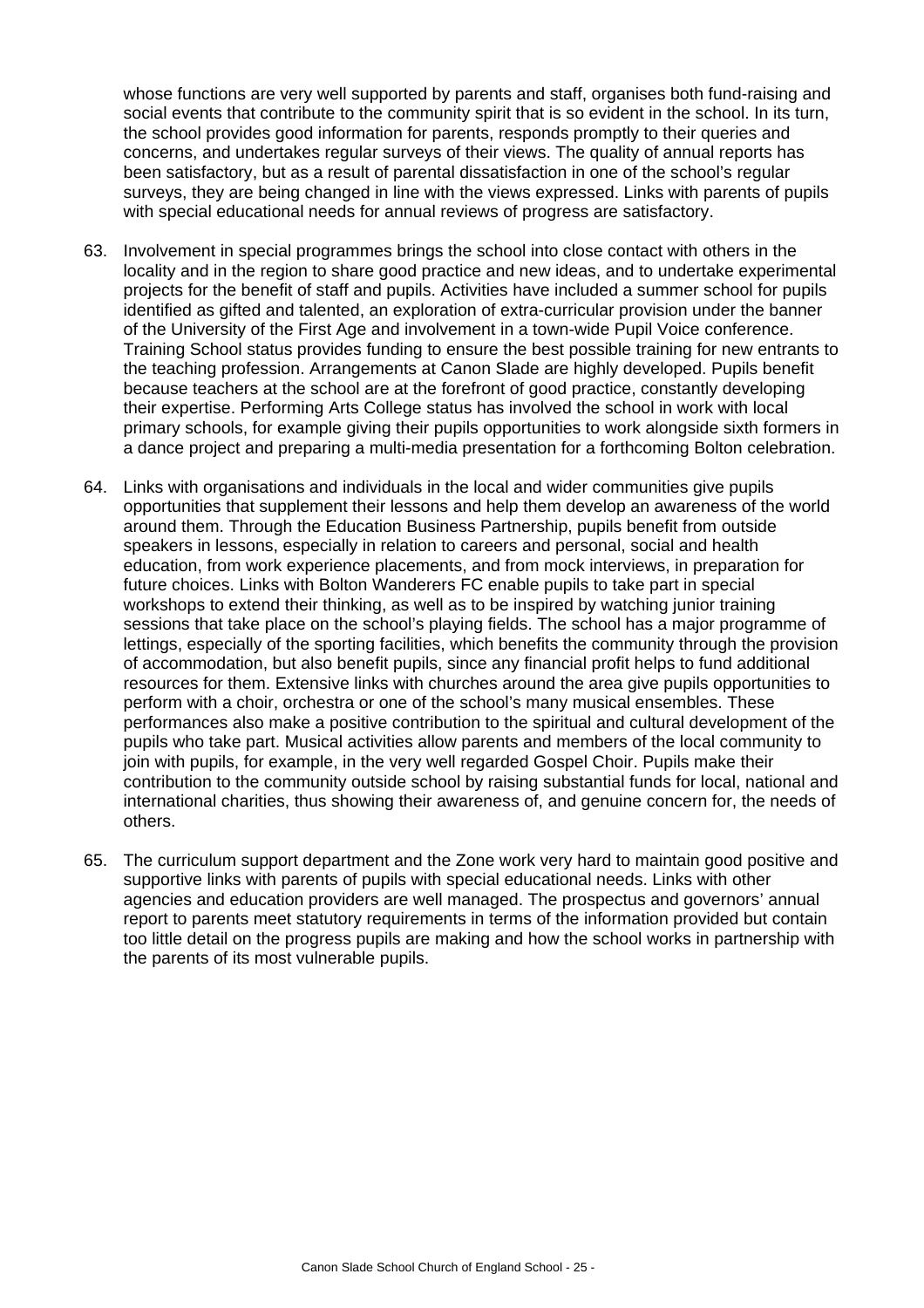# **LEADERSHIP AND MANAGEMENT**

The leadership of the school is very good and the headteacher provides excellent direction for improvement. Governance is very good. The school is well managed, with a clear focus on ensuring pupils and students achieve well.

#### **Main strengths and weaknesses**

- The headteacher has an excellent view of how the school should continue to improve.
- Governors are very well informed of the strengths and weaknesses of the school and play a considerable role in planning further improvements.
- Procedures for evaluating the work of the school are well defined, although, at departmental level, implementation is sometimes inconsistent.
- The quality of professional development and support for staff is very good.
- The leadership and management of the sixth form are very good.
- Financial management is excellent.

- 66. The headteacher's vision for the school is firmly rooted in Christian values and gives excellent direction for continuing to improve the high levels of examination success experienced by pupils and students and to prepare them for life and service in a rapidly changing world. Much of this vision, and enthusiasm, is shared by colleagues and is reflected in their work in school. Governors play a significant role in this. They have effective ways of gathering information about how the school functions and work very closely with the senior leadership team and departments. Consequently, their contributions to school improvement planning are perceptive, evaluative and valuable in helping the school plan further improvements.
- 67. The school's procedures for improvement planning are very good. All staff contribute to the process. Teachers conduct their own research into how learning and teaching can be improved and this contributes to school improvement. All staff have opportunities to air their views, and these are all taken into account before decisions are made.
- 68. Responsibilities are allocated well and members of the senior leadership team make an effective contribution to leading and managing various parts of the school's work. They all have responsibilities for monitoring, evaluating and supporting the work of subject departments, ensuring that the needs of pupils and students are fully met. They do this well overall. However, this was not thorough enough in the case of ICT in the sixth form, as the school did not identify that lack of ICT at GCSE, or similar, level, would slow down students' achievement on higher level courses. The use of examination information to monitor the work of the school is satisfactory overall, although improving. Information is made available to departments so that they can set targets and analyse pupils' and students' performance. There is a mixed response to this, with some departments doing this very well. However, there is no overall school view that takes into account the context of very highly committed pupils and students with high aspirations and the impact that this has on performance; targets are sometimes too low. Overall, the leadership of departments is very good and management is good. They reflect the school's Christian values and vision for improvement.
- 69. Leadership of special educational needs and the Zone are good. Both managers have a clear vision for their areas and have created very effective and highly motivated teams. Strategic planning in special educational needs is good. Priorities are well chosen and evaluation focuses on how well pupils are provided for. The policy meets statutory requirements and is reviewed annually. Current links with senior leaders are strong and effective, but have only been in place for a short time and have yet to demonstrate their full impact. As a result, the roles of both managers in contributing to strategic decisions in areas such as curriculum and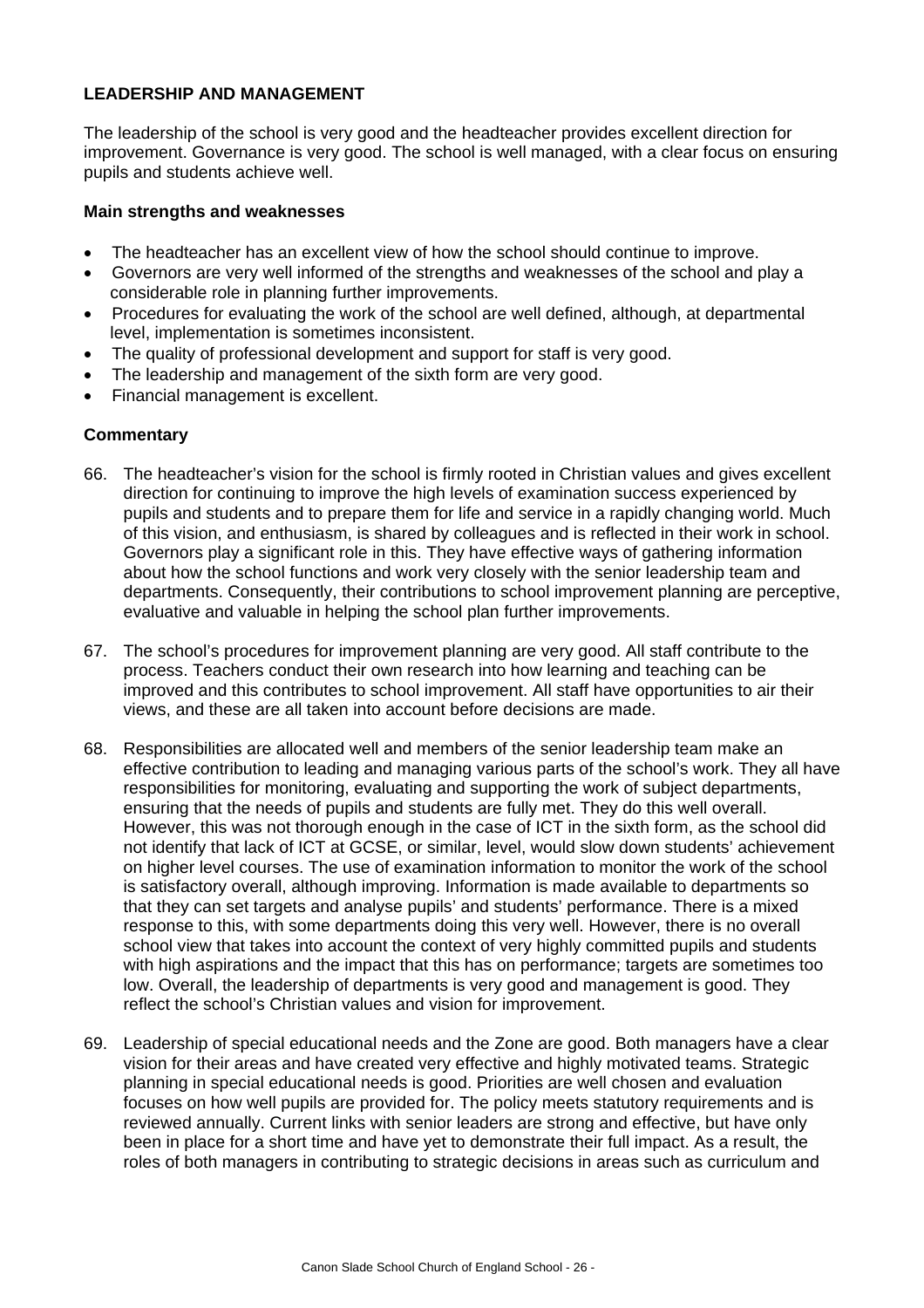funding are under-developed. The governor who has oversight of special educational needs meets with staff in the department frequently and is well informed.

- 70. Management of special educational needs is satisfactory. While documentation is kept well and the curriculum support department is very well organised, the links with the rest of the school are weak, resulting in patchy provision. Action to link the special needs policy and access plans to the policies and practices of subject areas has not been undertaken. The monitoring processes that are proposed or have been put in place recently are good, but systems for sharing information are not firmly in place. The school makes good use of special educational needs funding, and augments this with funding from a range of other sources.
- 71. The use of performance management is well established over a long period. In this process, all teachers are given a target relating to a teaching and learning project and this is driven by whole-school development plans. Targets are precise and well structured, and their impact is measurable. New staff receive a well-structured and closely monitored programme of meetings and talks, with newly qualified teachers having additional inputs relevant to their stage of development. The school's long-standing status as an Investor in People helps to ensure that high quality training is available for all staff and a dedicated training room has been set up within the school. Opportunities for professional development are very good with much of the training provided within the school itself. The school's Training School status is of exceptional quality. It has enabled strong links to be forged with three local providers and the school itself has 40 trained subject mentors spread through different departments, a further indication of the value the school places on professional development.
- 72. Governance is very good. Governors are very experienced and make a strong contribution to their school that they know very well. They both challenge and support the headteacher. They ensure that all statutory requirements are met. The governors have led the school determinedly through three changes of status in recent years in their commitment to fulfilling their very clear vision to educate children raised in a specifically Anglican tradition. This remains their single criterion for admission. The governing body is well led, collectively very experienced and contributes a potent mix of professional skills of a high order. The governors have a very clear understanding of the strengths and weaknesses of the school because their committee structure is strong, effective and efficient. The good blend of governance and management noted during the last inspection continues. Governors are very well informed and management proposals are scrutinised in committee.

| Income and expenditure $(E)$  |       |  | Balances (£)                        |         |  |  |
|-------------------------------|-------|--|-------------------------------------|---------|--|--|
| 646.8680<br>Total income      |       |  | Balance from previous year          | 396.982 |  |  |
| Total expenditure<br>676.6257 |       |  | Balance carried forward to the next | 99.406  |  |  |
| Expenditure per pupil         | 3,452 |  |                                     |         |  |  |

#### *Financial information for the year April 2003 to March 2004*

73. Approaches to financial management are excellent. Development planning is well understood by governors and forward planning is very good. The budget is well constructed to meet identified priorities. Financial management, through the finance committee, is prudent and based on a regular supply of accurate information. The very large sums carried forward from 2002-3 were earmarked for expansion and improvement. The most recent auditors' report regards financial planning and procedures to be good and the matters raised by them have been properly resolved. The Business Manager provides a very good service to the school. His skilful and timely management of a financial crisis when the heating plant broke down ensured that the school was able to replace its boilers immediately. The school has built a performing arts studio in line with its new specialist college status and the trustees recently met the majority of the construction costs of the new chapel which proclaims the school's mission at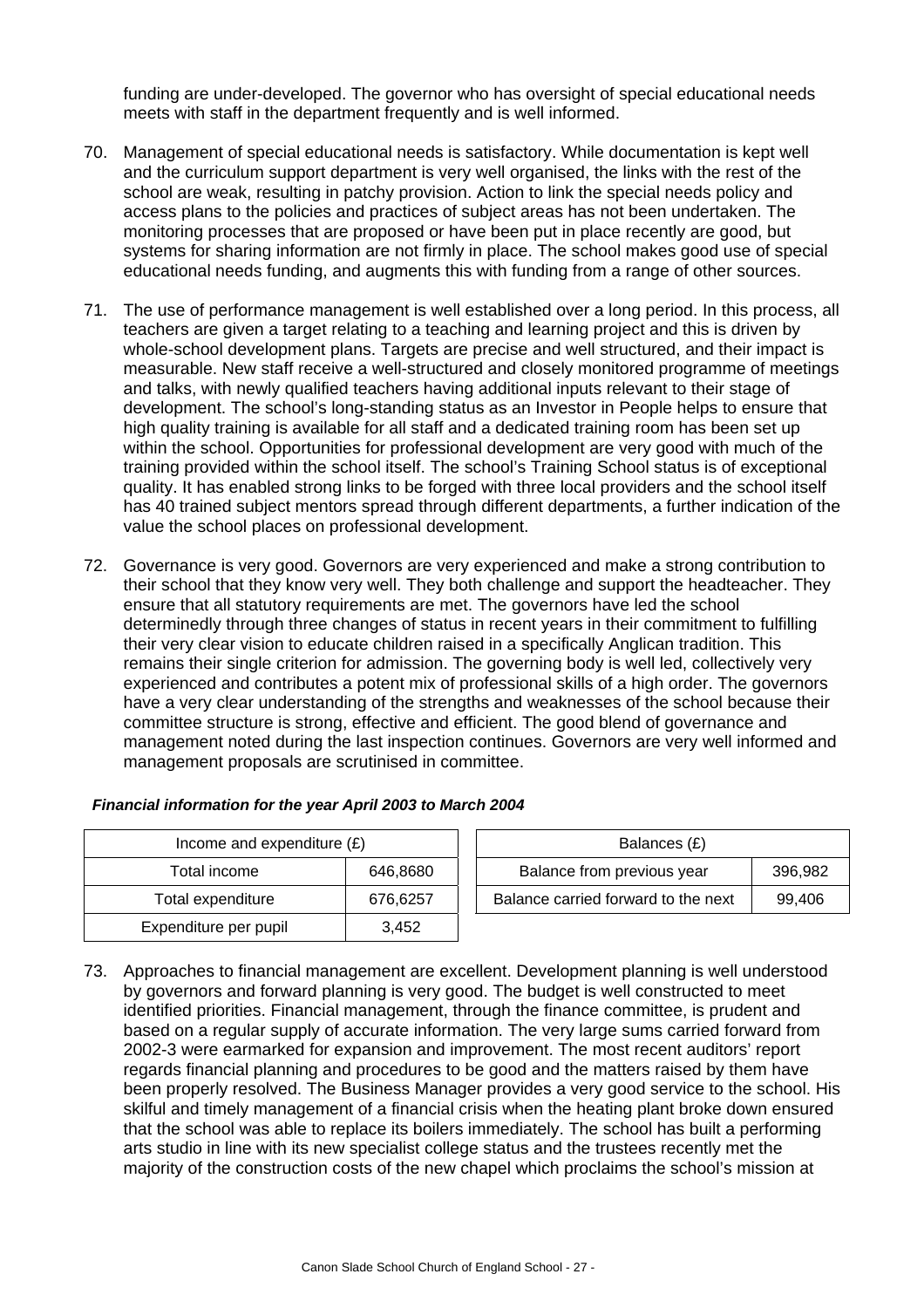the front of the building. Funds provided for specialist college status and those for pupils with special educational needs are well spent.

- 74. Spending is carefully scrutinised because the budget is very tight; there are very good arrangements to ensure value for money. The monitoring of teaching and learning for performance management is in place. The Business Manager ensures transparency and equity in the distribution of funding to departments through the application of formula funding. Whilst resources are employed effectively and departmental capitation is spent wisely, middle managers do not monitor these features. The rich data now available in school to monitor progress and set targets is not yet used well enough. Therefore, overall, the arrangements the school makes to apply the principles of best value are good.
- 75. This is a very effective school and sixth form and good improvement has been made since the last inspection. It achieves this on average funding per pupil and, therefore, gives very good value for money.

#### **Sixth form**

- 76. The sixth form is very well led and managed, and the Sixth Form Director provides a very clear long-term vision for how the sixth form could improve further. He has been strongly instrumental in providing the very wide range of AS and A-level courses and sees further widening of courses to include vocational courses as important, as soon as accommodation permits. The assistant directors and sixth form tutors work very well together as a team, providing a high level of support, advice and encouragement for students. They are highly respected by students, particularly in the level of support provided when students are applying for university places.
- 77. The sixth form budget is very skilfully managed so that income and expenditure balance exactly. Financial management is in line with the rest of the school and is very good. The sixth form provides very good value for money.

#### **Work-related learning (WRL)**

- 78. The effectiveness of the school's provision for work-related learning (WRL) is satisfactory and it meets statutory requirements. This judgement is based on discussion with the co-ordinator for WRL, and with pupils, a study of pupils' work placements and their evaluations, and evidence about WRL across the subjects of the curriculum.
- 79. The school provides vocational training courses for a small group of pupils, linked to a local training provider, to study a range of skills-based options. The course is satisfactory and meets the needs of pupils. In discussion, pupils said they enjoy the course and respond very well to the opportunities and challenges. Pupils' achievement is good; they make good progress and standards are in line with those expected.
- 80. Pupils have very good careers guidance, including individual interviews through the Connexions service. Pupils said they are very happy with the support they receive. They are guided well both about progression to courses beyond Year 11 and about future careers. Careers education is of a good quality. The personal, social and health education programme has specific careers content, starting in Year 7. Better provision is made for older pupils. Guidance is much more intensive from Year 9 onwards, so that all pupils follow a structured programme and, in addition, each pupil is provided with very helpful individual advice and support matched to his or her needs. The teacher responsible provides a very good level of coordination and management. Very good use is made of local employers to support the programme through presentations and discussions.
- 81. Work experience is very well planned and the school arranges relevant and stimulating placements for all pupils. The preparation and debriefing of pupils on work experience are very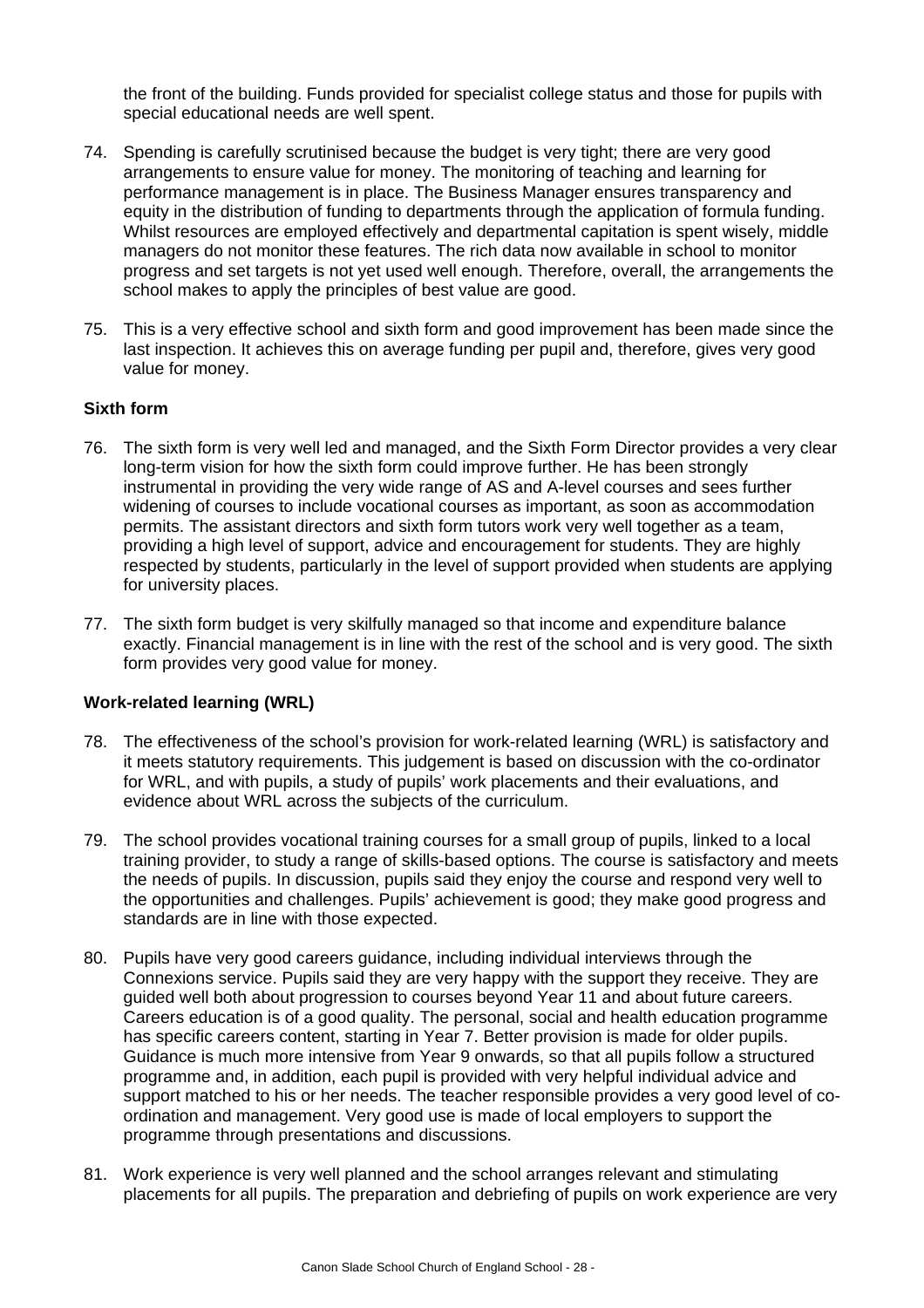good. Visits to the school by employers take place and pupils have the opportunity to visit local retail outlets, businesses, manufacturing industries and public services. The range of employment sectors represented is very good.

82. Planning for WRL is effective in art and design, design and technology, special educational needs, personal, social and health education and citizenship. Careers education is very good and there are very good links with local employers and the Education Business Partnership, which helps to provide work experience placements. The school offers a limited vocational curriculum, but is very aware of the need to develop pupils' work-related skills.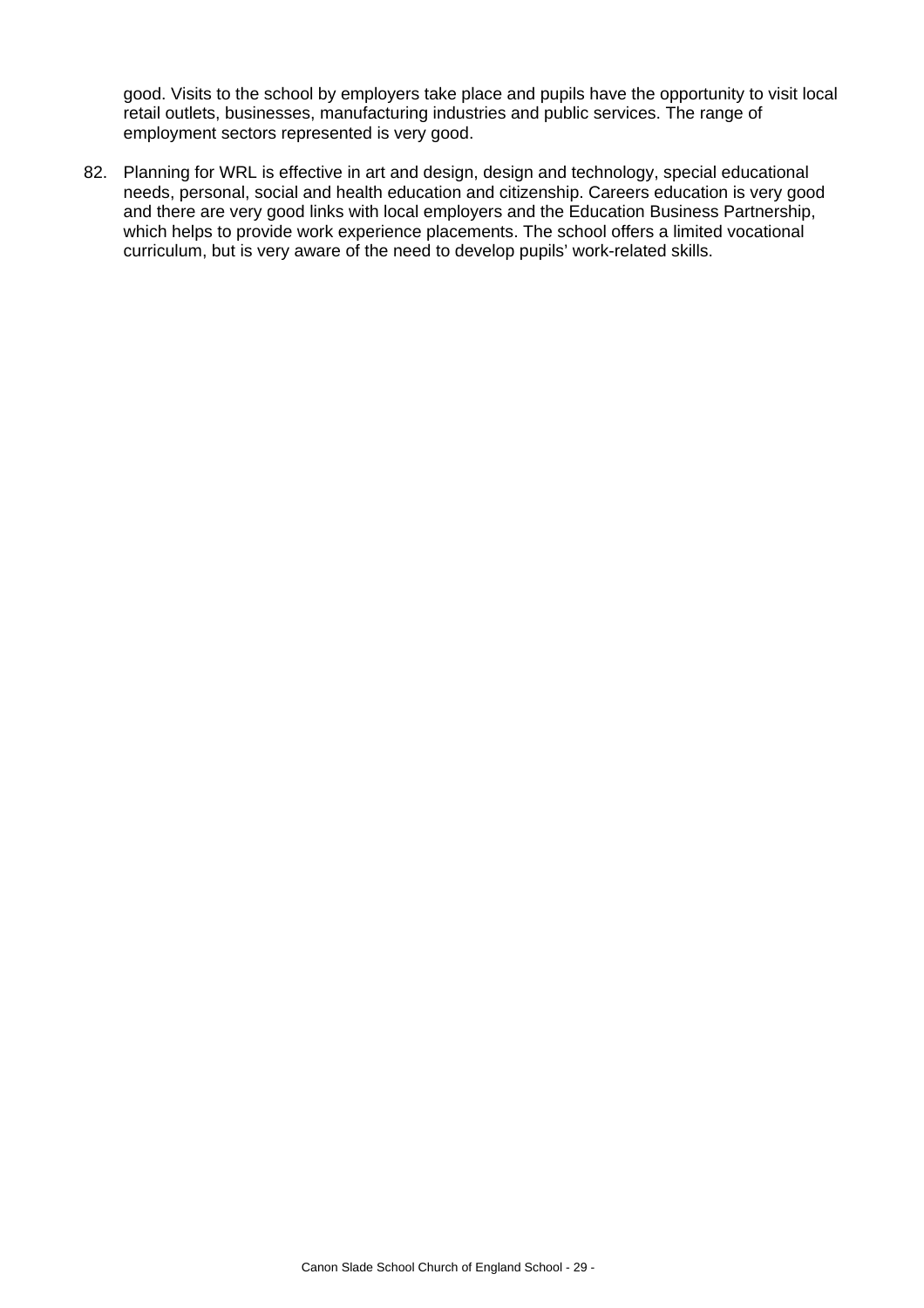# **PART C: THE QUALITY OF EDUCATION IN SUBJECTS AND COURSES**

# **SUBJECTS AND COURSES IN KEY STAGES 3 AND 4**

# **ENGLISH AND MODERN FOREIGN LANGUAGES**

# **English**

Provision in English is **very good**.

# **Main strengths and weaknesses**

- Standards are well above average in the Year 9 national tests and in the GCSE examinations in English, English literature and media studies, and pupils achieve very well.
- Pupils' positive attitudes and the very good teaching ensure that pupils achieve very well.
- Teachers do not use assessment information well enough when marking in Years 7 to 9.

- 83. Standards in the national tests at the end of Year 9 are consistently well above average and the difference between the performance of boys and girls is less than it is nationally. In 2003, boys' attainment was very high. The results were similar in 2004. Standards in the GCSE examinations are also well above average in both English and English literature. In 2003 and 2004, almost every pupil gained passes in both subjects and four out of five were awarded grades A\*-C. Results for media studies were well above average in 2003 and very high in 2004.
- 84. Standards of work are well above average in all year groups, particularly in speaking and listening. In all years, most pupils talk confidently about a wide range of topical issues as well as the texts they are studying. They explain and justify their opinions clearly but are also prepared to modify them as a result of group or class discussions. Reading skills are also well developed. There are many opportunities for pupils to practise their deductive and inferential skills in lessons. Although no Year 11 lessons were observed, these pupils' books show an impressive awareness of the power of language to move and persuade. In media studies, pupils show a very good understanding of media concepts and respond maturely to a challenging range of texts. In Year 9, pupils study texts from our literary heritage which are normally studied for GCSE examinations at other schools. Their narrative writing is well above average; it is lively and often original and shows the flair and creativity of pupils who are able to use figurative language very effectively to enrich their descriptions. Lower attaining pupils, especially in Years 7 to 9, have problems with the structuring of writing to inform and explain and do not readily distinguish between standard and colloquial English.
- 85. Standards are above average when students enter the school and well above average by the end of Year 9. This very good achievement is maintained through Years 10 and 11. A few pupils with literacy needs do not achieve quite as well as others in the national tests because they take time to be fully integrated into Year 9 English lessons and to prepare for the tests, having had separate classes in Years 7 and 8. Overall achievement is aided by pupils' very positive attitudes and the motivation and encouragement provided by their teachers. Additionally, there is a very good curriculum which provides regular library and drama lessons in Years 7 to 9 and a good range of ICT activities. All pupils study both language and literature at GCSE and can opt for media studies. Considerable enrichment is provided by such activities as regular theatre trips, visiting writers, book fairs, poetry and writing competitions and the lower school English club.
- 86. Teaching and learning are very good because of the teachers' strong subject knowledge, their high expectations of pupils' behaviour and work, and the wide range of teaching methods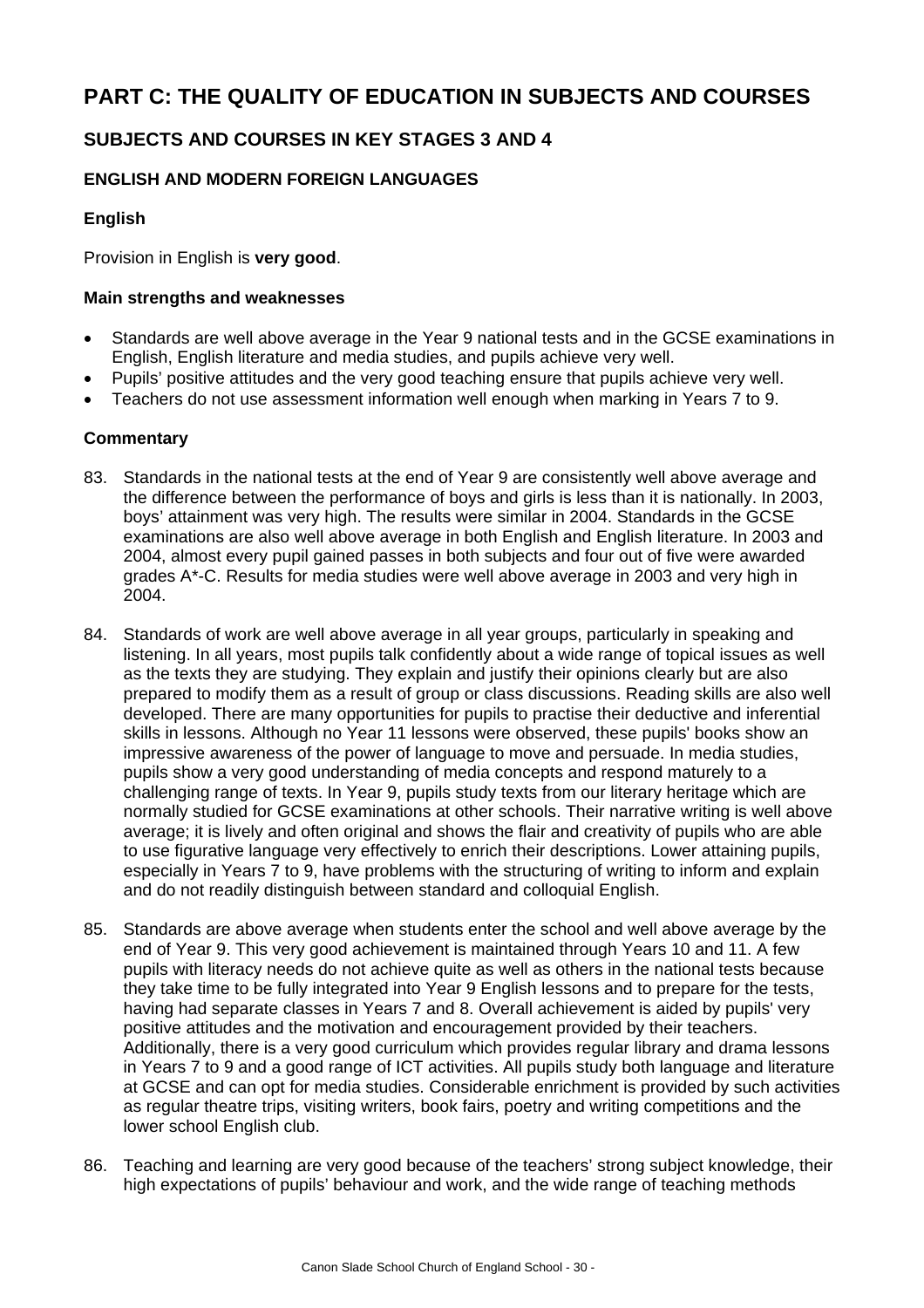used. Teaching is lively and stimulating and encourages pupils to make their own decisions, to be inquisitive and independent. However, not all teachers make effective use of national test levels or assessment information when planning their lessons and marking work in Years 7 to 9. This means that pupils are not always shown exactly what they must do to gain a higher level. Whilst there is some very good marking, it is not consistent across the department. The newly introduced Key Stage 3 strategy is already helping all teachers to share the very good practice which already exists and to involve pupils fully in the assessment process.

87. The leadership of this large and enthusiastic team of English specialists is very good. There is commitment and vision, innovation and dedication and a shared love of the subject, from the newest to the longest serving teacher. Management is good. Responsibilities are appropriately delegated; teaching is regularly monitored, new staff well inducted and departmental needs and priorities clearly identified. Improvement since the last inspection has been very good. Standards have improved even further in GCSE examination in English literature and media studies, teaching and learning are now consistently very good, and pupils have regular access to a range of ICT activities to support their learning

#### **Language and literacy across the curriculum**

88. Pupils enter the school with levels of literacy which are above those found nationally. Most speak, read and write well for their age. They listen well, have a wide vocabulary and are conscientious about the presentation of their work. Because of good provision in most subjects, pupils' achievement is good and their overall standard improves to well above average, with speaking and listening skills very high, by the end of Year 11. Pupils' literacy skills support their development across the curriculum well.

#### **Modern foreign languages**

Provision in modern foreign languages is **very good**.

#### **Main strengths and weaknesses**

- Standards are well above average at the end of Year 11 and pupils achieve very well.
- Teaching is very good in Years 10 and 11.
- Pupils have very good attitudes to work.
- Leadership and management of the subject are very good.
- Boys achieve less well than girls.

- 89. In 2004, the GCSE examination results in French, German and Spanish were well above average and were an improvement on the results in 2003 at grades A\*-C. The results have risen since the last inspection. Boys do less well than girls in examinations.
- 90. No lessons were observed in Year 11. Standards are above the national expectation at the end of Year 9 and well above average at the end of Year 11. This is consistent across the three languages taught. There are no differences in attainment across the four aspects of the subject. Pupils use the target language fluently and well for speaking and writing and have a good understanding of listening and reading texts. Knowledge and understanding of grammar develop very well. Pupils achieve well in Years 7 to 9 and achieve very well in Years 10 and 11 where there is a strong focus on preparation for GCSE examinations. Boys achieve less well than girls, although boys' attainment is still above the national average for boys. Some pupils with special educational needs are taught by non-specialist languages teachers and their achievement is satisfactory rather than good.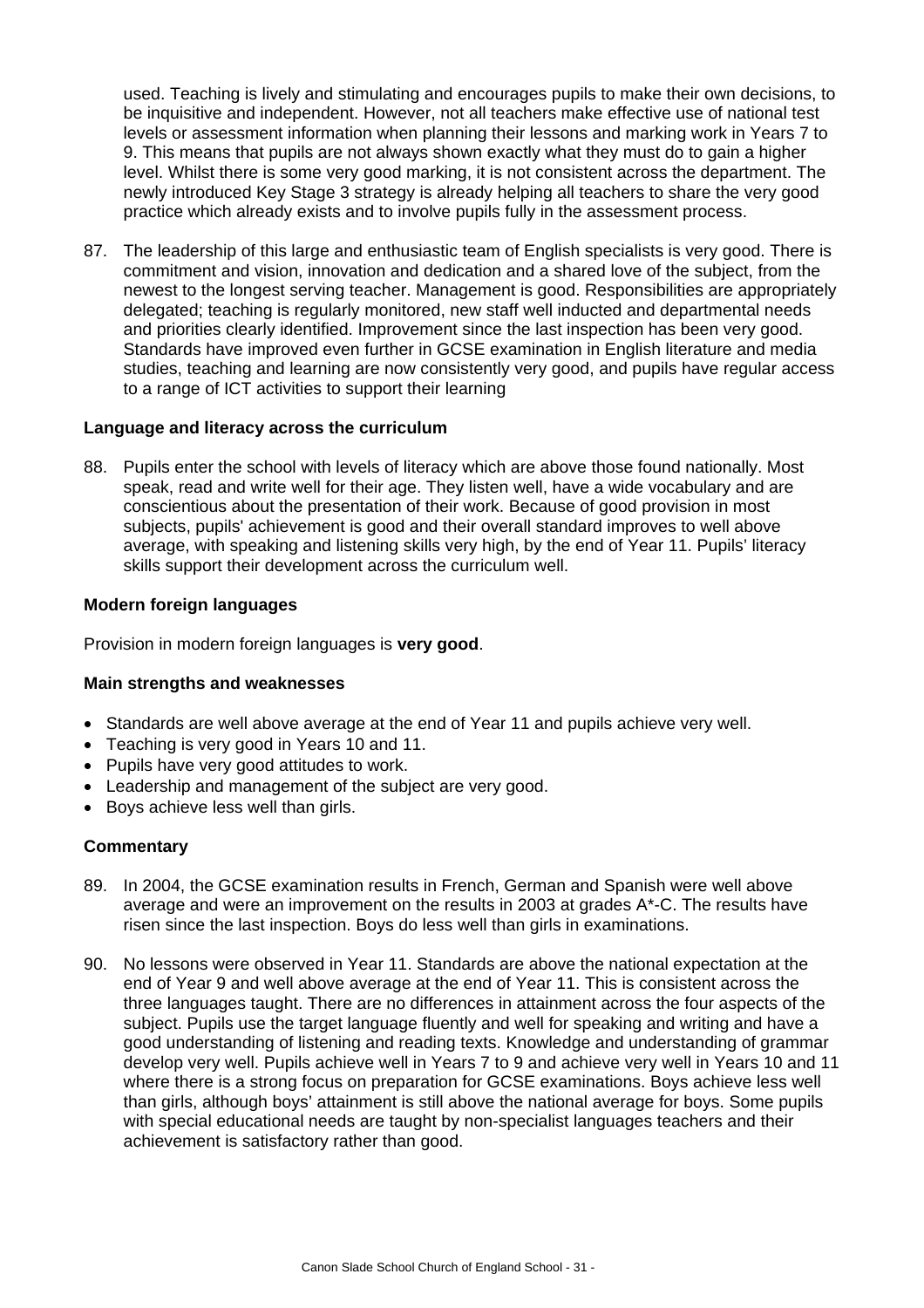- 91. Teaching and learning are good in Years 7 to 9 and very good in Years 10 and 11. In Years 7 to 9, there is a small minority of unsatisfactory teaching. Some teachers are also teaching their third language, which is clearly not as strong as their main languages. There is also some nonspecialist teaching in Years 7 to 9. Where teaching is unsatisfactory, lessons lack challenge and too much English is spoken. Where teaching is good or better, lessons are carefully planned to ensure that pupils have plenty of opportunities to practise both their written and spoken language. In these lessons, English is rarely used. Teachers have very good subject knowledge not only of the language and grammar needed, but also of how best to prepare pupils for success in examinations. Teachers have high expectations of what pupils can achieve, especially in Years 10 and 11. Working relationships in lessons are very good. Pupils' behaviour and attitudes to work are very good so that the atmosphere in most lessons is relaxed, happy and very businesslike. Teachers and pupils use computers well to enrich and enhance the curriculum. Modern foreign languages make a good contribution to pupils' literacy development. The contribution to numeracy and citizenship is satisfactory. There are very good assessment procedures in place to track pupils' attainment and progress. The use of the data to set targets for groups and for individual pupils is very good.
- 92. The curriculum is very good. Pupils have opportunities to study two of the three languages taught. The curriculum is enriched by visits and workshops from theatre companies, who perform in the foreign language. There is a range of exchanges with schools in France, Spain and Germany. Resources are good but the textbooks used in Years 7 to 9 are out of date. A committed and hard-working team of teachers and assistants is led very well by the head of languages. The management of the subject is very good and it has made very good progress since the last inspection. Pupils now have good opportunities to use ICT and the monitoring of teaching is now good.

# **MATHEMATICS**

Provision in mathematics is **good**.

#### **Main strengths and weaknesses**

- Standards are well above average at Years 9 and 11 and older pupils achieve very well.
- Teaching is good and most teachers have good subject knowledge.
- Demands placed on pupils for numeracy skills across the curriculum often lack challenge.
- Pupils' access to and use of ICT in lessons are unsatisfactory.
- Accommodation for mathematics is unsatisfactory.
- The scheme of marking is not used consistently by teachers and this is unhelpful to pupils.

- 93. In the national tests taken by pupils at the end of Year 9 in 2004, the results were well above average, maintaining the already high results of past years. There is no significant difference between the results of boys and girls. Despite this cohort's well above average standard on entry to the school, these results represent good progress, as standards are maintained with pupils of a wide range of capability. In the GCSE examination in 2004, the results were well above the national average and represent a marked improvement on the previous, already high, figures for 2003. When comparing this cohort's very high performance in 2002 at the end of Year 9 with that of schools nationally, the latter category consists mainly of selective schools. As a result, although Canon Slade figures suggest its pupils are achieving less well when compared to these schools, it is, in fact, achieving very well because it has the full, comprehensive, range of pupils.
- 94. Standards are well above the levels expected nationally by Year 9 and achievement is good. In one lesson with an 'express' group who will attempt GCSE early in their Year 11, pupils were shown three different ways to expand algebraic brackets and all did so with ease; only rarely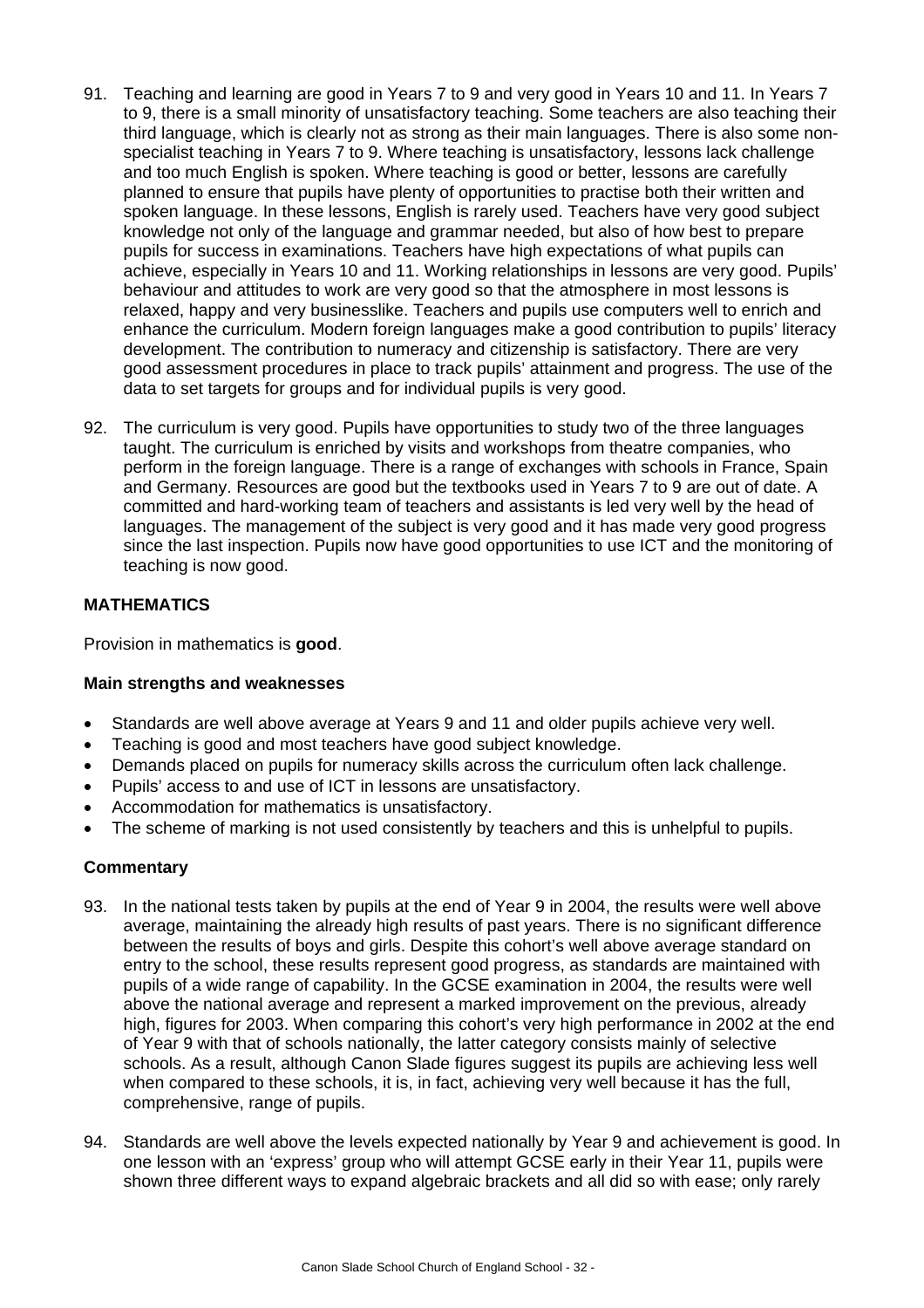were errors over multiplication of signs an issue. A lower set of pupils in Year 9 considered the best way to undertake a meaningful survey of pupils' eating habits and spoke clearly of the need for proper random sampling and took care over the precise form of questions to be asked. With grouping by ability in mathematics, most pupils with special educational needs are in the lower sets in each year. Small groups and the presence of capable teaching assistants enable these pupils to make satisfactory progress.

- 95. Standards by Year 11 are well above average. As Year 11 pupils were on work experience during the inspection, judgements of their work are based primarily on a scrutiny of past work. Pupils use calculators too frequently for low-level work. In Year 10, pupils in an upper set relied on calculators for simple operations. The lesson considered an algebraic proof of Pythagoras's theorem and pupils coped well. A corresponding lower set, working toward the foundation tier of examination, considered solutions to first order equations. Some of this class used finger counting to subtract 7 from 31. This class demonstrated the only poor behaviour seen, the girls particularly being uncooperative and truculent. In all other lessons, the behaviour of both boys and girls was very good and often exemplary.
- 96. Teaching and learning are good in Years 7 to 9 and very good in Years 10 and 11. They are strengths of the department. Core members of the department have very good subject knowledge and deploy this effectively when explaining work. The best teaching is characterised by good planning and use of appropriately challenging material, which catches the interest of pupils. Teachers do not question whether pupils understand what has been covered. The use of ICT in the department is unsatisfactory, as teachers do not have sufficient access to computers. In the week of the inspection, only six classes out of a possible 138 were able to use computers. Homework is set regularly and, as with all class work, marked regularly. The recently adopted scheme of marking is not used consistently by staff and this is unhelpful to pupils.
- 97. Leadership of this dispersed department is very good. Staff work with a common purpose and to exacting standards. Management is good. The work of the department is monitored by a system of paired observations, the results of which are used in departmental discussions. Assessment is not yet in place and pupils do not have a clear understanding of how well they are doing and what they should do to improve. In particular, the marks awarded by teachers are not obviously linked to learning objectives or to GCSE grade descriptors. Numeracy across the school is satisfactory and demands placed on pupils are modest. The department has yet to come to grips with its contribution to whole-school issues such as social, moral, spiritual and cultural development and citizenship. Accommodation for mathematics, which is taught in 17 different rooms spread across the site, is unsatisfactory. This has the knock-on effect of delaying the start of many lessons so that, in the week of the inspection, an average of 10 per cent of lesson time was lost.
- 98. Since the last inspection, improvement has been good; achievement has risen but the use of ICT has not improved. Numeracy across the school has worsened and is satisfactory. The quality of teaching has improved as a higher proportion of lessons are very well taught. Marking and assessment remain issues to be addressed.

#### **Mathematics across the curriculum**

- 99. A full audit of need was conducted two years ago and a new numeracy co-ordinator has been appointed recently. Because guidance on numeracy has not been sustained, its application in subject areas is variable in quality and depth. Heavy users of numeracy such as science, ICT, design and technology and geography plan for its use appropriately, other departments less so. The notable exception is drama where planning and use of numeracy are very good.
- 100. Numeracy across the school is satisfactory. A numeracy in-service training day was run some years ago which resulted in a number of departments incorporating numeracy into their schemes of work. This is not widespread, however. In the majority of subjects, pupils and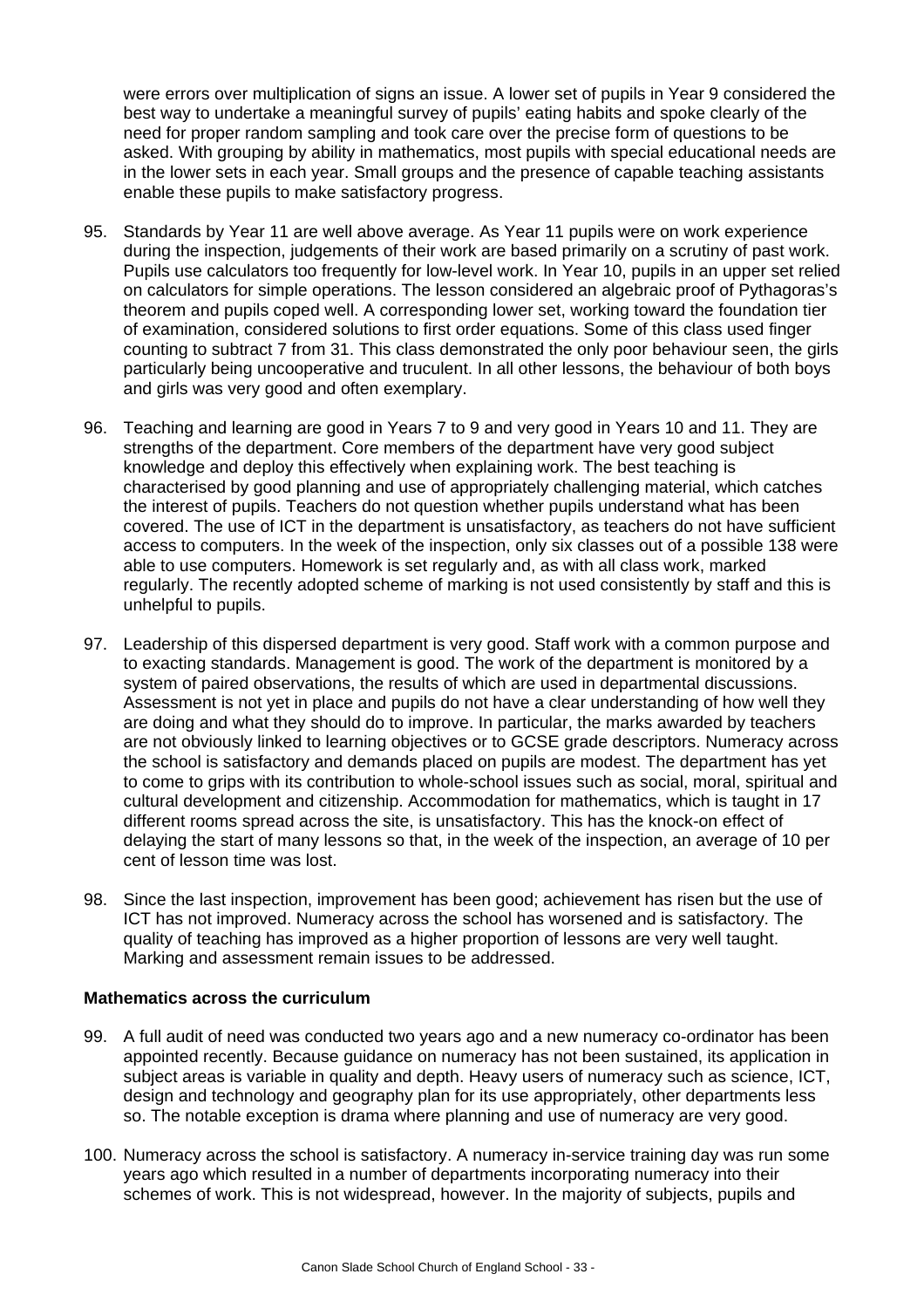students cope with the modest demands placed on them. Skill levels support satisfactory progress in other lessons.

# **SCIENCE**

Provision in science is **good**.

## **Main strengths and weaknesses**

- The very good teaching is producing very good learning; this results in very high standards and very good progress for most pupils.
- The depth and breadth of the curriculum enable pupils to aim for and to attain high levels and grades, but there is a lack of visits to enhance their understanding.
- The use of assessment to identify underachieving pupils and to initiate appropriate measures is unsatisfactory.

- 101. The results of the national tests taken at the end of Year 9 in 2004 were well above the national average and when compared with the results in similar schools. The results indicated good achievement from the levels pupils obtained in Year 6 and very good achievement for the higher attaining pupils, who attained nearly twice as many of the higher Level 6 than the national average. Standards of the present Year 9 are well above national expectations, maintaining the high standards and achievement of previous years. Boys and girls perform equally well. The past few years show a rising trend faster than that seen nationally. Pupils show a good understanding of most topics and develop ideas from basic principles, such as appreciating how water potential can be used to predict osmotic movement. However, sometimes they do not know what underpins the method they are using, for example what a joule is.
- 102. Results in GCSE examinations are well above average and pupils achieve very well. The school offers double award or single award GCSE examination courses. In 2004, the double award examination results were well above the national average and when compared with similar schools. Nearly a quarter of the pupils gained the highest grades of  $A^*$  or A. The achievement of the pupils on the course was very good and much better than would have been expected from their Year 9 results. Standards show an upward trend with boys and girls doing equally well. The results in the single award examination were above the national average; the achievement of the higher attaining pupils, from their Year 9 levels, was good and it was satisfactory for the lower attaining pupils and those with special educational needs. In the last few years there has been no significant trend, nor any difference between the results of boys and girls. The work of pupils in Year 11, who were out of school on work experience, shows that the very high standards are being maintained.
- 103. The quality of teaching is very good: almost all teaching was of this quality. Teachers plan lessons effectively, with clear well-communicated objectives. Most lessons start by checking and reinforcing previous learning, which is then developed using skilful questions to draw out and expand pupils' ideas. The teachers' very good subject knowledge is used well to generate interest and variety of approach to both theoretical and practical work**.** In the best lessons, most pupils are actively involved most of the time; their contributions develop the topic and design the practical activities, with the teacher providing direction and amplification. In the few lessons that are satisfactory pupils are told rather than invited to discover, and perform practical work by recipe, and the teacher's questions only check their learning. The response to the very good teaching is very good learning. The pupils are interested and become actively involved. They listen well, work hard and are keen to answer questions. Relationships are good and pupils clearly enjoy being challenged to think. Marking is good and useful homework is usually set to extend the pupils' learning.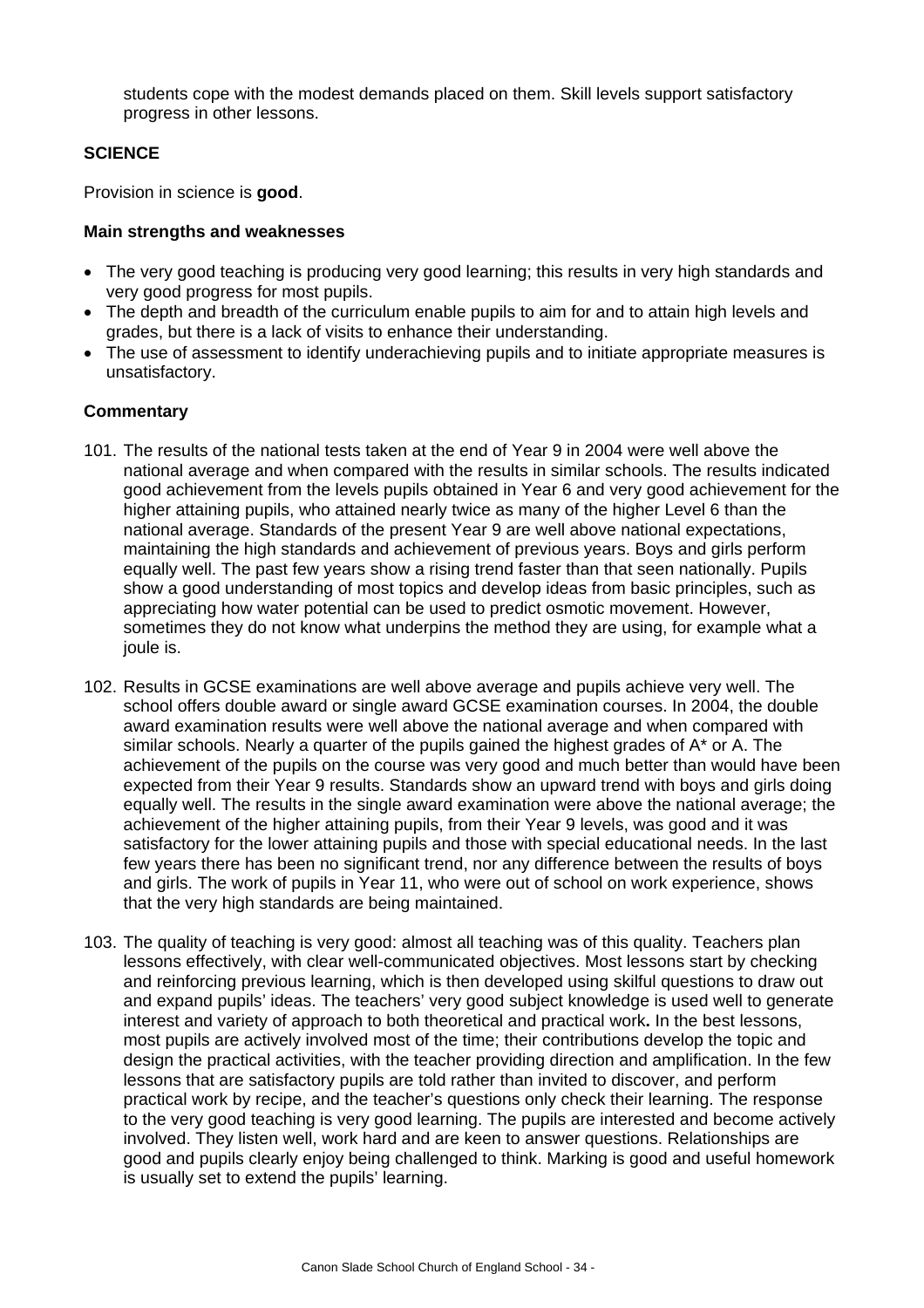- 104. Very good attention is paid to developing pupils' literacy and numeracy skills, especially in the production and use of graphs. The use of ICT for teaching and by pupils is developing well and is a focus for future developments.
- 105. The department is well led and managed. The depth and breadth of the curriculum enable pupils to aim for and to attain high levels and grades, but there is a lack of visits to bring the subject to life and to show science in action. Assessment is unsatisfactory. Marking is good and pupils' work is assessed well. However, the use of assessment is unsatisfactory: most pupils are ill informed about the level of their current work and their targets, and the use of achievement data is not well developed. A very effective team of technicians, who maintain and set out the equipment very efficiently, serves the department very well. Improvement since the last inspection has been very good. Standards and pupils' achievements from their last examination show a big improvement. Teaching is now very good with good marking and a much wider use of ICT.

# **INFORMATION AND COMMUNICATION TECHNOLOGY**

Provision in information and communication technology (ICT) is **unsatisfactory**.

# **Main strengths and weaknesses**

- Standards at the end of Year 9 are above the national expectation and achievement is good.
- Standards by Year 11 are below course expectations and pupils' achievement is unsatisfactory.
- Teaching is very good in Years 7, 8 and 9 and results in good learning.
- Teachers have very good subject knowledge and there is a good match of teacher expertise to the curriculum.
- Assessment is unsatisfactory in Years 7 to 9 as insufficient use is made of National Curriculum levels to help pupils improve their work.

- 106. No GCSE examination courses were in place until recently and the current Year 11 will be the first cohort to take a GCSE examination. Standards by Year 11 are below the level expected nationally, and achievement is unsatisfactory. This is because the course followed does not match pupils' needs as it places insufficient emphasis on the development of practical skills. However, for the current, very small, group of pupils in Year 10, a more relevant examination course has been introduced and standards are in line with expectations and rising rapidly. For this group of pupils, achievement is satisfactory. However, overall achievement in Years 10 to 11 is unsatisfactory.
- 107. Teachers' assessments in 2003 and 2004 at the end of Year 9 show that pupils reach above average levels, representing good achievement from average standards in ICT on entry. There is a sustained three-year trend of improving standards, with girls constantly outperforming boys at expected levels and above. In lessons, standards are above national expectations, with most pupils achieving well and some achieving very well.
- 108. The implementation of the National Key Stage 3 Strategy for Years 7, 8, and 9 has brought strong coherence to the teaching of ICT and has provided a very good basis for learning. In each year group, the achievement of the majority of pupils is good, but it is especially good in Year 9. The achievement of pupils with special educational needs is satisfactory and it is good for those identified as gifted and talented. However, many pupils bring high levels of experience of ICT to the subject and, occasionally, the challenges presented to them do not fully extend their ability.
- 109. Teaching and learning are satisfactory overall. They are very good throughout Years 7 to 9, as the effective implementation of the National Strategy for ICT, and a good team of staff sharing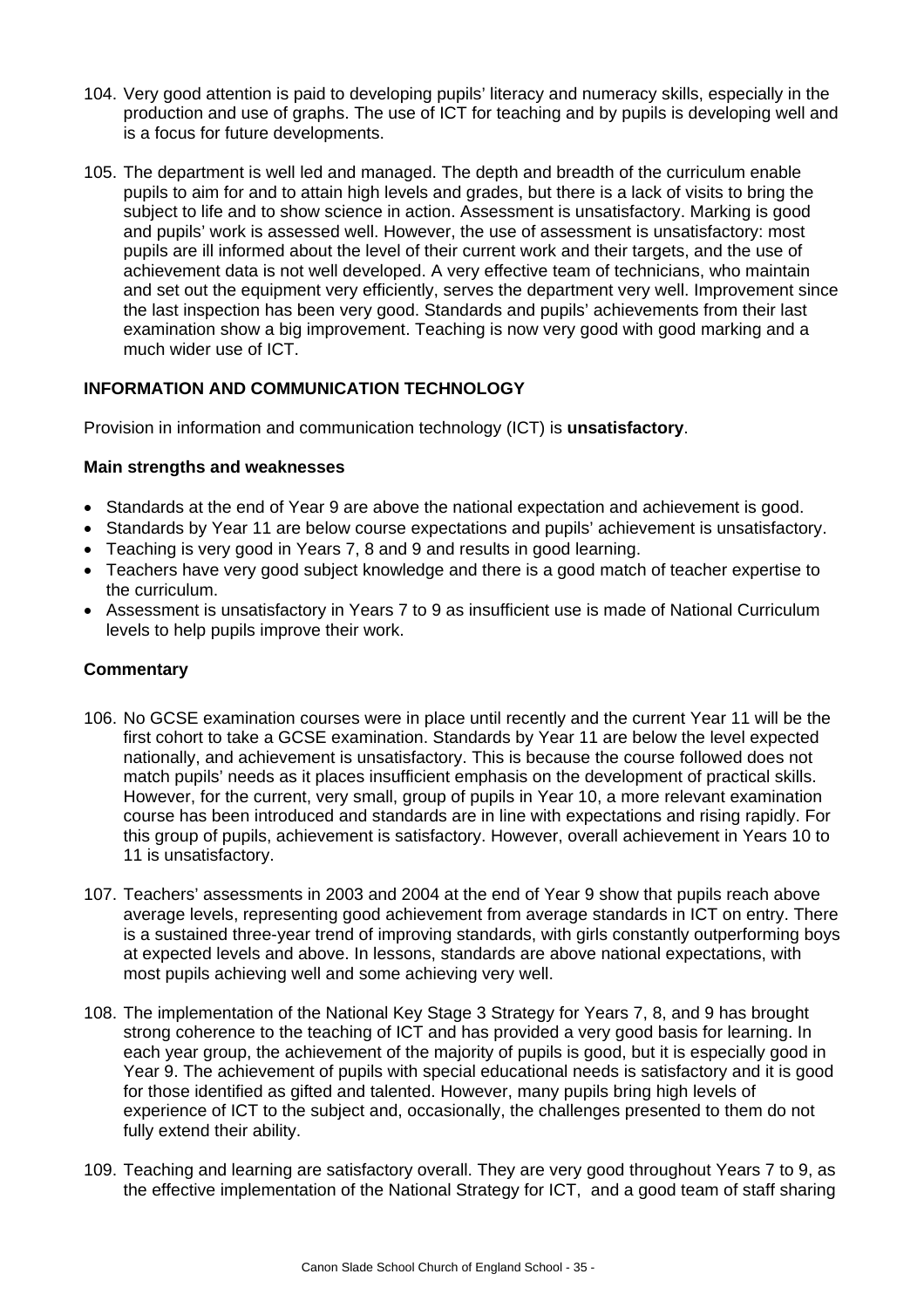good practice, have created a basis of good practice. Teaching and learning are satisfactory in Years 10 and 11, because lessons are not well matched to the range of pupils' abilities. Much of the teaching is very good, with none unsatisfactory. The best teaching is well planned with clear aims and objectives, with teachers making very good and appropriate use of software presentation packages. Relationships between pupils and staff are very good, so little time is lost in managing behaviour; lessons have very good pace and direction. Pupils' attitudes are very good and teachers have high expectations. Pupils make very positive contributions to lessons and often give answers highlighting their own personal research and interest in the subject. The teachers' strong commitment is demonstrated through the extra-curricular opportunities they provide that are always fully attended by pupils across the year groups. All non-specialist teachers involved in the teaching of the subject have successfully completed their New Opportunities Fund training initiative for ICT. The teachers involved in the national strategy have undertaken further professional training to ensure the effective teaching of the units.

- 110. The assessment of pupils' learning is unsatisfactory overall. It is unsatisfactory in Years 7 to 9 because the assessment procedures used in marking and grading class work are inconsistent and the determination of National Curriculum levels is not secure. It is satisfactory in Years 10 and 11, where teachers are more familiar with examination requirements.
- 111. Leadership and management of the department are satisfactory. The head of department has been in post for only a short time and much has been achieved, but there is still a good deal to do. The department benefits from the appointment of another specialist teacher. However, the curriculum within all year groups is insufficiently matched to the needs of all pupils and the number of pupils following an examination course in ICT in Years 10 and 11 is very low. The head of department has made positive contributions to the governors' committee for ICT about current and future provision in ICT and these are being considered for future implementation.
- 112. Although there has been a major investment in accommodation, resources, infrastructure and training, a number of factors still have a negative impact on teaching. In several rooms, there is not enough space away from the computers for pupils to plan and reflect individually, or to work easily in groups. In some rooms, a lack of effective air-conditioning leads to the generation of enormous heat from the equipment, and an uncomfortable atmosphere. Progress since the last inspection has been unsatisfactory. However, progress has been satisfactory since the appointment of the head of department.

# **Information and communication technology across the curriculum**

113. Provision for ICT across the curriculum is **satisfactory** and pupils' competence in using ICT across the curriculum is **good**. In all subjects, ICT is used as an aid to learning. All the pupils have e-mail addresses and access to Internet research. All subjects within their schemes of work have designated five per cent of curriculum time to ICT, with very good evidence of use by pupils in design and technology and good opportunities within art and design, drama, English, geography, modern foreign languages, music and science. The opportunity for pupils to use ICT in mathematics is unsatisfactory.

# **HUMANITIES**

# **Latin**

114. Although not a focus for the inspection, one lesson of Latin was seen during the inspection and pupils' work was sampled. Standards are well above average and pupils achieve very well. Pupils show excellent attitudes to work.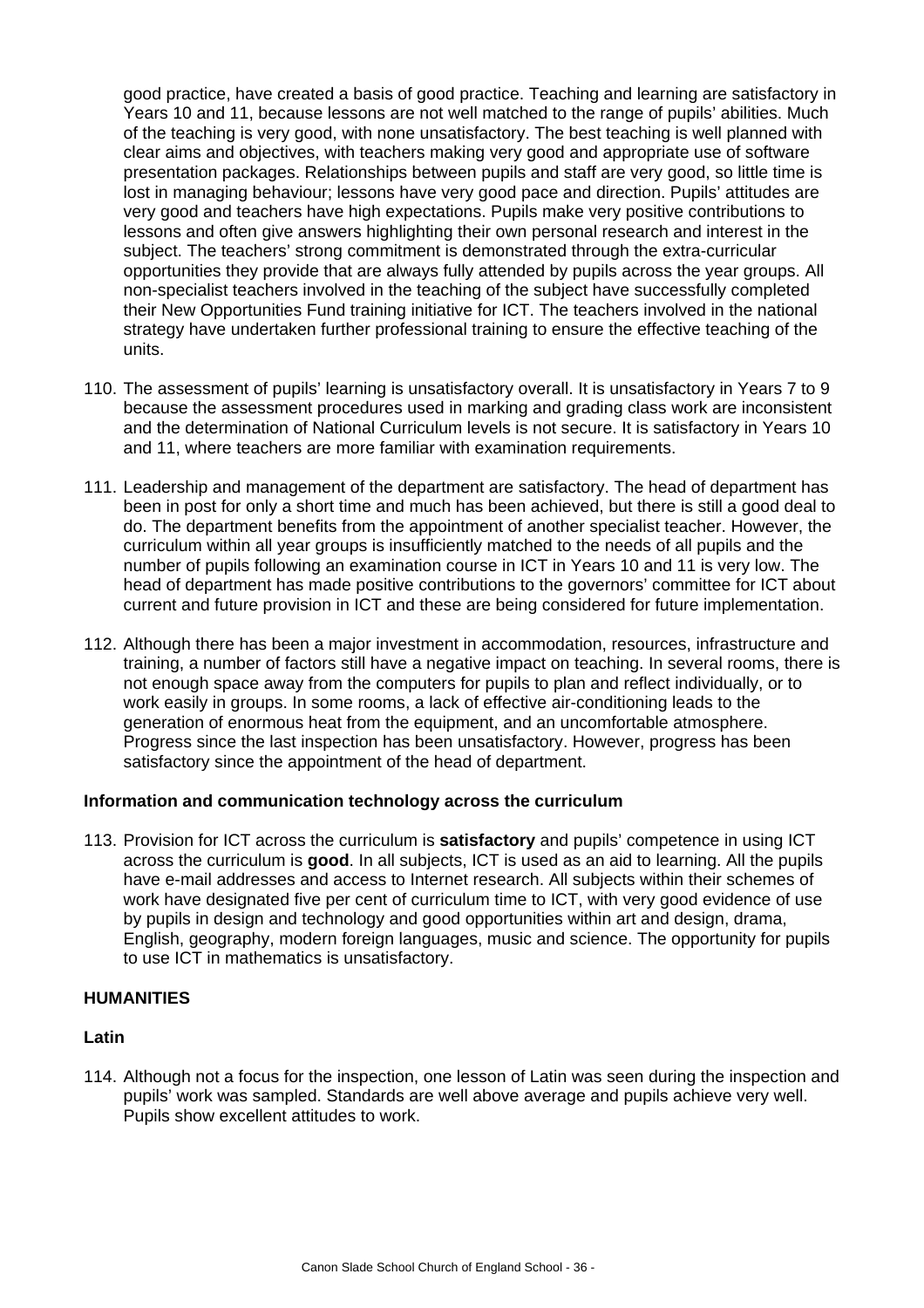# **Classical civilisation**

115. Although not a focus for the inspection, two lessons of classics were seen during the inspection and pupils' work was sampled. It was not possible to come to an overall judgement on the basis of lessons seen. Standards range from average to above average and pupils achievement from good to unsatisfactory. Teaching and learning were good in one lesson and unsatisfactory in another, where insufficient demands were placed on pupils and some were allowed to waste considerable time. A large number of pupils opt to study the subject in Year 10. Pupils showed good attitudes to work in one lesson and varied attitudes in another, with some being unsatisfactory.

## **History**

Provision in history is **very good**.

#### **Main strengths and weaknesses**

- Standards are well above average and achievement is very good.
- Very good teaching motivates pupils to learn very well.
- Teachers expect high standards of work and behaviour from their pupils.
- Pupils show high levels of interest and involvement.
- The targets set for pupils in Years 7 to 9 are often too low.

- 116. By the end of Year 9, pupils' attainment is well above that expected nationally in teacher assessments and in work seen during the inspection. Most pupils begin Year 7 with attainment that is above the national expectation. Most pupils achieve very well in Years 7 to 9. This is because they are taught very well and they are prepared to work hard. Pupils with special educational needs usually achieve well because they receive good, appropriate support from their class teachers and from support assistants. The vast majority of pupils in Years 7 to 9 have very good knowledge and understanding of the past. They see and explain well the reasons for past events. They understand and explain that there may be differing views of past events. Most use a wide range of historical sources very well to make their own valid deductions about the past. The highest attainers offer their own views in mature and wellstructured extended accounts.
- 117. The results in the GCSE examinations in 2004 were significantly above the national average at grades A\*-C. The proportion attaining the highest grades of A\* or A was twice the national average. It was not possible to see any lessons in Year 11 because pupils were on work experience. The work seen, both from pupils in Year 10 and in a large sample of work by pupils in Year 11, is well above the national expectation. The majority of pupils achieve very well. This is the result of very good teaching and pupils' very positive attitudes to work.
- 118. The majority of pupils in Years 10 and 11 have very good knowledge of the topics they study and understand well why events happened. Pupils in Year 10, for example, show very good understanding of the complexities of the relationships between the main world powers in the 1920s. The majority express themselves very articulately, both in writing and orally. Their written work contains lucid and cogent arguments, based on their very competent use of historical sources. Lower attainers have good knowledge and understanding and explain accurately the motives for actions taken in the past.
- 119. Teaching is very good overall and occasionally excellent. Most pupils learn very well. The high quality teaching is based on the teachers' very good subject expertise, which is used effectively to provide motivating and stimulating lessons. Pupils are invariably actively involved in their learning. In most lessons, enthusiastic teaching and very good relationships create an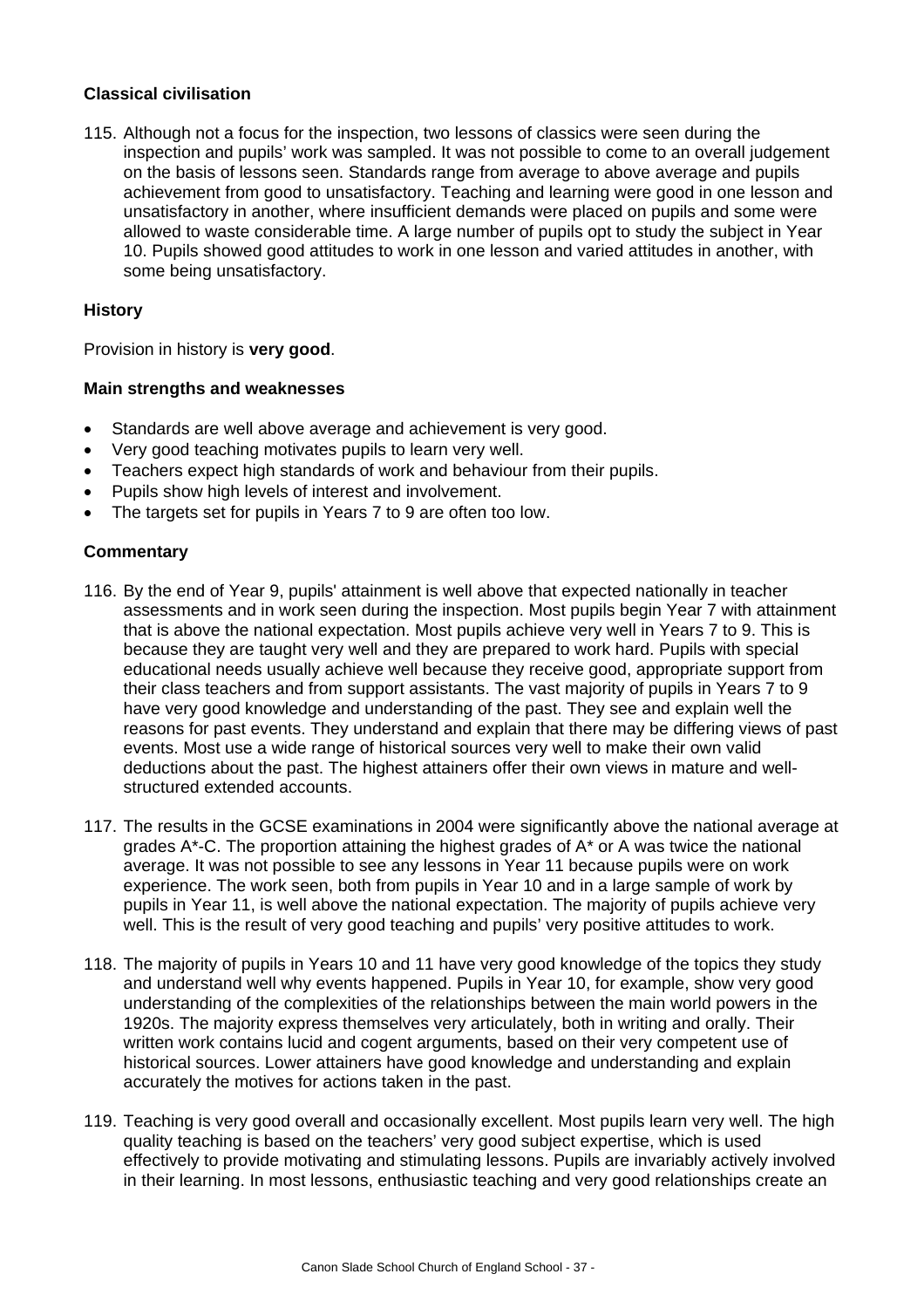atmosphere in which hard work is enjoyable and where learning is fun. Teachers expect pupils will reach high standards and most pupils rise willingly to the challenge. Very occasionally, these expectations are too high and pupils become frustrated. The support that class teachers provide for pupils with special educational needs usually ensures that they learn and achieve well.

120. The department is led and managed well. As a result, there has been good improvement since the last inspection. Standards have been maintained at a very high level and teaching is very good. The department makes good use of ICT for teaching. There are, however, no ICT facilities in the department for pupils to use to support their own independent learning, and access to centrally provided facilities is not always available at times to suit the department*.*  The National Curriculum targets set for pupils in Years 7 to 9 are often not accurate. This is partly because they are not based on pupils' prior attainment in history in Year 8 and 9. As a result, pupils are unsure of exactly how well they are achieving. This is a weakness the department needs to deal with quickly.

# **Geography**

Provision in geography is **good**.

#### **Main strengths and weaknesses**

- Standards are very high and pupils achieve very well.
- Teaching and learning are very good overall and better in Years 10 and 11 than between Years 7 to 9.
- Leadership and management are good and have led to good improvement since the last inspection.
- The use of assessment to raise standards further is unsatisfactory.

- 121. Teacher assessments undertaken at the end of Year 9 in 2004 indicate that standards were well above average. These standards have been maintained over recent years. Current standards are well above national expectations and this represents good achievement from above average standards on entry in geography. Pupils with special educational needs achieve well, particularly when they are very well supported by very good classroom assistants. Average and slightly above average attaining pupils make very good progress. Higher attainers make good progress and are challenged well to think in class discussion, in group work and in descriptive writing; however, they do not attempt enough high level written analysis. The single weekly lesson in Year 9 limits writing in class.
- 122. Although the GCSE examination results declined in 2004 from a previously very high point, the results were well above average and pupils made very good progress against their prior attainment on entry to GCSE. It was not possible to observe lessons in Year 11. Standards in lessons in Year 10 and in exercise books in Years 10 and 11 are well above average and achievement is very good. Pupils make very good progress. Teachers have identified boys' performance in their coursework as a target for improvement and are successfully providing them with stronger guidance.
- 123. Teaching is very good overall; it is very good in Years 10 and 11 and good in Years 7 to 9. Some excellent teaching occurs in Years 7 to 9, brought about by the implementation of the recommendations of the National Key Stage 3 strategy. A strong teaching team has complementary skills, shared enthusiasm and very good subject knowledge, shown in the very good preparation of appropriate materials and the good management of classrooms and pupils. Teachers and pupils share values and have high expectations of themselves and others. The pace is fast, with strong oral work. Pupils listen and speak confidently. They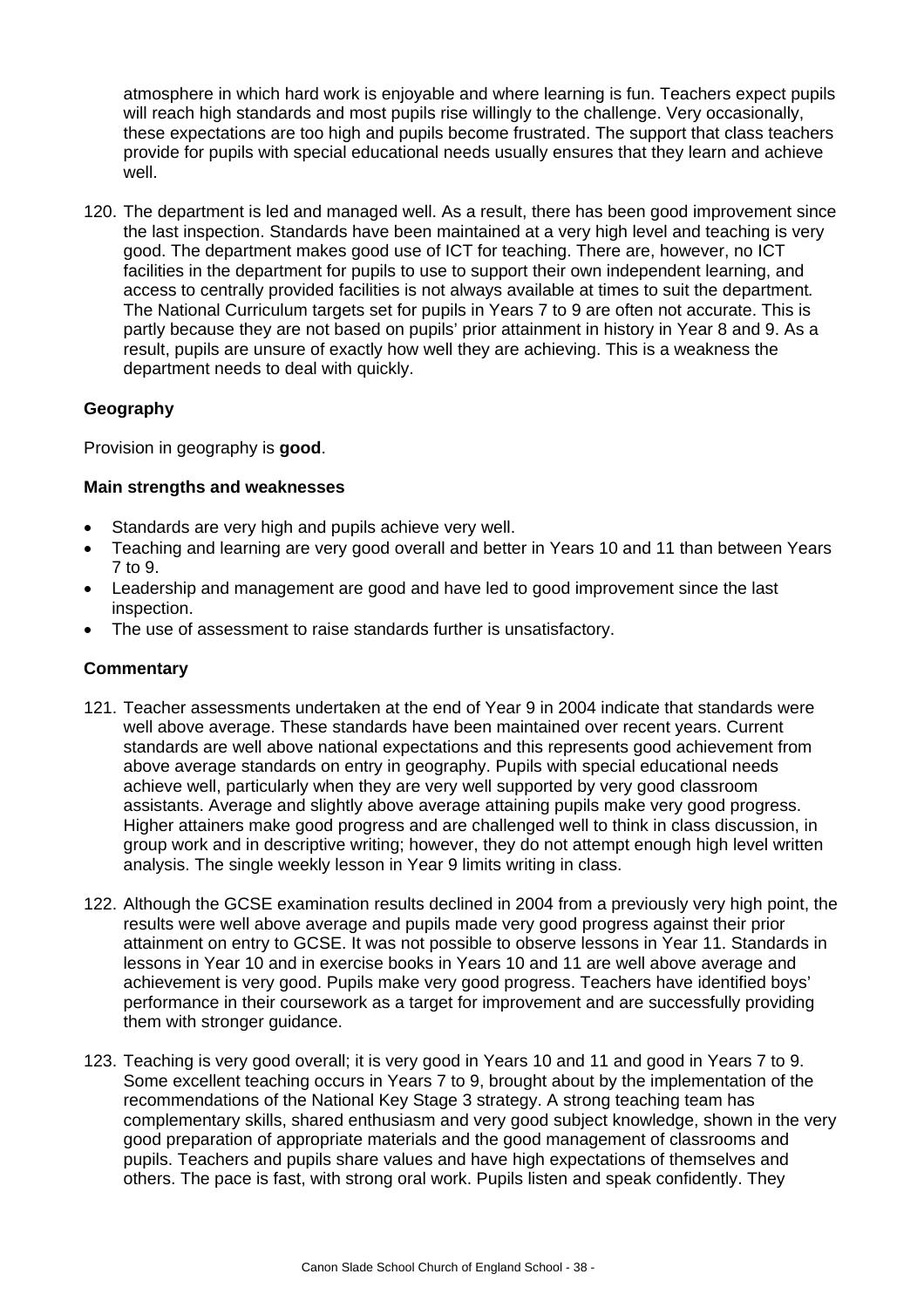participate very well and work easily in pairs and mixed ability and gender groups. The skilled use of powerful visual stimuli provokes very good learning; consequently, pupils reached very high standards in their written homework describing the Kobe earthquake. The use of mathematics and ICT is developed well. Homework projects in development allow extended research. Assessment is unsatisfactory. Marking is thorough and encouraging but does not always show pupils how to improve their work. Most pupils know their target grades but have no sharp focus on raising them. The use of data for continuous assessment is underdeveloped and the performance of boys and girls is not compared in Years 7 to 9.

124. Leadership and management are good. Improvement since the last inspection has been good. Provision has improved from being largely unsatisfactory to good, GCSE results have improved from below to well above average, and teaching and learning have improved. A nonspecialist is prudently deployed and the department has good quality long-term supply staff. There is sufficient time for fieldwork in Years 10 and 11 but there is insufficient practical work in Years 7 to 9 to support coursework skills. A very good ethos is created by a subject suite, very good display and a shared office, which allows staff to communicate easily in a large school.

# **TECHNOLOGY**

# **Design and technology**

Provision in design and technology is **very good**.

#### **Main strengths and weaknesses**

- The quality of pupils' work is well above average and occasionally very high and achievement is very good.
- Very demanding teaching leads to very high standards.
- The quality of assessment and the monitoring of pupils' progress and attainment are very good.

- 125. By the end of Year 9, pupils' attainment in National Curriculum teacher assessments is well above the national average. In the 2004 GCSE examinations, results were well above the national average when considering all aspects of the subject. Almost three quarters of pupils achieved a grade C or better, an improvement since the previous year. The most recent GCSE results show that standards are lower in resistant materials and electronics but remain above average.
- 126. Lessons in Year 11 were not observed during the inspection but a thorough work review was carried out covering practical project work, design folders and project folders.
- 127. Standards are well above average overall in relation to the national expectation by the end of Year 9. Pupils make very good progress. They produce articles of very good quality and are developing excellent skills to express their ideas and communicate their designs. The very high standards and achievement are due to the very high expectations of teaching staff and the pupils' response, as seen, for example, in the Year 7 lesson when pupils were constructing electronic circuits to a very high standard. Pupils' attainment by the end of Year 11 is well above the standard expected nationally. They make very good progress and achieve very well. Higher attaining pupils are capable of producing work of exceptionally high quality, as seen, for example, in their detailed and very well presented project folders, and the very good quality work in the practical projects. Standards are lower in resistant materials and electronics than in food technology, textiles, graphics, and systems, but are still above average. Pupils following the options for resistant materials and electronics often have lower results in national assessments at the end of Year 9 but by the end of Year 11 achieve well.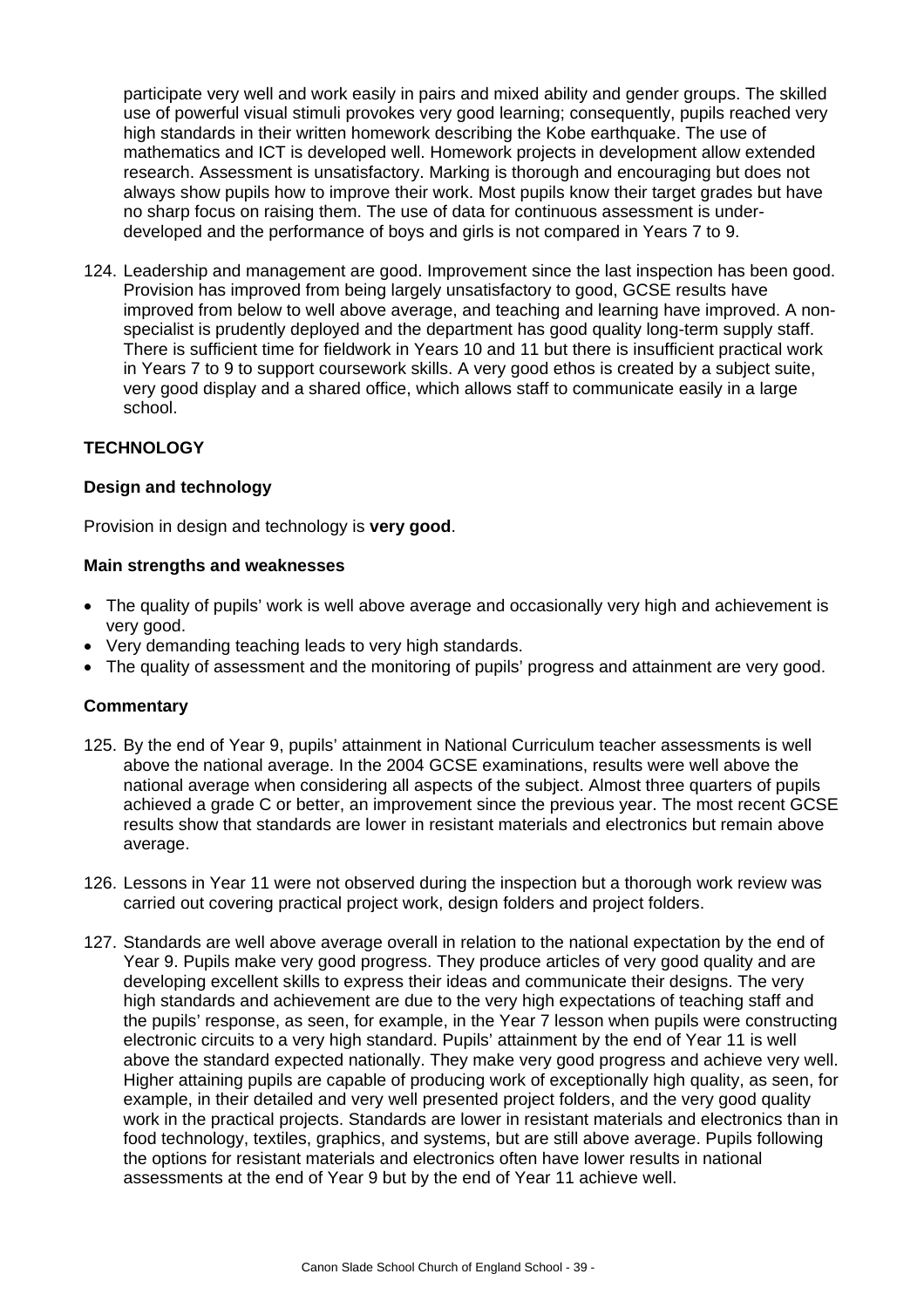- 128. Pupils make very good use of computers, as for example, in the use of computer-aided design and manufacture seen in a Year 10 lesson when pupils were designing packaging for consumer products. Pupils are challenged to focus clearly on the requirements of the GCSE examination. As a result, pupils understand what they need to do and are helped to reach the higher grades. There is no difference in the achievement of boys and girls. The high standards are a result of very good planning of lessons, the excellent quality of the marking and the high quality of the assessment.
- 129. Teaching and learning are very good, and in three lessons, the teaching was excellent. Teachers use their very good subject knowledge, enthusiasm and high expectations to engage pupils. Effective classroom management is based on very good relationships. The very good range of activities ensures that all pupils are actively involved in their learning. Lessons are sharply focused and the objectives are shared sufficiently with the pupils. Key learning points are systematically reinforced and new knowledge is introduced as and when it is needed, so that pupils use it immediately to develop their understanding. There is a very good level of support for pupils with special educational needs, helping these pupils to progress very well. The use of the recommendations of the National Key Stage 3 Strategy has helped to improve planning and teaching.
- 130. Assessment is very good. Pupils' work is marked regularly and teachers provide encouraging, motivating comments that show pupils how to improve. The outcomes of these assessment are used consistently and effectively to inform future planning and teaching. Systems for assessing and monitoring pupils' progress and attainment are very well developed. Information from assessment is used to set challenging targets. The use of assessment, and the tracking and monitoring of pupils' progress and attainment, contribute positively to raising standards.
- 131. The head of department provides very good leadership. Management of the department is very good. The head of department has rightly focused on lesson planning to improve teaching, designing a curriculum that interests and meets the needs of all pupils. The level of technician support for resistant materials is very good and makes a significant contribution to the smooth running of the department. Technical support for food technology is very limited. The size and layout of accommodation for food technology are not always suitable for larger classes and on occasions slow progress. The department has access to computers but the provision for computer-aided manufacture is limited and restricts access to modern production methods, particularly for older pupils. There has been good improvement since the last inspection in the quality of teaching and learning and in standards.

# **VISUAL AND PERFORMING ARTS**

# **Drama**

Provision in drama is **very good**.

# **Main strengths and weaknesses**

- The GCSE examination results have been well above average.
- Very good teaching and pupils' enthusiasm and strong commitment to their work ensure that pupils achieve very well in their GCSE examinations.
- Teachers' use of GCSE assessment information to show pupils how to improve is excellent.
- Pupils in Year 10 are being challenged by the opportunity to study two GCSE examination subjects.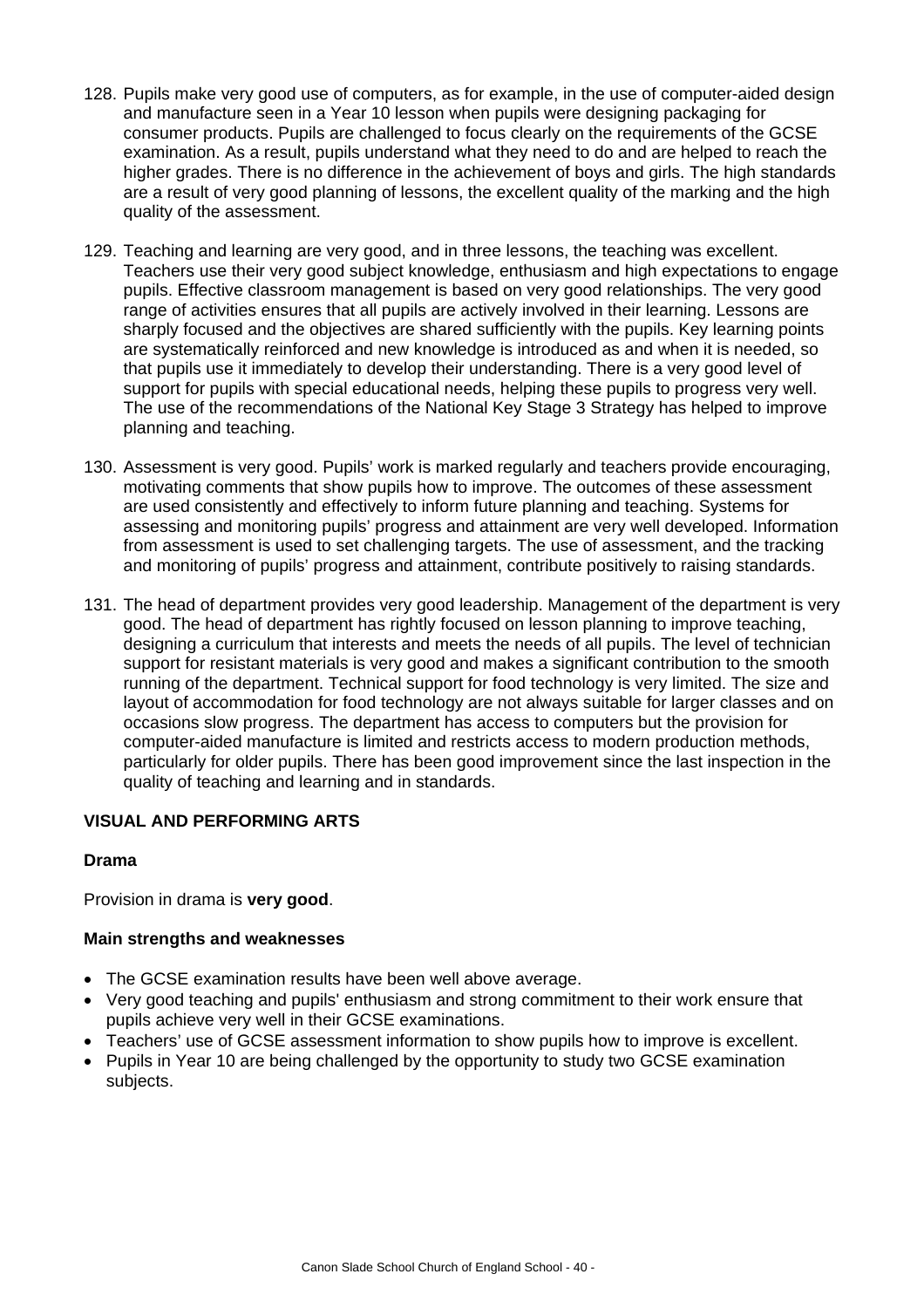- 132. Standards in the GCSE examinations in 2003 were above the national average but some girls did not do as well as expected. Standards in 2004 showed some improvement. They were further above average and many pupils did better in drama than they did in their other subjects.
- 133. Standards in Years 10 and 11 are well above expectation. Standards of written work are well above average. Higher attaining pupils write fluently and have very good analytical skills. The most capable have mature research and ICT skills and make good use of the library and the Internet to investigate writers, plays and themes and historical, social and cultural contexts. Their diaries and notebooks indicate a good awareness of the assessment objectives of the courses and, consequently, their writing is fluent and analytical, with interpretations well justified and illustrated. Their planning is also very good, as are their devised scripts and their discussion and problem-solving skills. The few, comparatively less capable pupils do not always show a full understanding of the concepts and conventions of drama which they have studied, and their commentaries are sometimes descriptive, rather than evaluative. Overall standards of performance are well above average and show pupils' impressive ability to create, plan, develop, shape and evaluate their drama and to respond to a wide range of stimuli.
- 134. Overall standards in Years 7 to 9 are around expectation. All pupils recognise that drama is a discipline and not a recreation, and most respond enthusiastically and creatively and use a range of basic drama techniques. Ensemble work is good by the end of Year 9, though some pupils are not always aware of the impact of voice, facial expressions and body language on an audience.
- 135. Most pupils enter the school with little experience of drama. They achieve well in Years 7 to 9 and very well in Years 10 and 11. Achievement is helped considerably by pupils' positive attitudes and enthusiasm for the subject, by their willingness to work together and share ideas, and by the recently improved facilities and resources. Pupils in Year 10 are being challenged by studying for GCSE examination courses in drama and in the national pilot in applied performing arts. The subject makes a worthwhile contribution to all pupils' social and moral awareness, through the consideration of issues such as bullying and homelessness, and through providing frequent opportunities for pupils to perform publicly and to see, and work with, professional actors. There are also important links with other departments and areas, including English, modern languages, history and citizenship.
- 136. Teaching and learning are very good, and there is an appropriate focus on drama skills in all years. Pupils respond well, enjoying the frequent opportunities for collaborative problem solving and decision making. Lessons are carefully planned, using appropriate assessment objectives, and cover the very important areas of trust and teamwork. They also involve pupils in evaluating their own and others' performances in an objective, supportive and positive way. Consequently, self-confidence and esteem are fostered as pupils help, and learn from, each other. The departments' use of assessment information in Years 10 and 11, to guide, support and challenge all pupils, is excellent.
- 137. Very good leadership and management ensure infectious enthusiasm and energy which motivate pupils well. The team of highly committed teachers constantly reviews its work and plans very well for improvement. It also makes very good use of assessment data to set individual and whole-class targets; however, it has yet to incorporate the newly introduced National Curriculum level information into its schemes of work for Years 7 to 9. Drama was not reported separately during the last inspection, so it is not possible to make a judgement on improvement.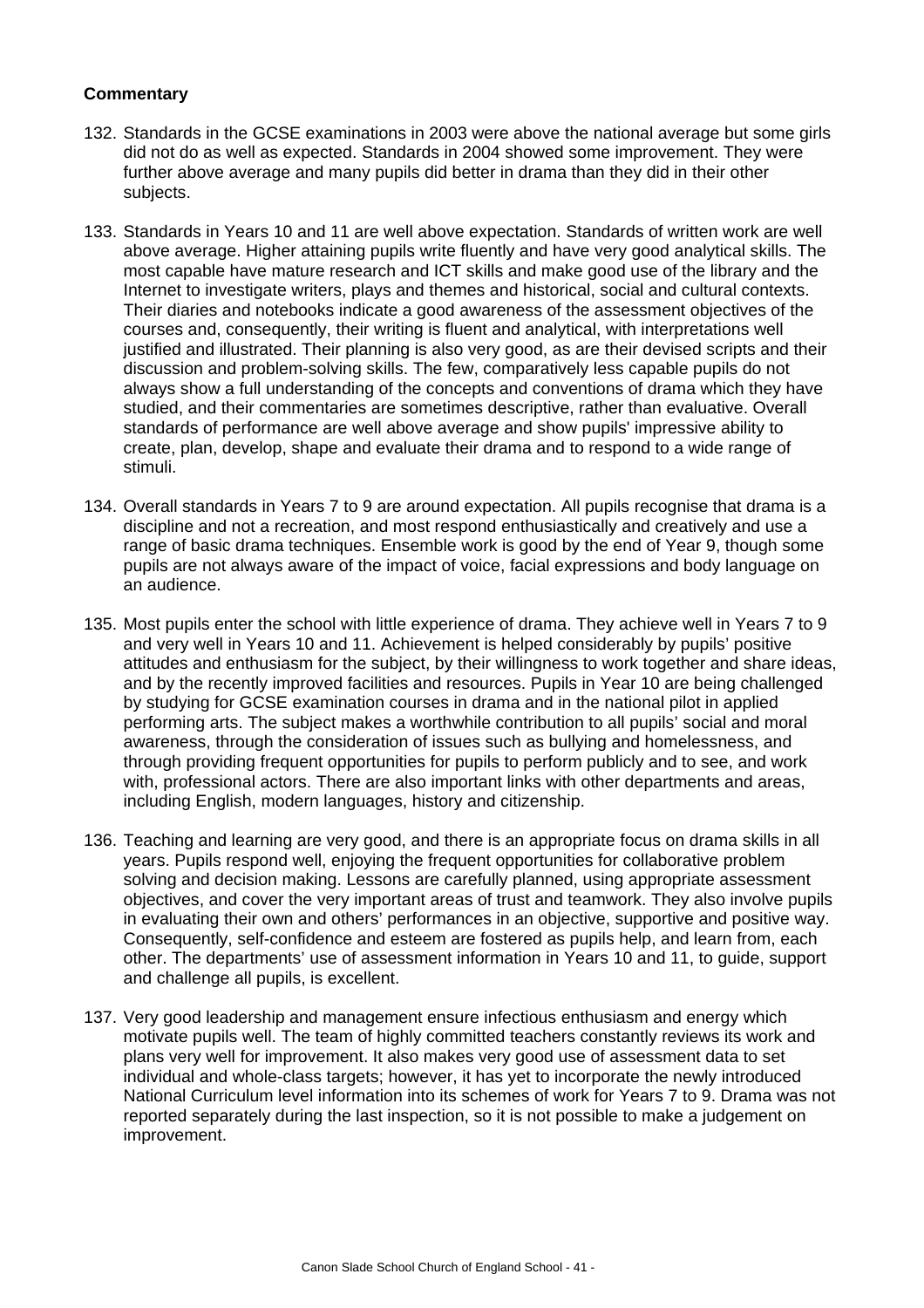# **Music**

Provision in music is **good**.

### **Main strengths and weaknesses**

- Achievement is good throughout the school and the progress made by the majority of pupils ensures that standards are gradually rising.
- Teaching is good, with a good team of teachers who make the best of their complementary skills.
- Lesson planning does not meet the needs of all pupils in some lessons in Years 7 to 9.
- The use of ICT in Years 7 to 9 provides access to a broad music curriculum for all pupils and enhances curricular opportunities for pupils throughout the school.
- Accommodation and resources are very good, with a full range of good quality classroom instruments for pupils in Years 7 to 9.
- Extra-curricular provision is excellent, with a wide range of opportunities for pupils of all abilities to perform.

- 138. Teachers' assessments at the end of Year 9 indicate that standards were above the national average in 2004. Standards by the end of Year 9 are in line with the national expectation as a result of staffing problems. In Years 7 to 9, pupils are confident performers on keyboards and untuned percussion instruments. They perform accurately from staff notation. Singing techniques in class are under-developed. The GCSE examination results have been consistently above the national averages. The absence of pupils in Year 11 during the inspection meant that standards of work could only be judged through their coursework. This was generally above the standard expected nationally. Pupils in Year 10 are gaining in competence in their use of ICT, which enhances the quality and accuracy of their work. Those pupils receiving instrumental tuition are frequently working at a higher standard, but only in Years 10 and 11 are they regularly encouraged to use their instruments in lessons. The achievement of pupils throughout the school is good.
- 139. Teaching and learning are good overall; one very good lesson was observed in Year 10. This good teaching is characterised by good starter activities linked to the main topic of the lesson, clear explanations of learning objectives and musical techniques, encouragement of pupils, including recognition and valuing of pupil contributions, and command of a range of instruments. There is good use of National Curriculum levels in Years 7 to 9 to help pupils to improve, and very good oral feedback to older musicians, although the marking of pupils' work is not consistent across the department. Pupils are interested in their work. Where learning is good or better, pupils' progress is aided by impressive teacher demonstrations. In Years 7 to 9 the main weakness now is that content and tasks do not consistently match pupils' needs, although this was not the case in some lessons. There is lack of such aids as listening diaries for pupils to consolidate learning and widen their general musical knowledge, particularly in the GCSE course.
- 140. Leadership of the department is very good and management is good. The new head of department has quickly identified the strengths and weaknesses of the music department and has begun to prioritise the necessary remedial actions, linked to the targets of the successful Performing Arts College bid. Despite previous staffing instability, there is now a team spirit in the department where the staff put the needs of their pupils first at all times. There is a clear vision, shared by the staff, which at its heart has a desire to provide the best possible musical education for the pupils within the combined ethos of a Christian society and a performing arts college. Pupil performance is monitored, new staff are supported and the department has a good reputation for its practical work. Management is reflective, assessment is improving and a consistent marking policy has already been identified as a priority for improvement.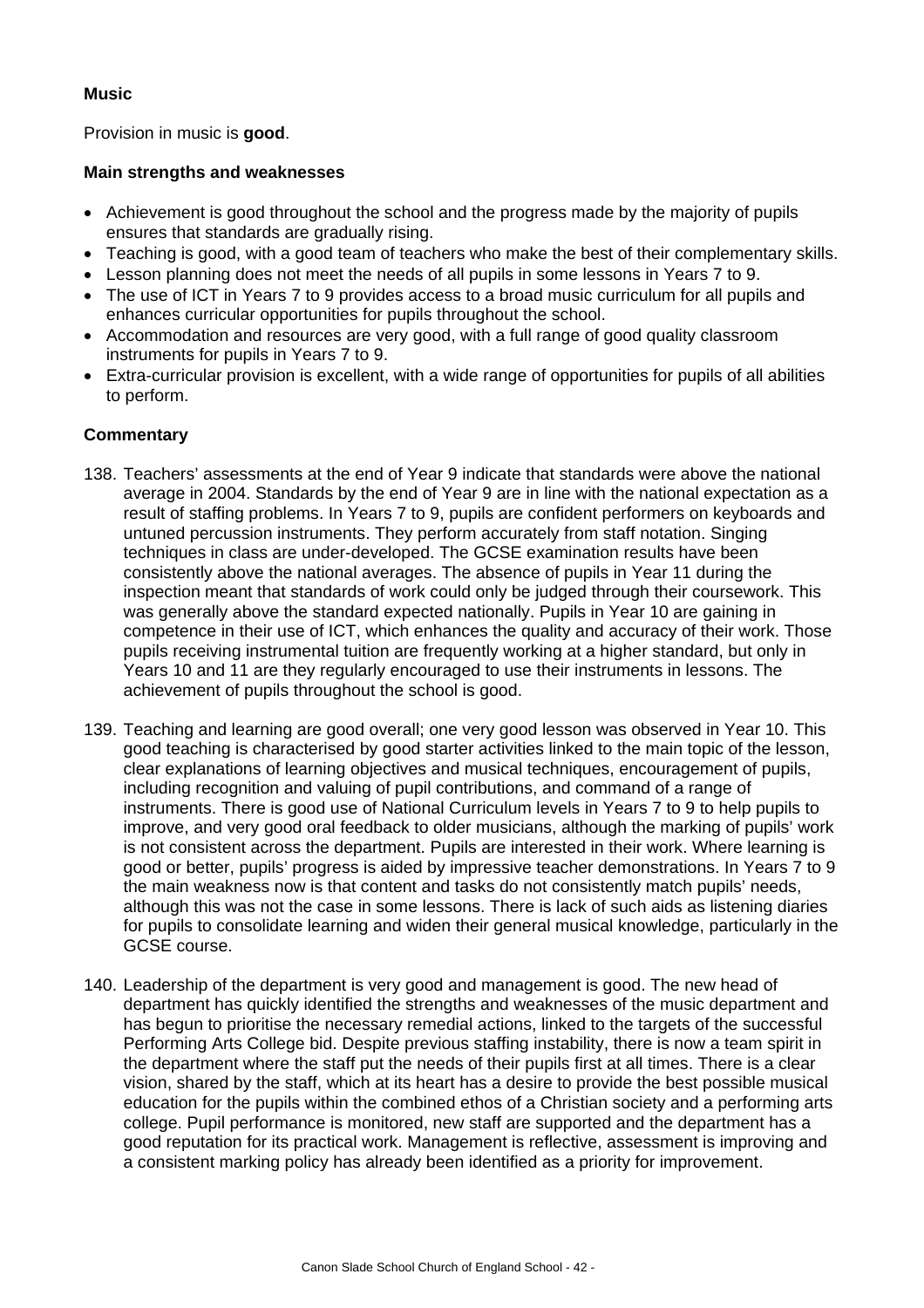Department documentation is under constant review, for example to include the new technology, and the strengths of each member of staff are utilised well.

- 141. This is a well-resourced department. The new ICT equipment and accommodation provided as part of the successful performing arts status bid are excellent and, despite early teething troubles, are used extremely well by staff and pupils alike. Their positive impact on the quality of presentation and on the progress of pupils has been immediate. Extra-curricular activities are plentiful and are supported well, some of them run by members of the instrumental team. Some of the groups, especially the Canon Slade Singers, are of a very high standard and the school regularly makes CDs of their musical performances. These emphasise the Christian ethos of the school and the multi-cultural development of the pupils. Links with partner schools, the community and local churches are very good.
- 142. Improvement since the last inspection has been good. The time for curriculum music in Years 7 to 9 is now sufficient and the department has renewed and replaced its class instruments, significantly adding to the quality and quantity. It has maintained its strengths whilst increasing the size of examination groups and is beginning to raise standards.

#### **Art and design**

Provision in art and design is **good**.

#### **Main strengths and weakness**

- High standards have been maintained throughout the school, because of very good teaching and learning.
- The achievement of pupils over their time in school is very good but pupils in Year 7 to 9 are not always clear about how well they are doing.
- The very good leadership of the subject leads to a strong, shared commitment and vision to continue to raise standards.
- Limited access to ICT resources restricts their use in Years 7 to 9
- A high emphasis is put on pupils' spiritual, moral, cultural and social development.
- There are too few visits to art galleries.

- 143. In the teacher assessments at the end of Year 9 in 2003, standards were well above the national average. Similar results were recorded in 2004 and these are better than at the time of the last inspection.
- 144. The results in the GCSE examinations in 2003 were well above average for pupils gaining grades A\*-C. Over a quarter of pupils gained the highest grades of A\* or A and a significant proportion of these were boys. Achievement was good. Pupils performed slightly better in art and design than in most other subjects within the school. The high standards have been maintained in 2004; the results were very similar to those in 2003.
- 145. Standards by Year 9 are well above expectation and of a comparable level to the teachers' assessments in 2004. This represents good achievement for all pupils, given that the majority of pupils arrive in Year 7 with an above average level of understanding and an average level of technical skills. They learn very quickly because the effective teaching and the structured nature of the course build strongly on their technical skills and understanding of art and artists. This gives them the confidence and ability to produce high quality work. In Year 9, pupils research the work of Henry Moore and produce high quality drawings reflecting his use of shape and form. Higher attainers' design sheets reflect extra research on other public artists such as Anthony Gormley, whilst lower attainers' work shows a good level of personal response. Teachers positively encourage the written evaluation and analysis of artists' work,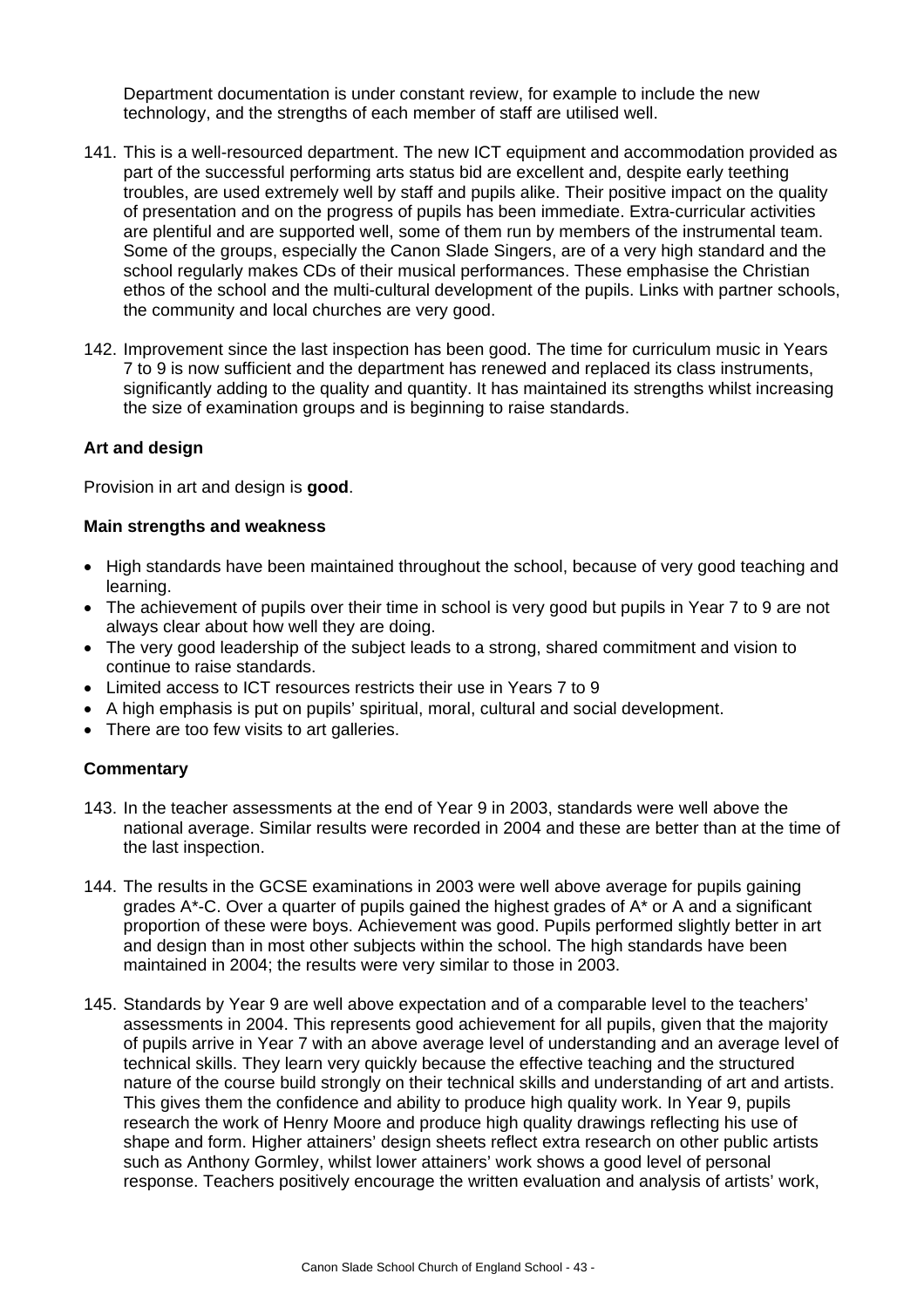and pupils' literacy skills are well above average. ICT is used well; however, there are insufficient opportunities for all pupils to gain access to resources and use them for creative purposes.

- 146. No Year 11 lessons were observed as pupils were out of school on work experience. Scrutiny of the pupils' work shows that standards are well above average and of a similar level to the GCSE examination results in 2003 and 2004. Achievement of all pupils is very good. Many pupils reach high standards when interpreting whole-class themes and confidently use a range of materials and processes to express their creative ideas. This is particularly evident in textiles projects, where innovative and exciting techniques are used to produce wall hangings and structures. A strength of the department is the emphasis put on a pupil's personal response and interpretation. In a project based on 'Identity', pupils produced highly individual work after studying the work of artists such as Andy Warhol. The positive use of annotation, analysis and evaluation raises standards. The work of higher attainers often shows a sophisticated understanding of concepts, whilst lower attaining pupils are given the guidance and support to produce work to the best of their abilities. All pupils achieve particularly well in researching African masks and developing their ideas into clay work.
- 147. The quality of teaching is predominantly very good and consequently pupils improve and develop their skills, knowledge and understanding well in Years 7 to 9 and very well in Years 10 and 11. Learning is very good. Teachers have very good relationships with pupils and the high expectations demanded of them create a positive climate for learning. Lessons are very well planned to include a wide range of enjoyable activities. Teachers manage pupils very efficiently when working in a variety of media in cramped conditions. This ensures that pupils experience a range of approaches and make very good progress in developing their knowledge and technical skills. By involving pupils in challenging discussion, giving very clear explanations, demonstrating techniques and building in an element of humour, the teachers stimulate and motivate the pupils to do their best**.** Pupils respond very well to the effective teaching and their attitudes and behaviour are very good. In examination classes, pupils are very well motivated, frequently pursue work in their own time and confidently discuss their ideas and how to research them. Teachers have a very good command of their specialisms and give a high level of individual support and advice. The marking of work is supported well by diagnostic comments but pupils in Years 7 to 9 are not always clear of the level they have attained as there are no separate marks for effort and attainment.
- 148. High standards have been maintained since the last inspection and improvement overall has been good. However, there is still the outstanding issue of insufficient teaching space for ceramics. The department has extended the range of extra-curricular activities. Learning is supported well by artists in residence, but there are still too few visits to art galleries and places of visual interest for pupils on examination courses.
- 149. Leadership and management are very good. The head of department leads a very effective team of staff who have a strong, shared commitment to raising standards. Schemes of work and policy statements are very clear and informative, and are reviewed regularly in response to changing demands. Some good initiatives for assessment are in place but these do not yet, for example, involve pupils in setting their own targets. A high emphasis is put on pupils' spiritual, moral, cultural and social development. The ethos of the subject is strongly promoted by high quality displays within the school and art and design is a popular choice for examination classes.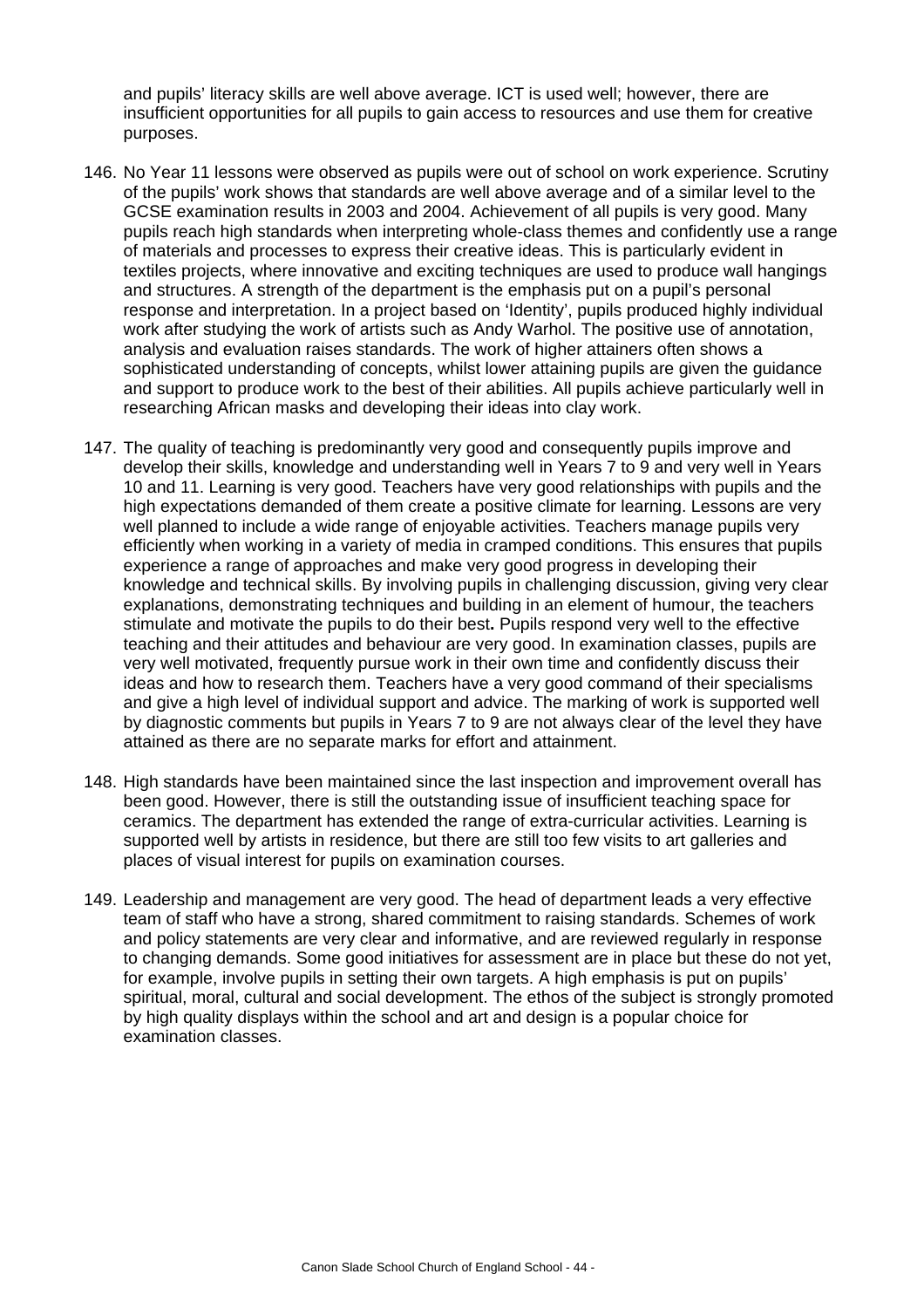# **Physical education**

Provision in physical education is **good**.

#### **Main strengths and weaknesses**

- Standards are above average by the end of Year 9 and Year 11.
- Pupils achieve very well throughout the school because of good teaching, but occasionally lessons lack challenge for gifted and talented pupils.
- Attitudes of pupils are very good and there are very good relationships between pupils and their teachers.
- Leadership and management are good.
- There is an impressive list of extra-curricular activities offered to pupils.
- The present curriculum plan for Years 7 to 9 is in need of some improvement, and assessment arrangements are unsatisfactory.

- 150. Teachers' assessments at the end of Year 9 in 2004 were well above average but these appear generous and do not match the standards seen in lessons. Pupils enter the school with a range of experiences and their attainment varies between activities. Their attainment is below average in gymnastics and swimming on entry to the school, but pupils achieve well in these activities throughout the school.
- 151. By the end of Year 9, standards are above average and achievement is good. Pupils have a wide knowledge and understanding of gymnastics. They plan and perform a sequence of movement with good control and flow and use space effectively. In swimming, pupils perform a range of strokes with very good technique and synchronise their stroke work with breathing. In both these activities, they achieve well to attain above average standards. Pupils' knowledge and understanding in netball and hockey are also above average; they know the rules of the game and the strategies of attack and defence. All pupils know the importance of a warm-up prior to exercise and understand the effects of exercise on the body.
- 152. In Year 10 standards are above national expectations and pupils achieve well. By the end of Year 10, standards are above average in most activities. Standards are above average in football. Pupils possess a high level of knowledge and understanding of the game and take responsibility for coaching their peers in lessons. This makes a positive contribution to their personal development.
- 153. The quality of teaching and learning is consistently good and has been maintained at this level since the last inspection. Lesson planning contains the outline of objectives but these are not always shared with pupils. Learning objectives from the National Curriculum are not identified from the programme of study in the activities taught. However, teachers possess very good knowledge of the activities taught and they form very good relationships with their pupils. This is a strength of the department and pupils enjoy being with their teachers.
- 154. Pupils with a special educational need are identified and are integrated into lessons. There are no arrangements made for these pupils in planning, but they make good progress. Gifted and talented pupils are also identified but sometimes there is insufficient challenge for them in lessons. The swimming pool lifeguard makes a positive contribution to lessons.
- 155. Pupils' attitudes are very good, and sometimes excellent. They arrive enthusiastically to lessons, are well prepared and work hard. There are few non-participants. They are appreciative of the wide range of extra-curricular activities on offer and there is a high level of participation. School teams are successful in a range of sports and they have been successful at national level in cross-country running, athletics, tennis and biathlon. A high number of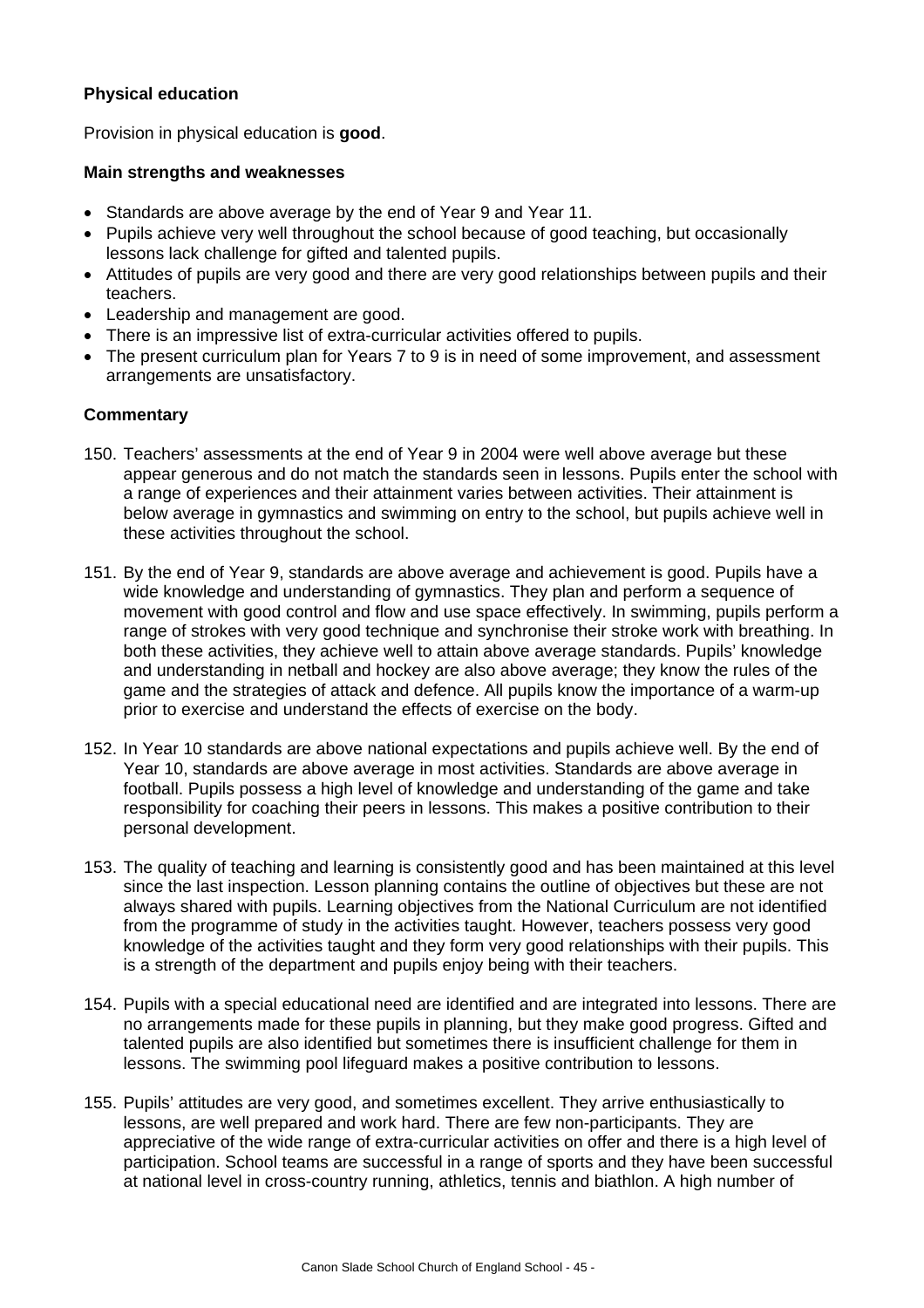pupils have achieved representative success at national, regional and local level in a range of sports; this is impressive. There are good links with outside clubs such as Bolton Wanderers Football Club and other sporting bodies. Pupils benefit from coaching in judo and athletics. The award of Sportsmark is a clear indication of the commitment of the school and its staff to physical education.

- 156. Assessment is unsatisfactory overall. Assessment only takes place at the end of Years 9 and 11, but information is provided for pupils in Years 7, 8 and 10. Frequently pupils are not aware of the progress they are making. Reports to parents are unsatisfactory. They state what pupils have done but not what they know or understand. They do not always support pupils in how they can improve.
- 157. Leadership and management are good, with some major strengths and some weaknesses. The head of department is enthusiastic and committed to raising standards. He is a good role model and a good teacher and has created an effective team of teachers. The ethos in the department is very good. Monitoring of teaching takes place regularly as part of performance management, results are analysed and there is a clear development plan. However assessment is unsatisfactory and whilst the curriculum meets statutory requirements and is broad and balanced overall, curriculum planning is in need of attention. The present plan indicates a different amount of time devoted to different activities, such as gymnastics, for boys and girls in Years 7 to 9. The amount of curriculum time devoted to Year 11 is below average. All teachers have completed training in ICT but there was little evidence of its use during the inspection.
- 158. Improvements since the last inspection have been good. A new all-weather surface is a welcome addition to the outdoor facilities. Standards continue to be above average and teaching continues to be good. There has been a high level of success in competitive sports events and individual and team achievement. The school plans to introduce a GCSE course in September 2005.

# **PERSONAL, SOCIAL AND HEALTH EDUCATION AND CITIZENSHIP**

Provision in citizenship is **good**.

# **Main strengths and weaknesses**

- Citizenship has been successfully integrated into the personal, social and health education programme.
- The leadership and management of the course are very good.
- The quality of teaching is good.
- Achievement in Year 10 is limited by the amount of curriculum time available.
- A clear reflection of the values promoted within citizenship lessons permeates the wider life of the school.
- There are too few links with the community and the use of visiting speakers is limited.

#### **Commentary**

159. Standards are above national expectation by Year 9. Pupils are developing well their knowledge and understanding about becoming informed citizens and how the country is governed. They think competently for themselves and have informed views about their own rights and responsibilities. Achievement is good. In Year 7, pupils learn about active citizenship and consider issues such as the need to co-operate in the school's anti-litter strategy. In Year 8, they have a good understanding of human rights and competently discuss the effects of prejudice and stereotyping in relation to the treatment of elderly people. By Year 9, pupils know how to make their voice heard at local and national level and understand the role of Members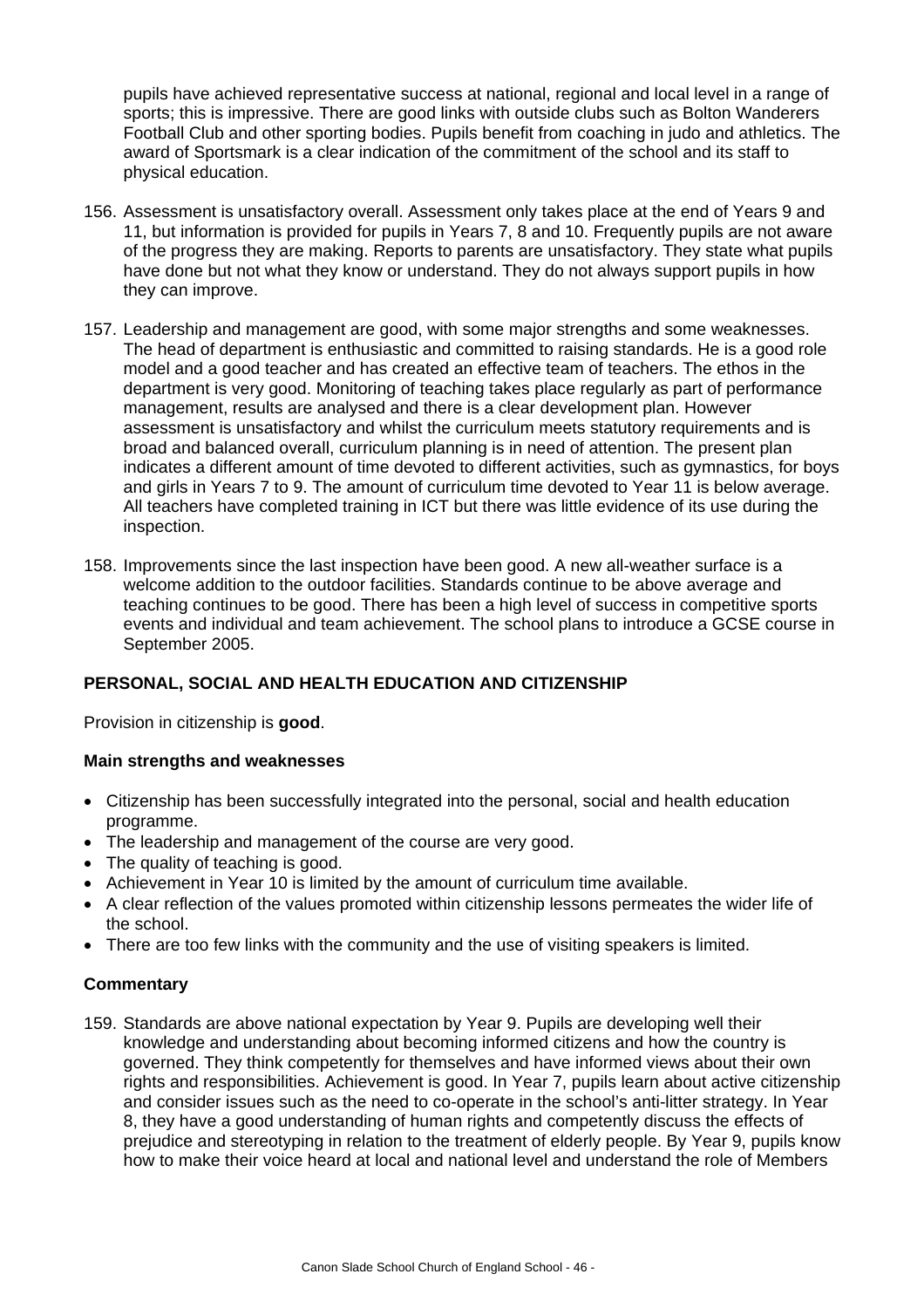of Parliament. At a more local level, in meetings, they strongly presented their opinions about school toilets and lunches.

- 160. By Year 11, standards are above national expectations. Pupils deploy their knowledge, express and justify their opinions and understand the opinions of others well. For example, pupils in Year 10 confidently discussed how they knew more about criminal law than civil law, as a result of the high profile given to more sensational trials in the media and the effect this has on people's perceptions and opinions. Pupils are given the opportunity to consider and respond to a diverse range of controversial social and political issues and debate topics such as euthanasia and 'Would Britain would be better under a dictatorship?' Achievement is satisfactory.
- 161. Pupils are well prepared for work; they competently prepare CVs and letters of application. Achievement overall is satisfactory in Year 10 and 11. The pace of learning slows at this level as the amount of curriculum time is halved in Year 10, which has an impact on the continuity of learning and the ethos of the subject.
- 162. Teaching is predominantly good. Mostly, there is a good balance between input from the teacher and class activity, and pupils are given good individual attention. Teachers support pupils well and give the pupils the confidence to respond positively to discussion. They use a good variety of methods to teach aspects of the programme. Imaginative planning and challenging questioning encourage pupils to think for themselves. Pupils demonstrate good attitudes in lessons in Years 7 to 9 and see the relevance of the subject. Attitudes in Year 10 and 11 lessons are satisfactory. Most pupils learn well because they feel their views are of some importance and they confidently express them. A clear reflection of the values promoted within citizenship permeates the wider life of the school. Behaviour is good. Pupils show respect for each other's values and rights, co-operate very well and support each other.
- 163. Pupils show a good understanding of their rights and responsibilities in a democratic society. The election of representatives to the school council gives pupils a good understanding of voting procedures and the importance of an elected person representing their views. The school has also held its own Pupil Voice conference, which led to the setting up of steering groups to bring about change. Extra-curricular activities such as the Duke of Edinburgh Award scheme strongly support pupils' development but visiting speakers are currently under-used to extend pupils' experiences. Pupils have begun to collate a record of their experiences, both through the curriculum and through other opportunities, in a citizenship log. There is a strong history of raising money for charities within the school and the pupils demonstrate an enthusiastic commitment to this.
- 164. Leadership and management of the subject are very good. Both the subject leader and the cocoordinator have a clear vision for the development of the subject and a very good understanding of its strengths and weaknesses. The informative and thorough documentation gives very clear direction to the large number of staff who teach citizenship, as different teaching staff are involved each year.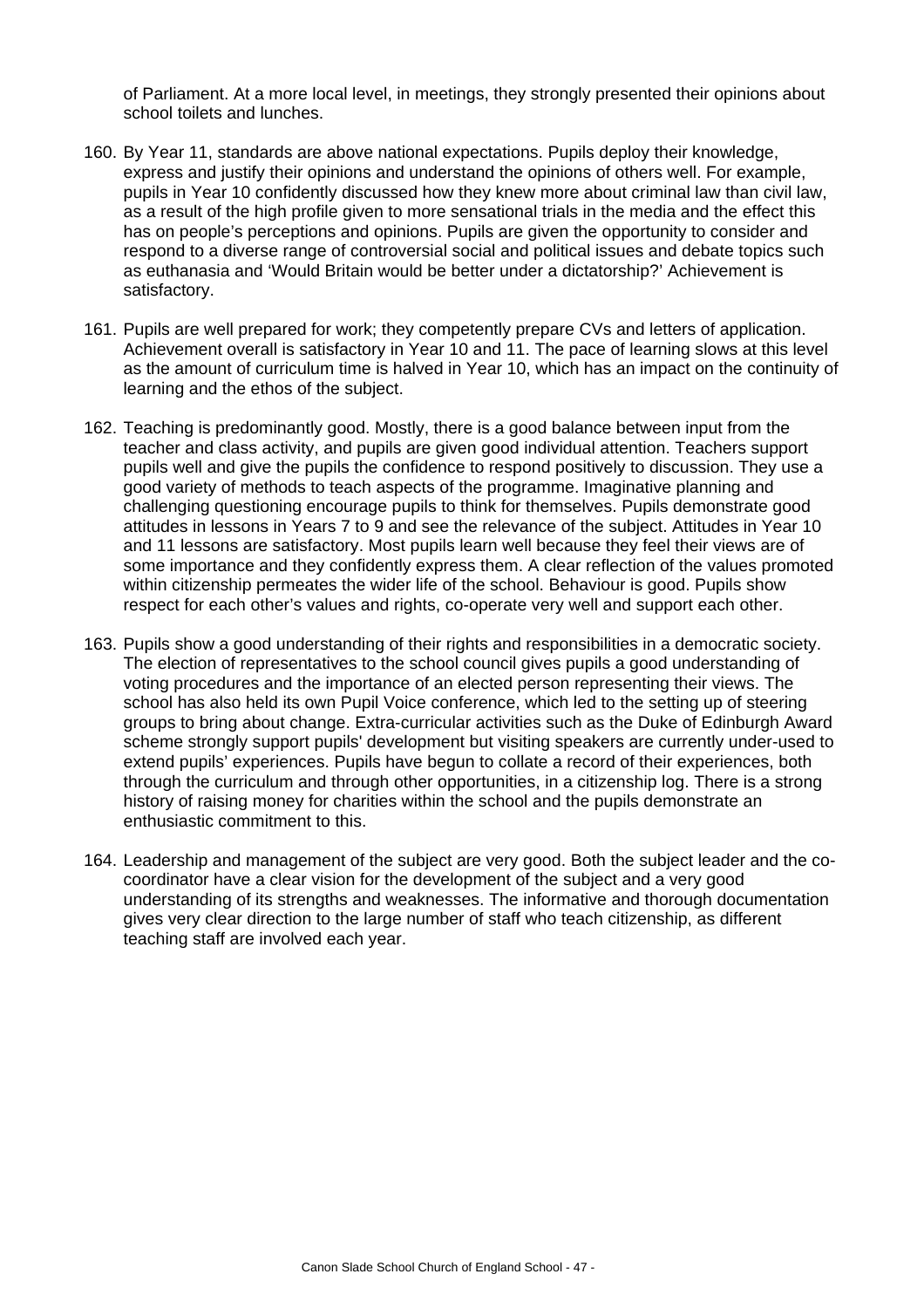## **Personal, social and health education**

Provision for personal, social and health education is **good**.

#### **Main strengths and weaknesses**

- Pupils achieve well because teaching is good, builds pupils' confidence and challenges them to think independently
- The programme makes a good contribution to pupils' personal development.
- Leadership and management are good and the course is well structured
- There is no permanent staff, so teaching expertise gained in one year is often not used in the following year.

#### **Commentary**

- 165. A comprehensive programme is taught to all pupils in the school and makes a significant contribution to pupils' personal development. Components of the well-planned course include a wide range of subjects and issues such as racism and diversity and study skills, and there are opportunities for pupils to gain accreditation such as the St John's Certificate in first aid. The sex education programme puts an emphasis on the importance of personal relationships, with strong guidance on assertiveness, decision making and problem solving. The curriculum is supported well by events such as a Bullying Conference. A themed day on sex and relationship education is planned at the Reebok Stadium, which will be supported by outside agencies and speakers.
- 166. Pupils are given good guidance on the dangers of drugs and substance abuse to enable them to make informed decisions about their own response and behaviour. Defined procedures are in place for any incidents involving the use of drugs, which are clearly communicated to parents. Pupils achieve well and make sound gains across an appropriate range of areas because teaching is predominantly good. In the best practice, teachers build on pupils' confidence in discussion and challenge pupils to think independently. Lessons are well planned and supported by resources of good quality. The management and leadership of the well-structured course are very good. The co-ordinator has a clear vision for its development and efficiently leads a committed team of core staff. Guidance to staff is very clear and informative, and schemes of work and assessment structures are very well planned to ensure progression. The co-ordinator and the core team train staff very well but as there is no permanent dedicated team to teach the programme it does mean that in particular areas, such as sex and health education in Years 10 to 11, valuable expertise gained one year is not used the next.

# **BUSINESS AND OTHER VOCATIONAL COURSES**

#### **Business economics**

167. One lesson of business economics was sampled. In this lesson standards were above average and pupils achieved well, because of good, well-organised teaching. Pupils have very good attitudes to their work and develop a good understanding of the relevance and importance of business planning. They develop good cross-curricular skills such as note taking. They work hard and take an active part in discussions and debates.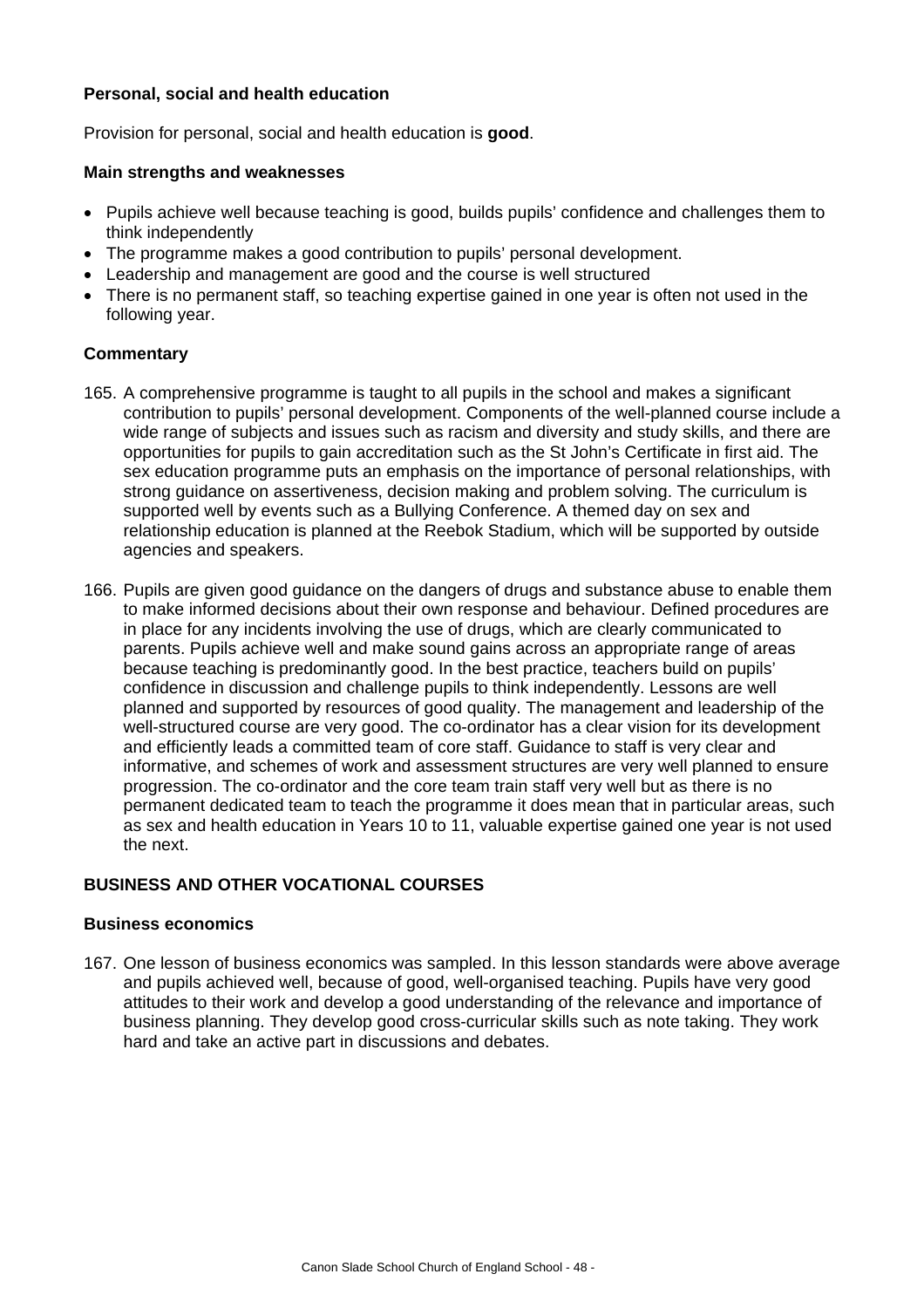# **SUBJECTS AND COURSES IN THE SIXTH FORM**

In the inspection, 12 subjects and courses were inspected and are reported on in detail. Work in other subjects and courses was sampled and contributed to the overall picture of teaching and learning in the school.

The table below shows entry and performance information for courses completed in 2003.

| Subject                     | <b>Number</b><br>entered | % gaining grades A-E |         | % gaining grades A-B |         | Average point score |         |
|-----------------------------|--------------------------|----------------------|---------|----------------------|---------|---------------------|---------|
|                             |                          | School               | England | School               | England | School              | England |
| Art and design              | 9                        | 77.8                 | 80.1    | 11.1                 | 23.7    | 26.7                | 29.9    |
| Biology                     | $\mathbf{3}$             | 100                  | 65.2    | 33.3                 | 11.1    | 46.7                | 20.6    |
| <b>Business studies</b>     | 12                       | 83.3                 | 76.4    | 33.3                 | 16.3    | 31.7                | 26.2    |
| Chemistry                   | 9                        | 66.7                 | 72.7    | 11.1                 | 13.9    | 22.2                | 24.1    |
| <b>Classical studies</b>    | $\overline{2}$           | 100                  | 87.4    | 0.0                  | 34.3    | 20.0                | 35.2    |
| Communication studies       | 5                        | 100                  | 86.4    | 80.0                 | 23.8    | 46.0                | 32.0    |
| Drama                       | $\mathbf{1}$             | 100                  | 86.5    | 0.0                  | 19.6    | 40.0                | 30.6    |
| English / English language  | $\overline{2}$           | 100                  | 82.9    | 50.0                 | 17.5    | 40.0                | 28.7    |
| English literature          | 5                        | 100                  | 85.9    | 100                  | 19.1    | 54.0                | 30.2    |
| French                      | 3                        | 100                  | 78.2    | 33.3                 | 18.9    | 36.7                | 27.6    |
| Design and technology       | $\mathbf{1}$             | 100                  | 74.9    | 0.0                  | 15.1    | 30.0                | 25.3    |
| General studies             | 21                       | 71.4                 | 73.9    | 19.0                 | 17.8    | 24.3                | 25.7    |
| Geography                   | 2                        | 100                  | 74.3    | 0.0                  | 19.8    | 40.0                | 26.5    |
| German                      | 3                        | 100                  | 81.5    | 33.3                 | 19.3    | 40.0                | 28.9    |
| History                     | $\overline{7}$           | 85.7                 | 80.7    | 0.0                  | 19.5    | 22.9                | 28.6    |
| <b>Mathematics</b>          | 11                       | 100                  | 61.9    | 27.3                 | 17.1    | 39.1                | 22.1    |
| Music                       | $\overline{2}$           | 100                  | 86.5    | 100                  | 21.4    | 50.0                | 30.7    |
| <b>Other Sciences</b>       | 6                        | 100                  | 71.4    | 0.0                  | 15.8    | 26.7                | 24.3    |
| <b>Other Social studies</b> | 8                        | 100                  | 69.7    | 0.0                  | 16.7    | 23.8                | 24.1    |
| Physics                     | $\overline{4}$           | 100                  | 68.6    | 0.0                  | 14.4    | 32.5                | 22.7    |
| Religious studies           | 14                       | 57.1                 | 80.2    | 21.4                 | 22.6    | 20.7                | 29.8    |
| Sociology                   | $\mathbf{1}$             | 100                  | 71.8    | 100                  | 18.4    | 60.0                | 25.4    |
| Spanish                     | $\mathbf{1}$             | 100                  | 78.5    | 0.0                  | 17.7    | 20.0                | 27.3    |
| Sports / PE studies         | 4                        | 100                  | 73.2    | 0.0                  | 11.4    | 35.0                | 23.1    |

#### *Level 3 GCE AS level courses*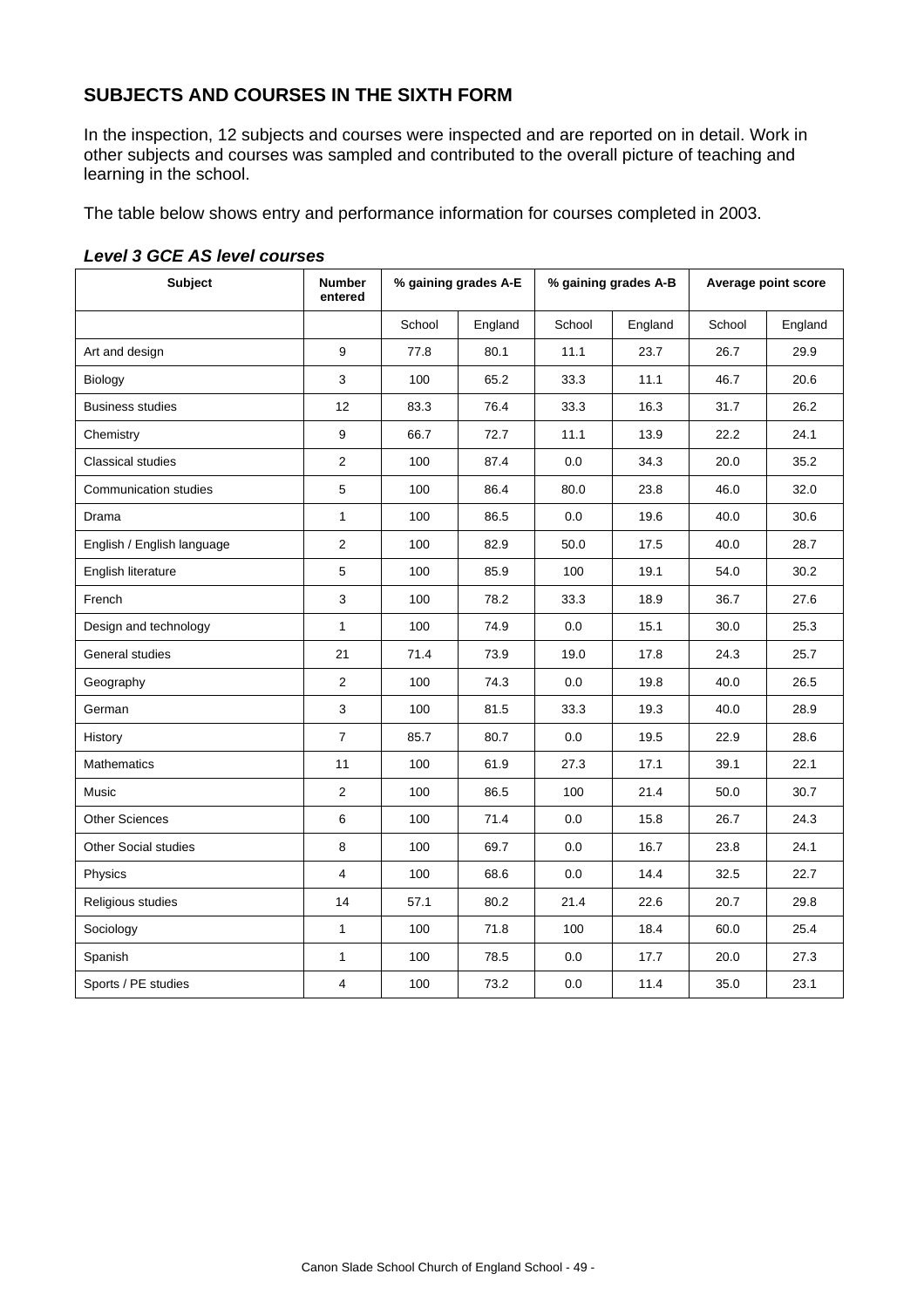| <b>Subject</b>              | <b>Number</b><br>entered | % gaining grades A-E |         | % gaining grades A-B |         | Average point score |         |
|-----------------------------|--------------------------|----------------------|---------|----------------------|---------|---------------------|---------|
|                             |                          | School               | England | School               | England | School              | England |
| Art and design              | 15                       | 100                  | 98.6    | 53.3                 | 50.2    | 92.0                | 87.5    |
| Biology                     | 27                       | 100                  | 96.4    | 37.0                 | 39.2    | 83.0                | 78.6    |
| <b>Business studies</b>     | 22                       | 100                  | 98.7    | 40.9                 | 36.8    | 83.6                | 80.1    |
| Chemistry                   | 17                       | 100                  | 97.6    | 47.1                 | 49.0    | 87.1                | 84.9    |
| <b>Classical studies</b>    | 6                        | 100                  | 99.5    | 16.7                 | 55.9    | 70.0                | 90.9    |
| Communication studies       | 26                       | 100                  | 99.4    | 80.8                 | 37.8    | 106.9               | 82.1    |
| Dance                       | $\mathbf{1}$             | 100                  | 98.5    | 100                  | 44.9    | 100                 | 83.9    |
| Drama                       | 12                       | 100                  | 99.5    | 66.7                 | 40.1    | 101.7               | 83.6    |
| English / English language  | 28                       | 100                  | 99.4    | 39.3                 | 36.3    | 83.6                | 80.9    |
| English literature          | 21                       | 100                  | 99.5    | 76.2                 | 46.5    | 101.9               | 86.5    |
| French                      | 11                       | 100                  | 98.8    | 36.4                 | 51.5    | 80.0                | 87.6    |
| Design and technology       | 12 <sub>2</sub>          | 100                  | 97.8    | 25.0                 | 35.0    | 81.7                | 77.9    |
| <b>General Studies</b>      | 130                      | 100                  | 94.7    | 30.0                 | 31.0    | 77.7                | 73.1    |
| Geography                   | 34                       | 100                  | 98.7    | 67.6                 | 44.5    | 96.5                | 84.0    |
| German                      | 6                        | 100                  | 98.4    | 33.3                 | 47.9    | 76.7                | 84.8    |
| History                     | 22                       | 100                  | 99.0    | 31.8                 | 44.6    | 76.4                | 84.6    |
| <b>Mathematics</b>          | 39                       | 100                  | 96.7    | 66.7                 | 55.6    | 95.4                | 88.8    |
| Music                       | 5                        | 100                  | 98.8    | 60.0                 | 38.9    | 96.0                | 81.1    |
| <b>Other Sciences</b>       | 10                       | 100                  | 97.3    | 10.0                 | 41.5    | 66.0                | 80.3    |
| <b>Other Social studies</b> | 31                       | 100                  | 97.4    | 25.8                 | 42.7    | 75.5                | 81.8    |
| Physics                     | 8                        | 100                  | 96.7    | 50.0                 | 44.6    | 92.5                | 81.7    |
| Religious studies           | 27                       | 100                  | 98.8    | 33.3                 | 46.7    | 78.5                | 85.6    |
| Sociology                   | 10                       | 100                  | 98.2    | 70.0                 | 44.3    | 100                 | 83.6    |
| Spanish                     | 5                        | 100                  | 98.3    | 20.0                 | 50.2    | 80.0                | 86.9    |
| Sports / PE studies         | 16                       | 100                  | 97.7    | 44.2                 | 42.1    | 85.6                | 81.9    |

# *Level 3 GCE A level and VCE courses*

# **ENGLISH, LANGUAGES AND COMMUNICATION**

# **English, languages and communication**

168. The inspection focus was on English literature but English language and the combined English language and literature course were sampled. One lesson of each sampled subject was seen. Standards are well above those found nationally in both subjects and teaching and learning are very good. In the language course, students respond eagerly and sensitively to a range of written and spoken texts and, in lessons and their work, they use the subject's specialist language with ease and demonstrate a very good understanding of its concepts. They also show very good research skills in their personal topic work; consequently, they achieve very well. In the combined course, students respond very well to being given choices, both of texts and in their ways of working. They show maturity, commitment and independence; hence, their achievement is very good.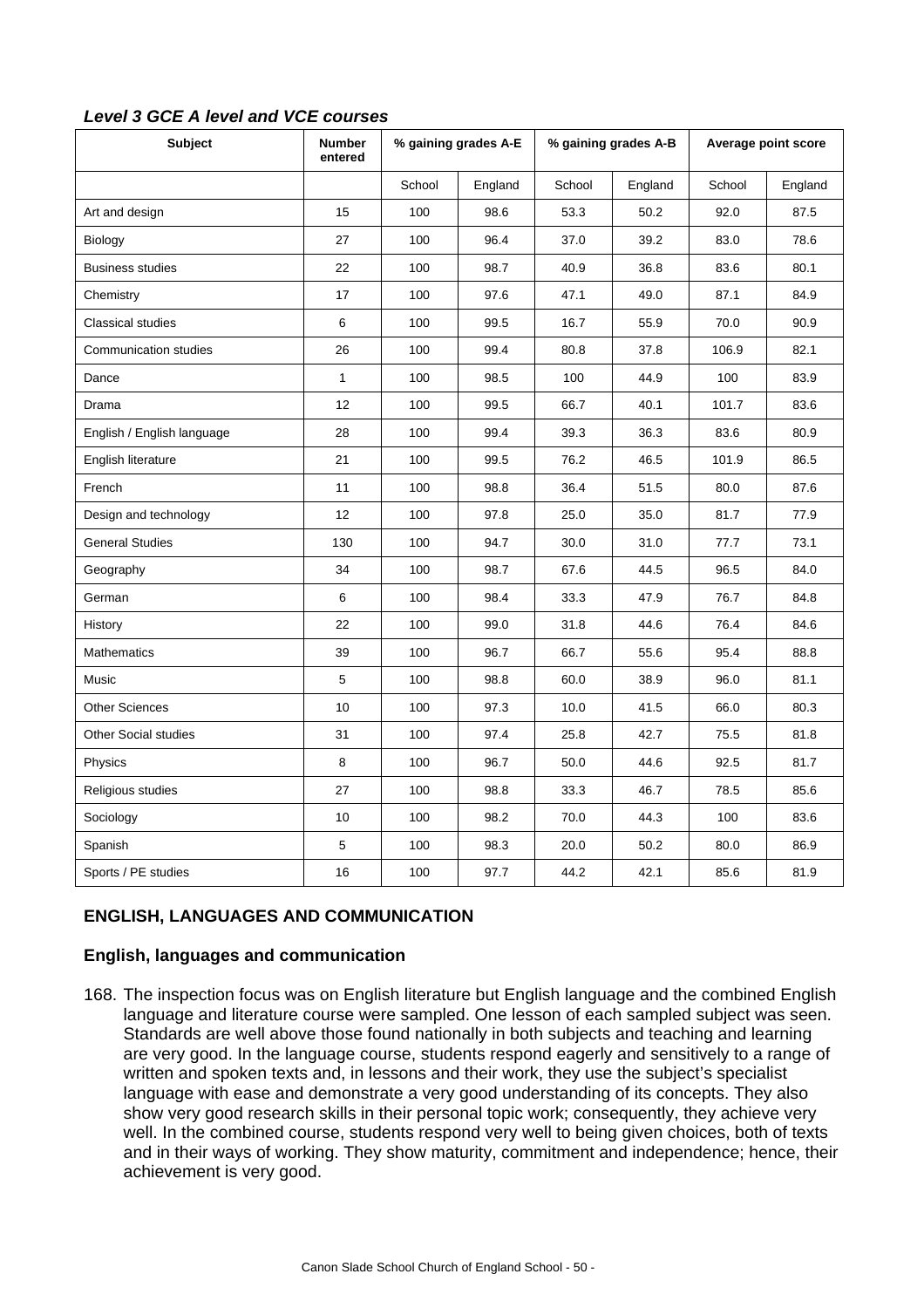# **English literature**

Provision in English literature is **very good**.

#### **Main strengths and weaknesses**

- Standards are consistently well above average.
- Very good teaching ensures that learning is both challenging and enjoyable.
- Students achieve very well because of their strong commitment and hard work.

- 169. Results for both male and female students in the A-level examinations in 2002 were above the national average and well above the national average in 2003. Unconfirmed figures for 2004 indicate that the rising trend has continued. The AS results were very high in 2003 and the unconfirmed results for 2004, from a much larger entry, are equally high.
- 170. Standards of work by Year 13 are well above course expectations. The most capable students write with controlled assurance. Their writing on Chaucer*,* Jane Austen and Shakespeare, for example, is particularly perceptive and sensitive and shows very good critical and analytical skills, as well as a close and thorough understanding of the texts. They are also very aware of the social and cultural influences upon the writers they study and how these influence their works. Essays are thoroughly planned; writing and argument are mature and interpretations well justified. Personal responses to all three literary genres show that students are not afraid to have independent and controversial views and that they justify them very well.
- 171. Examination results, lesson observations and students' written work show that their achievement is very good. Because of their enthusiasm and maturity, and the very good teaching, their writing, research and oral skills mature rapidly in the sixth form. A good range of theatre visits, lectures and university links also enhances their learning opportunities. A further reason for this successful achievement is the excellent relationship between students and with their teachers. As a consequence, they work very well, both independently and collaboratively, and they enjoy their lessons, particularly when using computers to research topics which they have chosen themselves, engaging in dramatic approaches to texts or giving presentations.
- 172. Teaching and learning are very good. Marking is of high quality and is used very effectively to show students what they need to do to improve; however, the department does not yet make full use of the assessment data available to set targets for students. All teachers have very good subject knowledge and high expectations of their students, and plan well to make lessons relevant, challenging and enjoyable. This was well illustrated in a Year 13 lesson on *The Handmaid's Tale* in which students enthusiastically examined a collage of newspaper headlines and then used them to create a picture of contemporary morality. Students are inspired by their teachers and clearly share their love of literature.
- 173. The leadership of this dedicated team of teachers is very good. The head of department encourages and supports staff well, particularly in their professional development, and sets a good example of commitment and dedication. Management of the wide range of English subiects is also very good. The department is a thinking department which regularly evaluates its own performance and shares best practice, and it is constantly looking for ways to improve even further. Improvement since the last inspection has been very good as standards are now consistently well above average, and teaching and achievement are very good.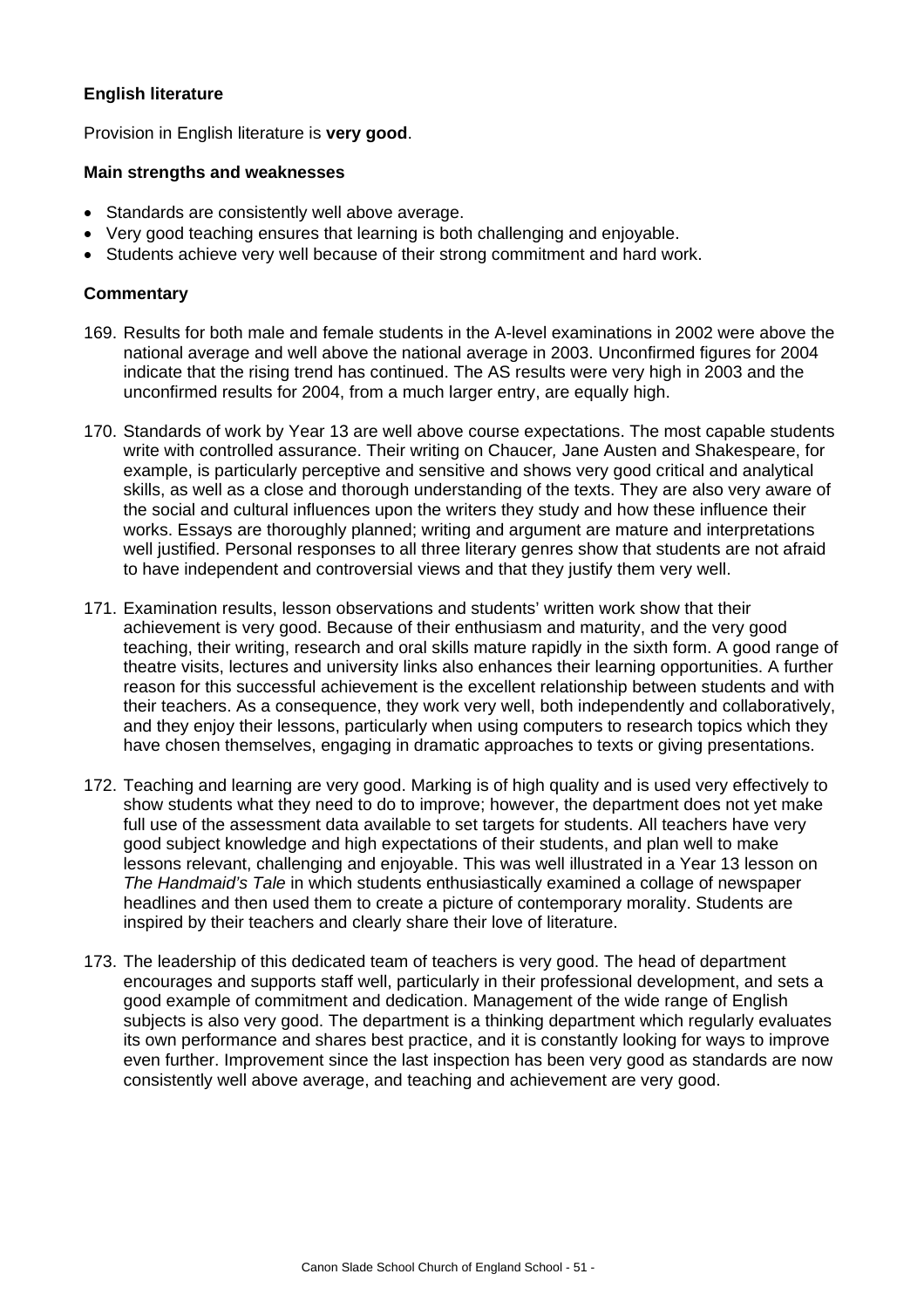## **Language and literacy across the curriculum**

174. Standards of English and literacy skills in the sixth form are well above average and this enables students to make very good progress in their chosen courses. Speaking and listening are especially strong because there are many opportunities for discussions in lessons and students are encouraged to use talk to share, explore and debate ideas and opinions, solve problems and make decisions. Teaching is very good, with research, note taking and careful planning for essay writing also encouraged in all subjects.

#### **Modern foreign languages**

175. Although German was the focus of the inspection, lessons in French and Spanish were sampled. Standards in both languages are well above average. Teaching and learning are good and students achieve well. Students show high levels of motivation and have a sound knowledge of tenses.

#### **German**

The quality of provision is **very good**.

#### **Main strengths and weaknesses**

- Examination results are well above average.
- Teaching is very good and results in well above average attainment.
- Students have excellent attitudes to work and show a high level of motivation and, as a result, they achieve very well.

- 176. In the A-level examinations in 2003, the results were well above average. Provisional results for 2004 indicate that the results remain well above average. Students achieve very well in relation to the grades they gained previously in their GCSE examinations.
- 177. At the end of Year 13 standards are well above course expectations. Students achieve very well and this applies to both male and female students. Students understand the detail of authentic spoken and written German about topical and political issues in Germany. They have a wide vocabulary and discuss important issues in depth and detail. They have a thorough understanding of grammar for work at this level. Students write at length about such topics as military service in Germany. Written work shows a high level of accuracy.
- 178. Teaching and learning are very good. Teachers have very good subject knowledge, both with the level of spoken and written German required and with the technicalities of how best to prepare students for examinations. Teachers have high expectations of students' work and use marking very well to indicate to each individual how they can improve still further. Very good assessment of written work gives students a good indication of their present level of performance and their likely grades. Students are attentive and highly motivated. They work hard and develop very good individual and research skills. There is a relaxed but very businesslike working atmosphere in lessons.
- 179. The number of students who choose languages in the sixth form is steadily increasing. The curriculum is good and three languages are offered. Exchange visits with a school in Germany have substantial benefits in terms of students' learning, experience and spiritual, moral, social and cultural development. The leadership and management of the subject are very good. Clear policies and schemes of work contribute to raising standards. Teachers and students work hard together and show a high level of mutual respect. The subject has made very good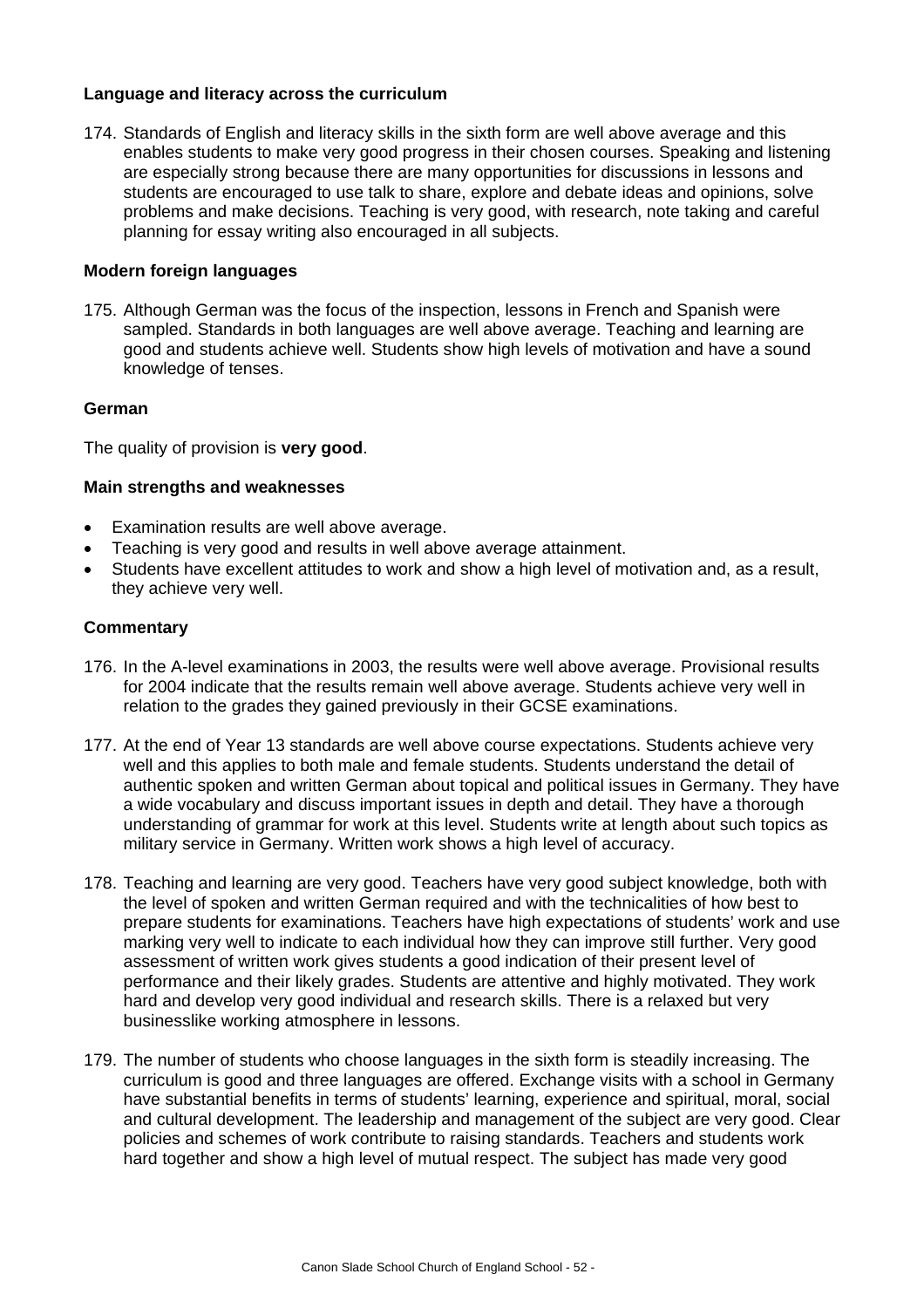progress since the last inspection. Teaching is now monitored, numbers studying German are rising and ICT is now used well to support the subject.

# **MATHEMATICS**

180. The focus of the inspection was on applied mathematics. Other A-level mathematics courses were sampled, including double mathematics, mathematics and statistics, and mathematics and mechanics. Take-up of all of them is high. Standards are above average and students achieve very well at AS and at A-level. The quality of teaching and learning is consistently very good. Students' very positive attitudes and high level of commitment ensure very productive outcomes. Some weaknesses in basic algebra persist in all courses.

#### **Applied mathematics**

Provision in applied mathematics is **very good**.

#### **Main strengths and weaknesses**

- Standards are well above average for both the AS and A-level programmes and students achieve very well.
- Teaching is very good and staff have very good subject knowledge.
- Unsatisfactory accommodation erodes the overall quality of work.

- 181. In the AS examinations in 2004, standards were well above the national average, maintaining the good results in earlier years. The same is true of the A-level results in 2004, which were also well above national average. On both programmes, retention rates were high. In terms of the students' attainment when they were in Year 11, these results represent very good achievement when allowance is made for the increased complexity and sophistication of the mathematics being studied.
- 182. Standards are well above those found nationally. One class considered small angle approximations for various trigonometric ratios and, using radians rather than degrees, were able to determine accurately the value of compound functions. In another lesson in Year 12 the teacher introduced the Normal Distribution as a way to determine probabilities. The approach was careful and thorough so that students were made to refer to a sketch of the normal distribution curve to reinforce their understanding. However, even with students in Year 13, simple errors of algebra are apparent.
- 183. Teaching and learning are very good. Teachers' very good subject knowledge is employed well to interest and motivate students. The atmosphere in lessons allows a good degree of interaction between the teacher and students, but often with minimal input from female students. Although students use ICT in their coursework, none occurred in lessons and its application overall is only satisfactory. Opportunities for discussion are missed when teachers talk for too long and do not involve students in sharing ideas and solutions.
- 184. Leadership and management are very good. The assessment and marking of work are thorough. Accommodation for mathematics is unsatisfactory, and teachers have to use a wide range of non-specialist rooms spread around the site. This erodes the overall quality of work.
- 185. Since the last inspection, improvement has been good. The A-level examination results have improved but ICT still does not play a large enough role in lessons. Attitudes to work remain of a high quality.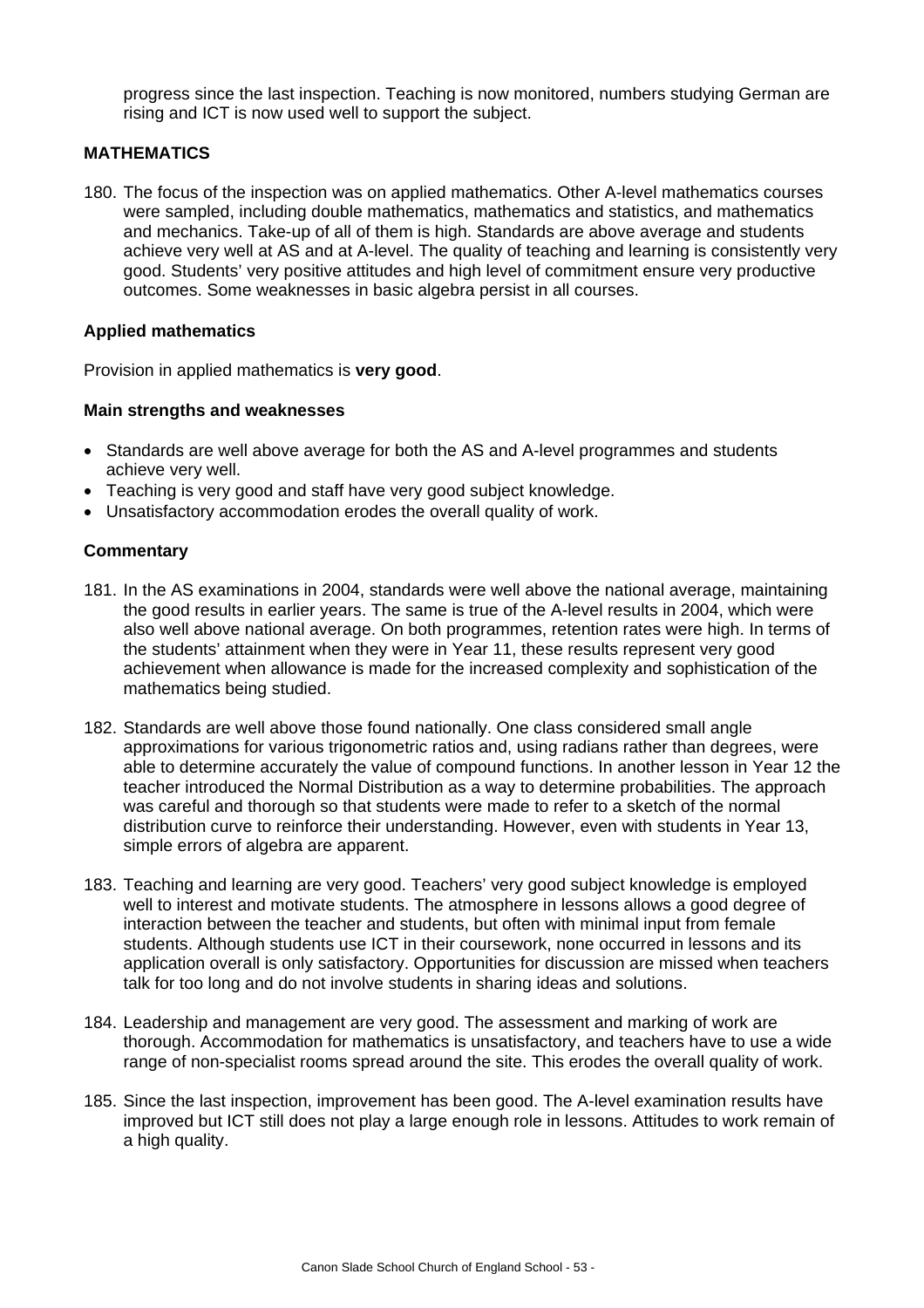# **Mathematics across the curriculum**

186. Numeracy in the sixth form is satisfactory. Weaknesses apparent in the main school persist, so that, even in mathematics, students make errors in mental calculations. Work in some areas, for example business education and geography, make good use of graphs – the former to demonstrate the concept of break-even points. In general, the modest demands placed on students enable them to apply their mathematical knowledge effectively in most subjects.

## **SCIENCE**

- 187. Biology was the focus of the inspection but chemistry, environmental science, geology and physics were sampled. Three lessons of each of physics and chemistry were seen, covering AS and A-level classes. Take-up of both subjects is high. Standards are above average overall, with many students reaching very high standards. Students achieve very well from a basis of good results in the GCSE double award science. Students sustain high levels of performance and have considerable success in A-level examinations. Teaching and learning are good and students' success is further enhanced by their very positive attitudes, high level of commitment and motivation, and capacity for learning independently.
- 188. One lesson of environmental science was observed in Year 13. Attainment on entry is above average and students have consistently added value to their earlier attainment over the last five years. Teaching and learning in this lesson were very good. Students achieved high standards in a role-play exercise about deforestation in Brazil. They displayed very good skills of independent research of data from books and the Internet and the best are skilled editors.
- 189. Two geology lessons were observed. Attainment on entry is well above average and results at AS and A-level in 2004 were well above average. Numbers following the course are steady and reasonably high. Teaching and learning are very good and students achieve well above average standards in lively practical lessons where they make models to measure dip and strike of strata or engage in strongly focused discussion on recognising the differences between fossils. There is a shared enthusiasm between teacher and students which contributes strongly to the fast pace and well-informed discussion.

# **Biology**

Provision in biology is **good**.

#### **Main strengths and weaknesses**

- The teachers' very good subject knowledge is effectively used to produce an interesting course that promotes good learning and achievement.
- The warm relationships and readiness to offer help to students with problems in the teacher's own time are productive in raising standards and self-confidence.
- The taught curriculum is good, but the current lack of a programme of visits and a field course detracts from its effectiveness.

#### **Commentary**

190. The results in the AS examination in 2003 were well above the national average and were maintained in 2004. More than half the students gained the top grades of A or B. Students obtained better grades than might have been expected from their performance in their GCSE examinations. Students in Year 12 have made a good start to their course and are achieving well. Results in the A-level examination were above the national average in 2003 and were maintained in 2004. Students gained grades that indicated good progress from their GCSE examination performance.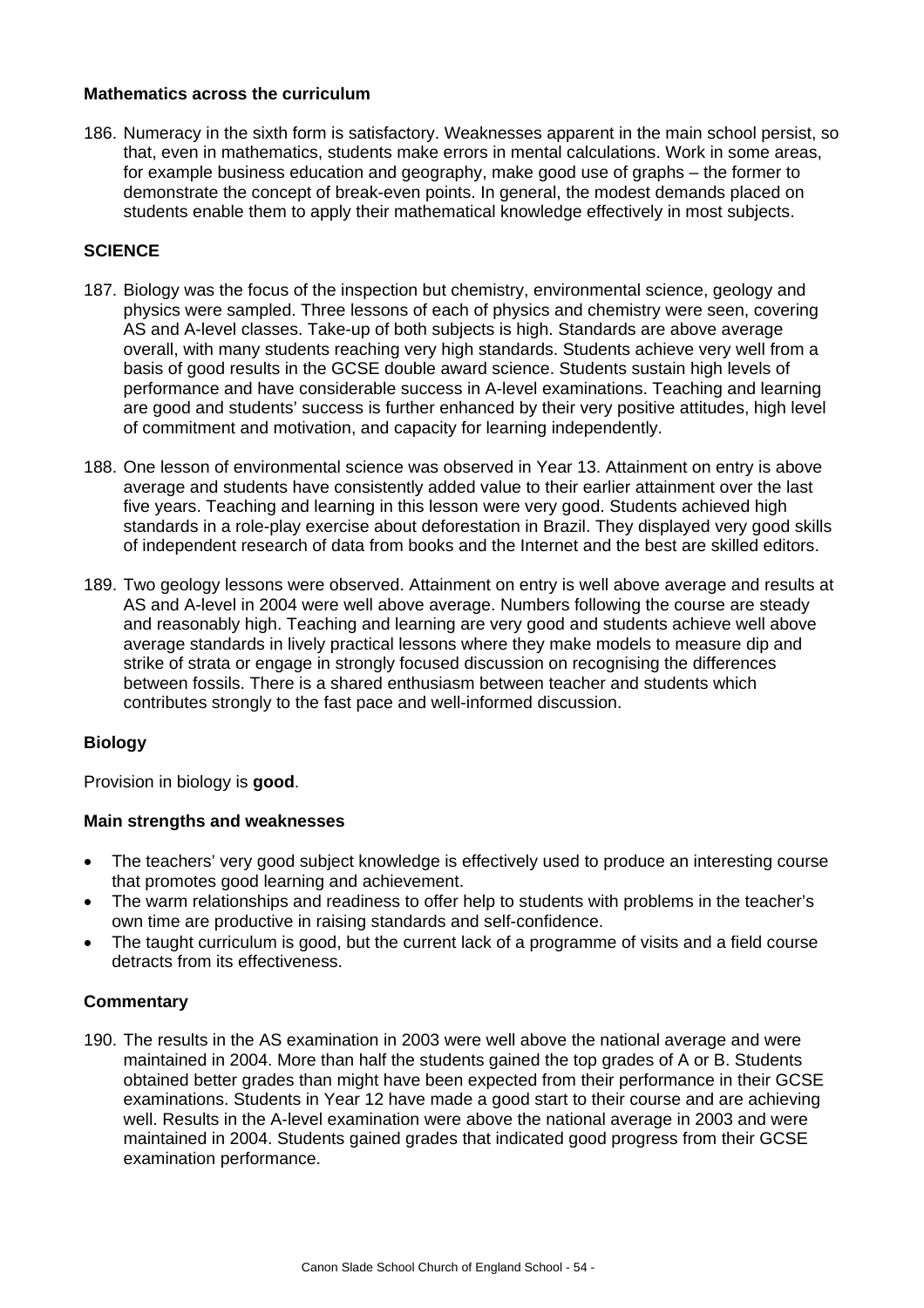- 191. Students in Year 13 are achieving well and producing work of a similar standard to previous years, and standards are well above course expectations. There is no significant trend in improvement but, unusually, standards at AS have been higher than those at A-level. The performances of boys and girls are similar. Almost all the students who set out on courses complete them. The numbers opting for biology in the sixth form are substantial and rising. Students use the microscope well, understand taxonomy and have a good understanding of scientific concepts, for example the water relations of cells.
- 192. The quality of teaching is good; together with the very positive attitudes of the students, it is resulting in good learning. The teaching in all lessons was at least good and some was very good. Strong features of the teaching include very good subject knowledge that is used well to provide an interesting course, with well-crafted questions to allow the students to develop and share ideas. The warm relationships encourage an environment where learning is enjoyed, with teacher and student working well together to resolve any difficulties. As a result, students are interested, listen well and work hard. They are stimulated to think and respond well to questions; consequently, their learning is good. However, in some lessons there is insufficient challenge for the more capable students, and valuable teaching time is sometimes used for work that students could well do for themselves initially, with any problems being discussed later.
- 193. The subject is well led and managed. The curriculum is good; it is broad and taught to a depth that enables high grades. However, at present, it lacks any visits or a field course to bring the subject to life. Whilst assessment is good, students know what level they are working at and what is needed to improve, there is insufficient understanding and use of data on their achievement to influence curriculum and lesson planning to match students' needs. ICT is used well in teaching and by students, but this is an area for further development. Students with special educational needs are well provided for and progress well. Improvement since the last inspection has been good. The use of ICT has improved as has the organisation of courses.

# **INFORMATION AND COMMUNICATION TECHNOLOGY**

Provision in information and communication technology (ICT) is **unsatisfactory**.

# **Main strengths and weaknesses**

- Standards in the AS course in Year 12 are below expected levels and students are underachieving, because planning does not meet students' needs.
- There is insufficient preparation of students with no prior experience of a GCSE course in ICT to embark on A-level courses.
- The management of the subject is unsatisfactory, as there has been inadequate planning for the A-level course.
- Students have very positive attitudes towards the subject.
- Relationships between teachers and students are very good.
- There is a limited range of curriculum opportunities for ICT in the sixth form.

# **Commentary**

194. This is the first year that the school has made provision for courses in ICT in the sixth form. Standards in ICT in Year 12 are below average and achievement is unsatisfactory. Students are creating a website as part of one unit of work. Their planning for this unit of work is very basic and lacks sophistication, although it just meets examination board requirements. Progress in producing websites using commercial software is slow, although students have made some progress in learning the technicalities of this software. Students make good use of word-processing skills to produce help sheets for web pages, showing use of fonts and screen dumps. Students' understanding of more technical software, such as spreadsheets and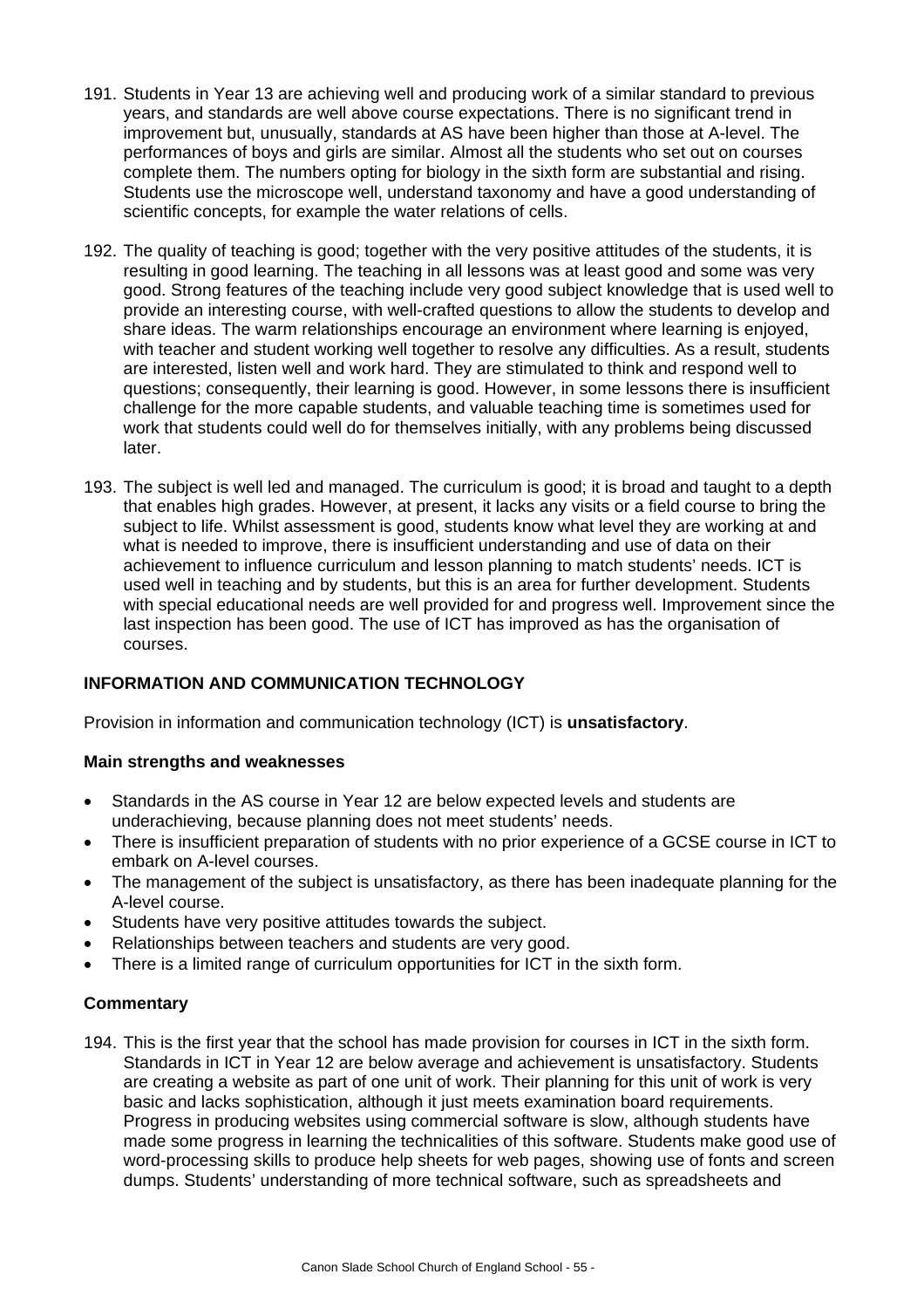databases, is less secure than might be expected. They understand simple formulae but are unsure about procedures such as VLOOKUP. In work on data bases, they understand what is meant by validation, but have limited knowledge of data capture, procedures and functions. Only one student taking the AS course has any previous experience of an examined course. Students are underachieving as they are not reaching the standards expected for the course.

- 195. Teaching is unsatisfactory, because planning does not match students' needs. Teachers have good subject knowledge and explain the use of software well to students, particularly on a oneto-one basis. Lessons are planned, with objectives being shared with students to help them understand what is expected of them. Planning of lessons are in line with the AS syllabus, but this does not always match the capabilities of all students. Unit planning sheets provide students with a good outline of expectations over a unit of work and the timescales involved. The very positive attitudes students have contribute to their learning. There are very good relationships between teachers and students
- 196. Leadership of the subject is satisfactory. There is vision to develop the subject further and the introduction of A-level when the Year 12 students go on to Year 13 has provided students with some opportunities to study the subject in depth. The AS course is the only accredited course available in the sixth form, and this is not be suitable for some students, who wish only to maintain and improve their ICT skills to use in other subjects.
- 197. Management of the subject is unsatisfactory because there has been insufficient planning and preparation to take into account students' capabilities in ICT for A-level courses. This has led to lower than expected standards and students' under-achievement. Improvement since the last inspection has been unsatisfactory.

#### **Information and communication technology across the curriculum**

198. Sixth form students make good use of their ICT skills in many subjects. In design and technology and in music technology the use of ICT leads to good standards of work. In all subjects, students make extensive use of the Internet for research purposes, and where they are required to complete projects, they make effective use of word-processing skills in the presentation of their work. Students are competent users of the technology, and make effective use of the e-mail facility provided by the school to transfer work between home and school.

#### **HUMANITIES**

- 199. Geography and history were inspected in depth, and psychology, law, classical history, latin and sociology were sampled.
- 200. Two lessons of psychology were observed, one in each of Years 12 and 13. Teaching and learning are good; students achieve well and overall reach above average standards. Students engage in a significant amount of independent learning which they use successfully to provide good quality study materials for other students
- 201. One lesson of sociology was seen, in Year 13. Teaching and learning are good; students achieve well and overall reach above average standards. Relationships are very good and the course makes a good contribution to the moral, cultural and social development of the high attaining students. The content of the unit included religion, ethnicity and cultural identity.
- 202. One lesson of classics was seen during the inspection and students' work was sampled. Standards are above average and students achieve well. Teaching and learning are good. Students show good attitudes to work.
- 203. One lesson in law was sampled. Standards are well above average and students achieve well. Teaching and learning are good, building well on previous work and well-prepared homework. Students tackle class discussion and individual work confidently and knowledgeably,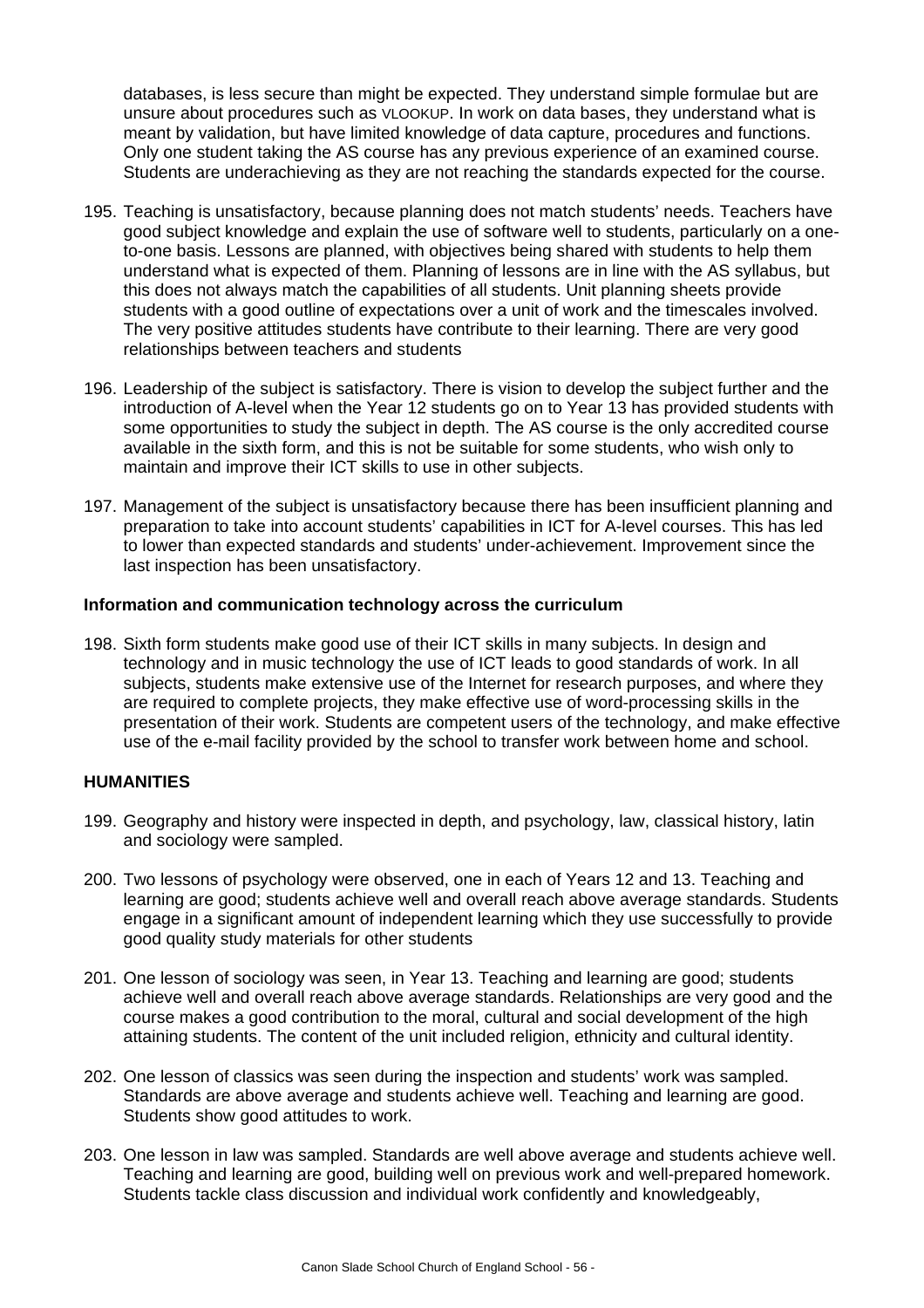demonstrating mature, studious attitudes to their work. Teaching lays emphasis on the development of analytical and communication skills. Marking provides good guidance on how to improve and is related to examination criteria and grades.

204. One lesson of Latin was seen during the inspection and students' work was sampled. Standards are well above average and students achieve well. Students show very good attitudes to work.

## **Geography**

Provision in geography is **very good**.

#### **Main strengths and weaknesses**

- Standards are very high and students achieve very well because teaching and learning are very good.
- Leadership and management are very good.
- The opportunity to study three advanced level subjects in a small department is very good curriculum provision.
- Assessment information is not used effectively enough to set targets for further improvement.

- 205. Attainment on entry to the sixth form is well above average. The AS results in 2003 were significantly above the national average and improved further in 2004. In 2003, the A-level results were well above the national average, and were well above average for male students and above average for female students. Again, results improved in 2004 and female students did better than male students based on their earlier performance. The AS and A-level results have improved steadily over the last three years. Overall, the high standards represent very good achievement. Standards are high and students achieve very well. Numbers have fluctuated but are always high. Retention between AS and A–level is very good and about a quarter go on to study geography-related subjects in higher education.
- 206. Teaching and learning are very good and promote very good achievement. Students have very good prior knowledge of their subject and retain new learning from lesson to lesson very well. Shared commitment and enthusiasm for the subject between teachers and students lead to high levels of involvement and students learn fast through discussion with their teachers. Teaching styles involve the students actively in their work. Teachers provide very good guidance for writing to give structure to detailed student notes. Students work very well and unselfconsciously in mixed gender groups, the membership of which is regularly varied to promote shared learning. Students deploy very good thinking skills, to discover the processes at work at different kinds of tectonic plate boundaries for example. They share and manage work very well when studying different tourist destinations. Students are confident speakers in extended talk and are unafraid to present their detailed findings about case studies to the rest of the group. They ask and often answer their own questions. For example, a student in Year 12 asked why, with the creation of new crust beneath the sea, the Earth was not expanding. He was then was able to work out for himself that balance was preserved because crust was being destroyed in other places. Teachers frequently use powerful visual images to stimulate very good learning. For example, a Year 13 lesson contained a tour de force analysis of world tourism using memorable photographs. An aerial photograph of the majestic Victoria Falls also illustrated how political management influences tourism in Zimbabwe differently from Zambia. Students collate information very well from a variety of sources and many become mature independent learners.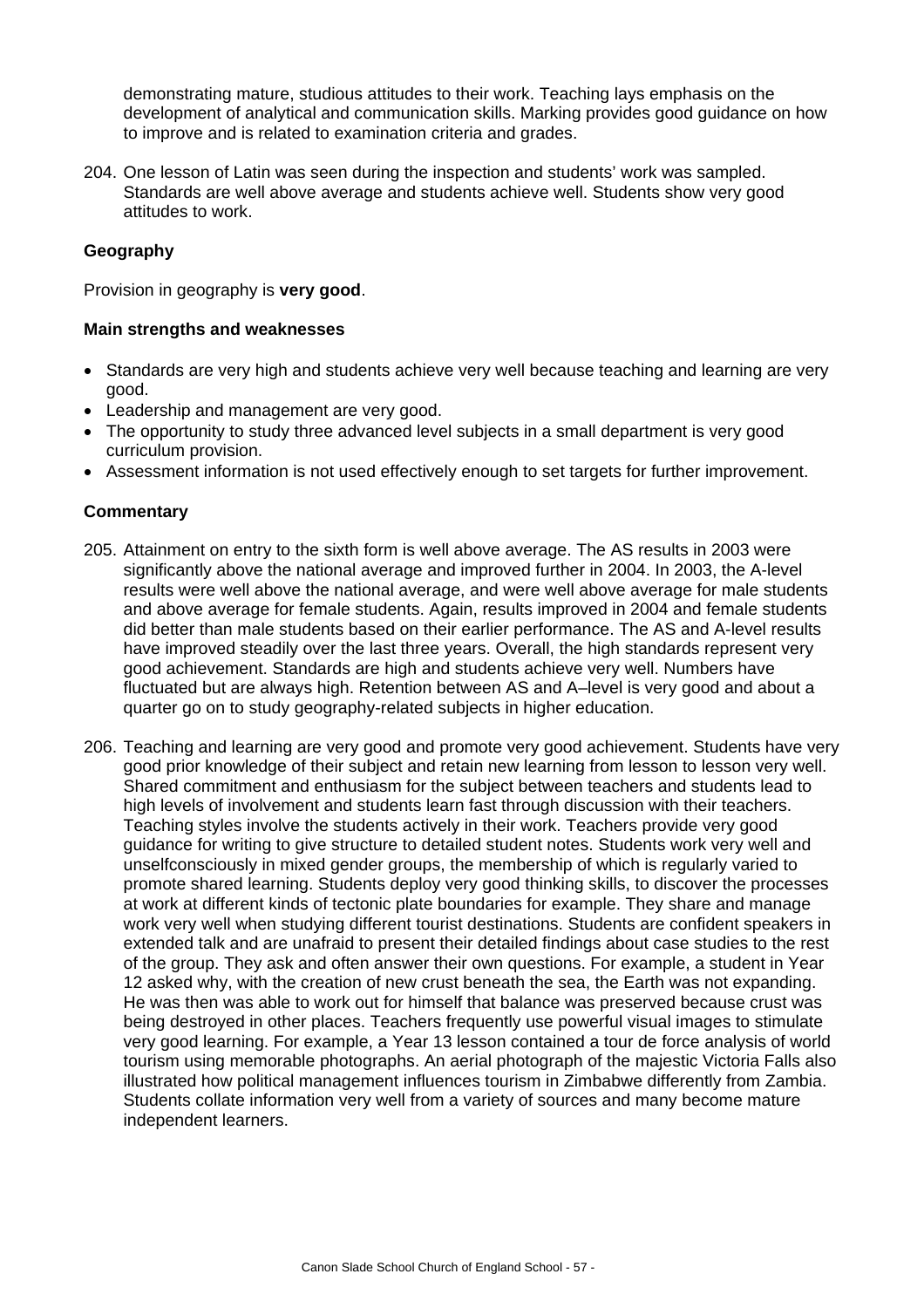- 207. Marking is thorough and always encourages students to strive to do better. The best marking is related to examination criteria and shows students how to improve, but this is inconsistent. Teachers know their students well and assess accurately but the use of this assessment to record progress and set targets for improvement is less secure.
- 208. Leadership and management are very good. That this small department offers three advanced level subjects is excellent curriculum provision, testimony to the complementary skills and enthusiasm of this very effective team. The school makes generous provision for field work in the geography-related subjects and staffing is good. Improvement since the last inspection has been very good. Provision has improved from satisfactory to very good, teaching has improved and standards have risen.

# **History**

Provision in history is **very good**.

# **Main strengths and weaknesses**

- Very good teaching leads to consistently high examination grades. The course both requires, and helps to produce, high literacy levels.
- Brisk, purposeful teaching conveys information but also presents some challenge to pupils.
- Relationships are very good and students' good motivation contributes to their successful learning.
- Teachers help students to build up reasoned, balanced answers firmly based on evidence and the differing views of historians.
- The provision of ICT equipment is unsatisfactory, although teachers make good use of the resources available.
- In some lessons, the accommodation limits the effectiveness of the learning.

- 209. All students normally achieve a pass grade in the AS and A-level examinations and, apart from a dip in the A-level results in 2003, many students regularly get the highest possible grades. The 2004 A-level results were the best so far and were well above the national average. This represents very good achievement and progress, particularly in the case of the female students. The results are comparable to those of most other subjects. Standards in the current Year 13 are well above course expectation and achievement is very good.
- 210. Work seen in class and in files demonstrates that the students handle differing interpretations and conflicting sources. They respond very well to very good teaching and make positive contributions to discussions. They show good analytical skills. In written work on source evaluation, they make critical judgements about the values of different types of evidence and the differing opinions of historians. They both acquire, and use, an appropriate technical vocabulary and demonstrate very good skills of extended writing. This partly explains why the students consistently attain the higher grades. This success makes history a popular option choice. The few students with special educational needs and those identified as gifted and talented are well looked after and attain standards that show good progress from previous levels. Teachers and students form very good relationships and the learning experiences make a good contribution to the spiritual, moral, social and cultural development of the students.
- 211. The teaching in the sixth form is consistently very good. It is characterised by very good subject competence, very good relationships, very good planning and a brisk, purposeful delivery that conveys information but also calls for some challenge and individual response. The students are all very well motivated and contribute to the successful learning. Students learn very well from the teacher and from each other but in some lessons, the physical layout of the desks and chairs inhibits any form of cross-class debate and the cramped conditions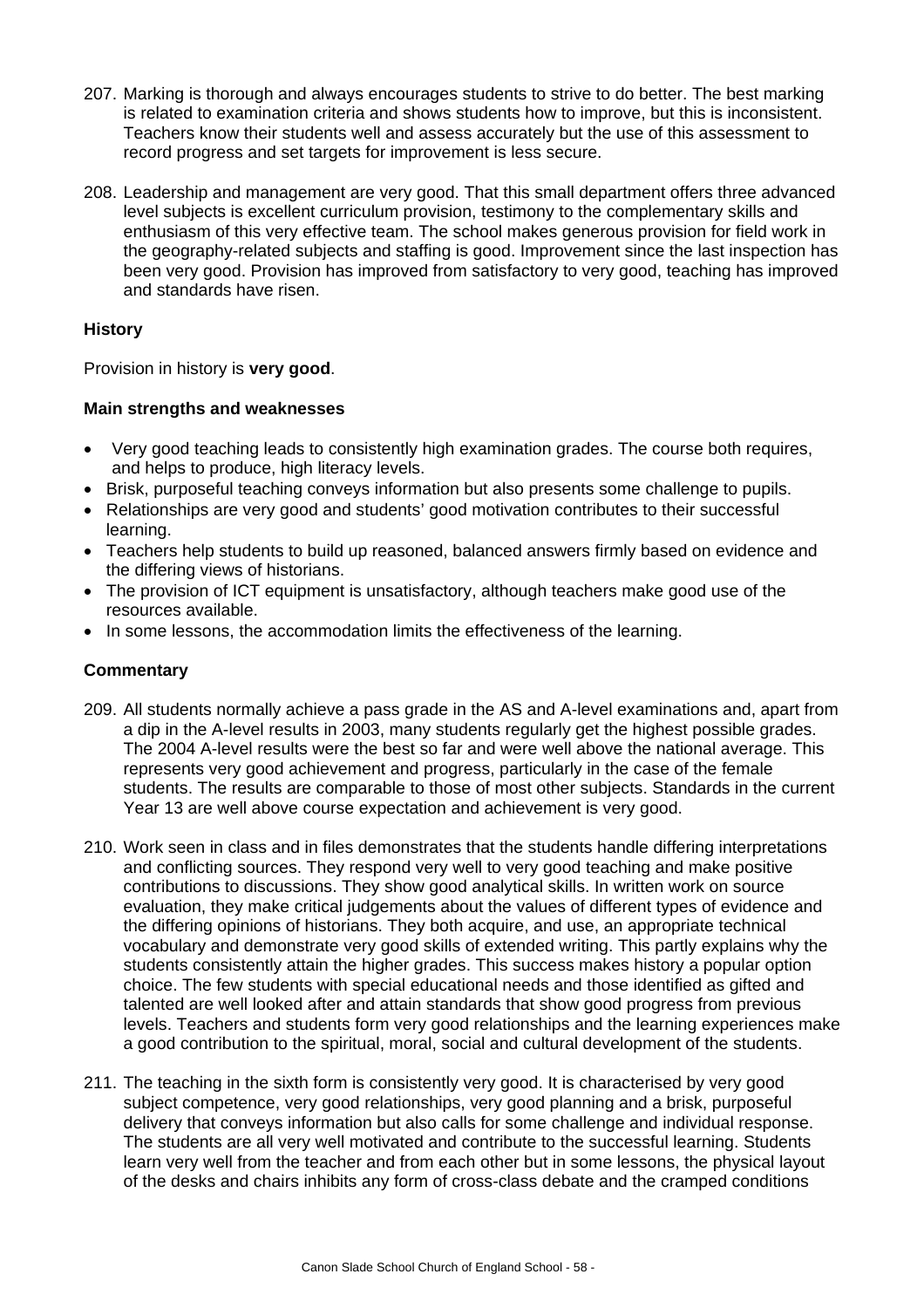restrict the very good group work. ICT is used well where it is possible to get access to the few interactive whiteboards and specialist computer rooms but is under-developed in terms of departmental provision. Procedures to share and spread good teaching practice are good.

212. Leadership and management are good. This helps to produce very good standards, very good relationships and much improved results. Analysis of examination results in order to improve performance is thoughtful and effective, assessment is thorough, and predicted grades are reliable. Concerns raised at the previous inspection have been addressed and strengths maintained. Progress since the last inspection has been good.

# **ENGINEERING, TECHNOLOGY AND MANUFACTURING**

#### **Product design**

Provision in design and technology is **very good**.

#### **Main strengths and weaknesses**

- Students make very good progress and their achievement is excellent.
- The quality of work is of an exceptionally high standard.
- Teaching and learning are very good and occasionally excellent.
- The department is very well led and managed.

- 213. The AS and A-level results in 2003 were very high with all students attaining levels A to D. Students made very good progress and their achievement was excellent. In 2004 results were similar.
- 214. The quality of students' current work is of an exceptionally high standard. Students are achieving very well in relation to predictions based on their GCSE examination results. Achievement is the result of very effective teaching, which is very demanding. The lesson structure and activities clearly focus students on their learning. They recall knowledge well and apply it in a range of contexts; their project work is of an exceptionally high standard and shows the same confidence as their class work.
- 215. Teaching is very good and is occasionally excellent, and students learn very well as a result. The principal features of the very good teaching are clear objectives, sharp planning, brisk pace and a range of teaching strategies to bring about learning. The teacher has very good subject knowledge and uses this very well in discussion, questioning and demonstration of the tasks set. Lessons provide very good opportunities for students to practise what has been discussed and to develop their skills and techniques, which improve as lessons progress. Teachers also provide good opportunities for students to carry out detailed research, working as individuals to formulate ideas, record their findings and prepare specifications. They respond confidently to the activities.
- 216. Students learn very well. They are attentive, work productively and respond very well to the very supportive teaching and different learning styles they experience. They rise to the challenge of designing products for a specific purpose. In lessons, time is used very well. Students support and help each other effectively and, in groups, talk and listen to each other in a mature way as part of their learning. Students are always confident when offering ideas in open discussion and this was seen in a lesson when pupils were evaluating their designs and manufacturing component parts for their lighting projects. In Year 12 pupils followed a thematic approach to their projects, their designs reflecting the influences of the work of the Memphis School and designs from Bauhaus. The work seen was excellent because students gave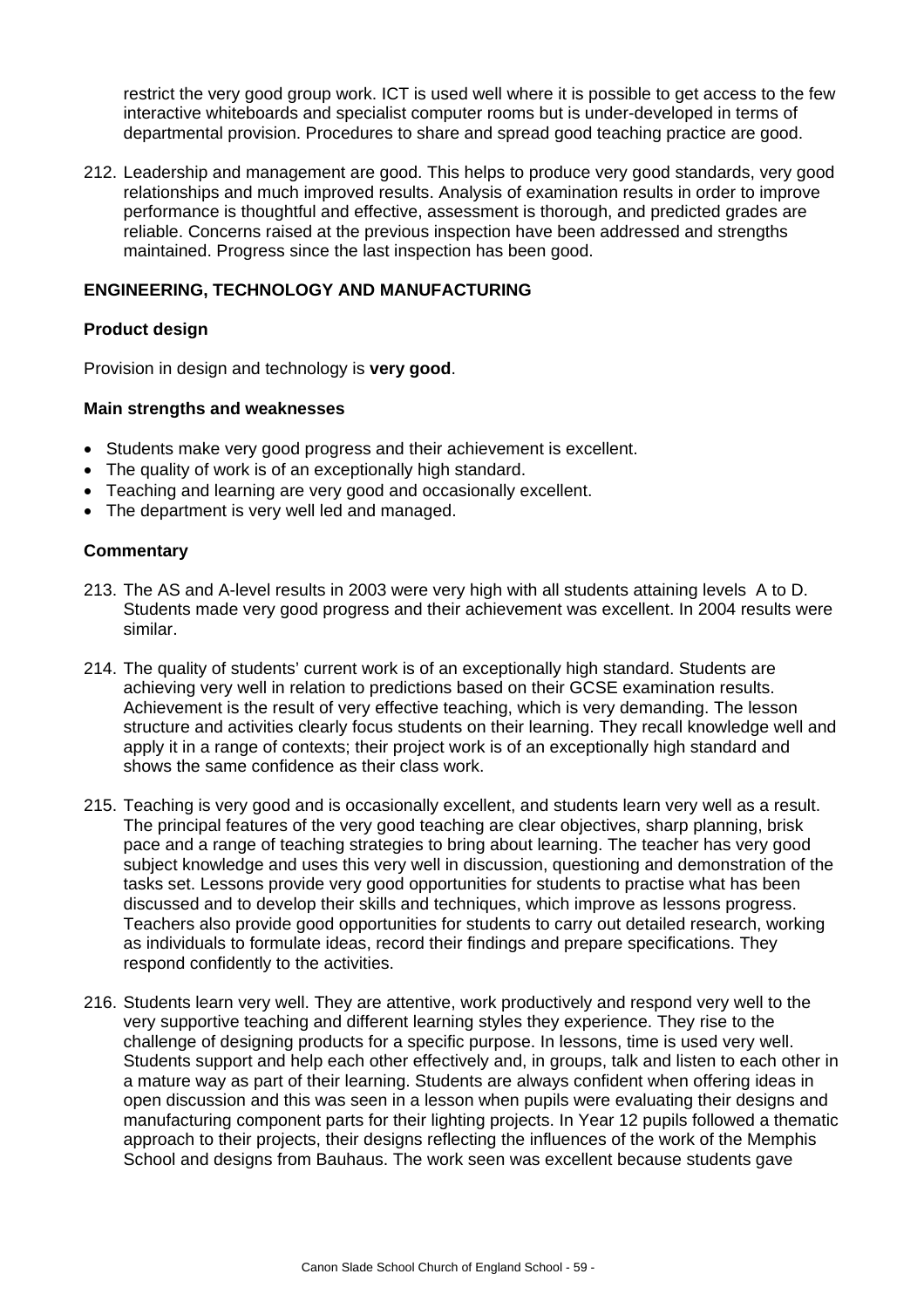particular attention to the aesthetic aspects of design, the creative use of materials and technical aspects, manufacturing products of very good quality.

217. The very good teaching and learning result from work in the department being very well led and managed. There is a commitment to building on what has already been achieved and to improving standards. Planning effectively reflects the course requirements and determines the level for very good teaching. Recording of progress and target setting based on careful analysis of student performance through review, evaluation and assessment are very well established. Learning outcomes are sharply focused. Improvement in the quality of work since the last inspection has been good.

#### **VISUAL AND PERFORMING ARTS AND MEDIA**

- 218. The focus was on art and design, performing arts and theatre studies. Lessons in music, music technology and media studies were sampled.
- 219. Two lessons were seen in music, one in each of Year 10 and 11. Standards in music are above average, as are the AS and A-level examination results. The students on the AS and Alevel courses achieve well. They are musical, articulate, mostly confident performers and are competent in their use of composing and sequencing software. They use it well when working on, for example, two-part writing in a Baroque style or writing for a drum kit. Music students are confident in their use of figured bass and cadences, though they lack a wide general knowledge of music history. Teaching and learning are good.
- 220. Music technology is a new course and is currently only taught in Year 12. One lesson was seen. Standards are well above average, and achievement is good. Students benefit from good teaching, resulting in good learning. The music technology course has opened up possibilities of sixth form music education for a wider range of students. The proposed recording studio is intended to enhance this provision even further. Music technology students benefit from excellent resources and display good understanding of editing and composing, especially quantizing and using loops. There is a wide range of opportunities in the extracurricular activities.
- 221. One lesson of media studies was seen. Standards are well above national expectations and teaching and learning are very good. Students enjoy the subject, show an excellent awareness of world events and respond maturely to a wide range of texts. In their lessons and practical work, they show a very good understanding of media concepts, analyse texts very well and eagerly debate moral and ethical issues associated with them; therefore, they achieve very well.

#### **Art and design**

Provision in art and design is **good***.* 

#### **Main strengths and weaknesses**

- Standards are above average and achievement is good
- Teachers have very good subject knowledge and this is reflected in the high quality of individual advice which plays an important role in raising standards.
- Attitudes of students are very good; they are well motivated and keen to take responsibility for their own learning.
- The provision of accommodation for independent study is poor.
- The department offers a very good range of extra-curricular activities, which is a significant factor in raising achievement.
- The analysis of examination data is not rigorous enough to inform planning effectively.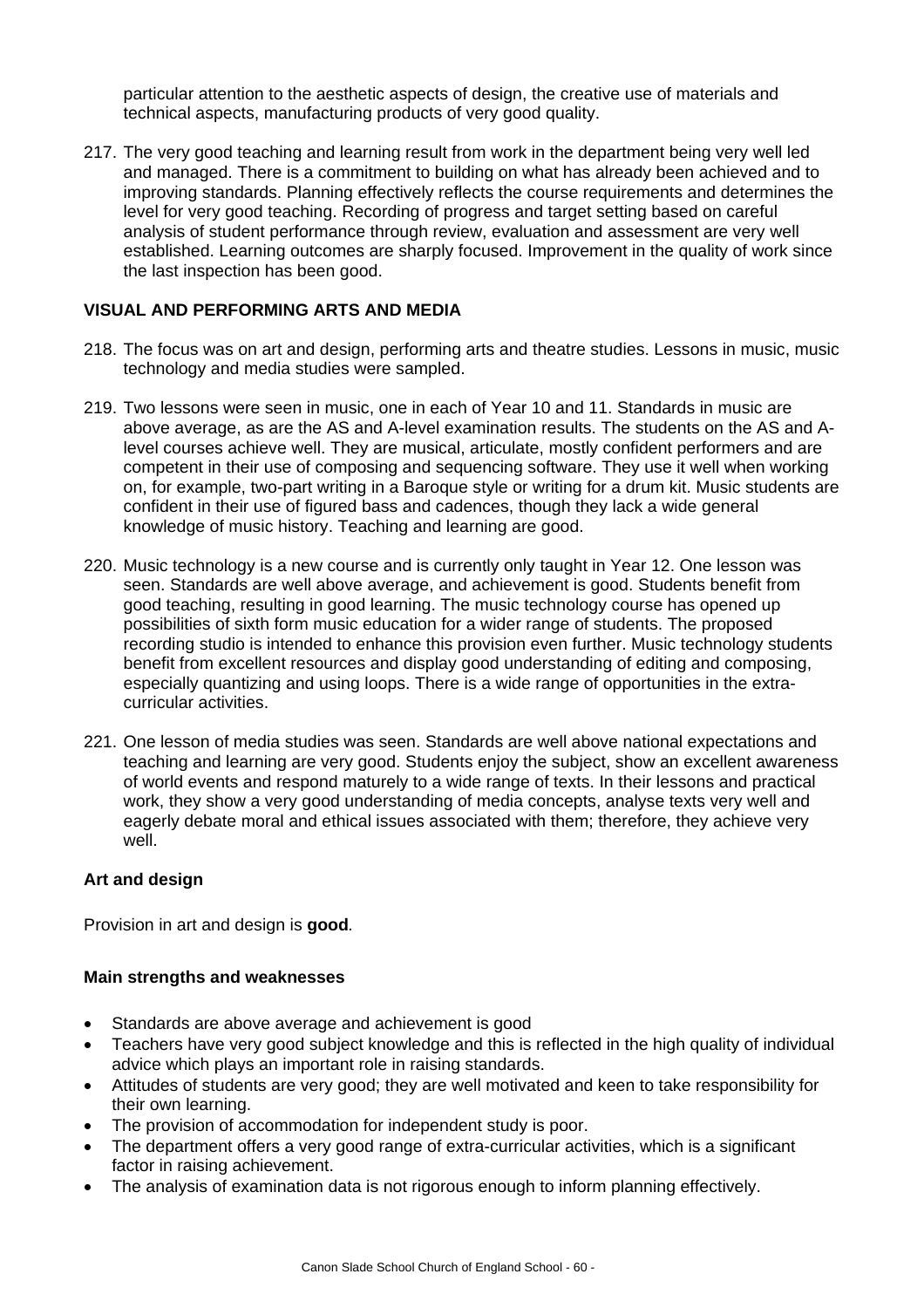- 222. Results at A-level have been above the national average in recent years. In 2003, an above average number of students gained the top grades of A and B and grades A-E, and results in 2004 were very similar. This represented a good level of achievement in relation to their results at AS-level and in the GCSE examinations and students have made progress at a faster rate than expected. Results at AS-level in 2003 were above the national average but fell slightly in 2004. Most students achieved well. Retention to courses is good. Most students successfully complete them.
- 223. Standards by Year 13 are above course expectations overall because students' independent decision-making skills and their knowledge and skills in art and design are good. Much of the work is conceptually adventurous, grounded in a good understanding of how to undertake purposeful preparatory studies. Students work with a high degree of individuality and most show in-depth analysis and exploration of ideas and styles. This results in some work being of a very high standard. For example, studies based on Japanese art, following a visit to the country, demonstrated a very good understanding of the cultural use of surface decoration. They were presented in a highly innovative way, which reflected a high level of personal response. ICT is used well. Students frequently manipulate imagery to develop and extend work in areas such as animation. Learning is very well supported by enrichment activities such as visits to Paris and Saturday workshops where pupils work with practising artists to extend their techniques in areas such as graphic design, textiles and ceramics. Standards of literacy are very good and the investigation of texts and images shows an informed analytical response.
- 224. Achievement in the sixth form is good. In Year 12, students successfully move on from their GCSE work into new areas and rapidly build in the challenge of individual study and interpretation. Standards of work are above average. The students' portfolios demonstrate a growing ability to interpret and convey ideas and to use analytical and documenting skills. In a textiles project on body adornment, students diversified and pursued new lines of thought, through a range of research including experiments with a wide range of media.
- 225. Teaching is very good and students learn very well as a result. The teachers have a very good command of their subject and the specialisms they teach. A major strength is the emphasis given to independent thought and learning. High quality individual attention and knowledgeable advice play an important role in developing these and in raising standards. Students are looked on as artists, and individual needs are identified well. This enables students from differing backgrounds to make equal progress. In lessons, the quality of dialogue on the analysis and evaluation of work is very good and students are given clear references but do not record targets, so valuable opportunities to measure progress arising from them are missed. Teachers are always prepared with examples to support critical analysis of artists and give direction on techniques; however, the department's accommodation for independent study is unsatisfactory. Students have no room of their own and, because of the demands on the art rooms, it can be difficult to pursue work in private study time. This, combined with the timetabling of only single lessons, has a negative impact on the continuity and progression of the whole course.
- 226. Relationship between teachers and students are very good. This is particularly evident when areas of improvement are negotiated individually. Students have a positive attitude to their work, enjoy art and respond well to the supportive teaching. The teachers' enthusiasm for the subject encourages students to be receptive to new ideas and viewpoints and students display a willingness to consider views and beliefs other than their own. Portfolios and sketchbooks are kept well and reflect pride and commitment.
- 227. The leadership of the department is very good and it is well managed. There is a strong, shared commitment within the department to build on what has already been achieved and to improve standards. Analysis of examination data is being used but its use is not yet rigorous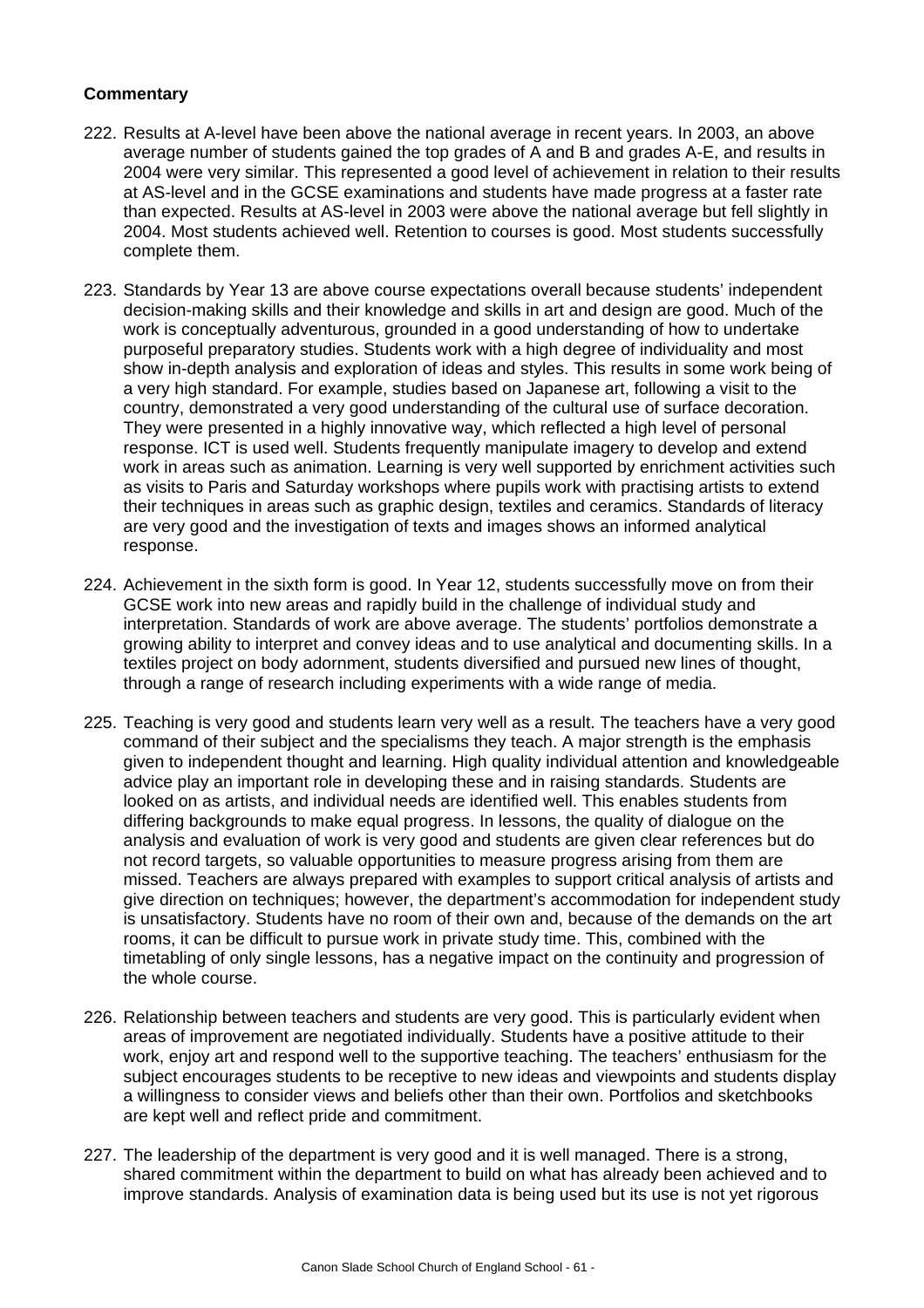enough to inform planning effectively. The department contributes very well to students' spiritual, moral and cultural development through multi-cultural and autobiographical studies. Art is a popular subject and a significant number of students go on to study areas of the subject at a higher level. Overall, improvement has been good since the last inspection. There is more extra-curricular activity and work is supported by artists in residence. Standards have been maintained.

## **Performing arts**

Provision in AVCE performing arts is **very good**.

#### **Main strengths and weaknesses**

- Students achieve well as a result of very good teaching and excellent assessment.
- The course attracts students from a wide ability range and is aimed at those wanting a career in performing arts.

#### **Commentary**

- 228. This is a new course attracting students from a wide ability range. Overall standards are in line with those expected for this course and students make good progress and achieve well overall. Learning is best when students listen to each other and work well in groups. Practical results so far are rather clichéd, and status and characterisation are basic. Students appreciate the honest feedback from the teacher and benefit from the teacher's expertise. The majority of students have weaknesses in reading aloud and pronunciation and sometimes in understanding the meaning of fairly common words.
- 229. Teaching and learning are very good; lessons are fast paced and based on good knowledge of students' abilities. Assessment is excellent and contributes to raising standards. The teacher has excellent subject knowledge and provides very good feedback and continuous assessment. However, opportunities to improve students' learning are missed by not encouraging them to use a notebook to write down unfamiliar words and terms in order to build up a personal aide-memoire.
- 230. The subject is very well led and managed and the vision for improvement is closely linked to the school's bid for specialist Performing Arts College status. Accommodation and resources are excellent and there are very good extra-curricular opportunities.

#### **Theatre studies**

Provision in theatre studies is **good**.

#### **Main strengths and weaknesses**

- Achievement is good and is improved by good teaching and excellent assessment.
- Standards at the end of Year 13 are above average, although in the early stages of the course they are lower than expected.
- Teachers' subject knowledge and the quality of their relationships with students are very good.
- Extra-curricular opportunities are very good.
- Accommodation and resources are excellent.

# **Commentary**

231. Results in A-level examinations in 2003 were above average and represented good achievement for the students following the course, following a trend of several years. They were similar in 2004. Standards are in line with course expectations at the end of Year 12, but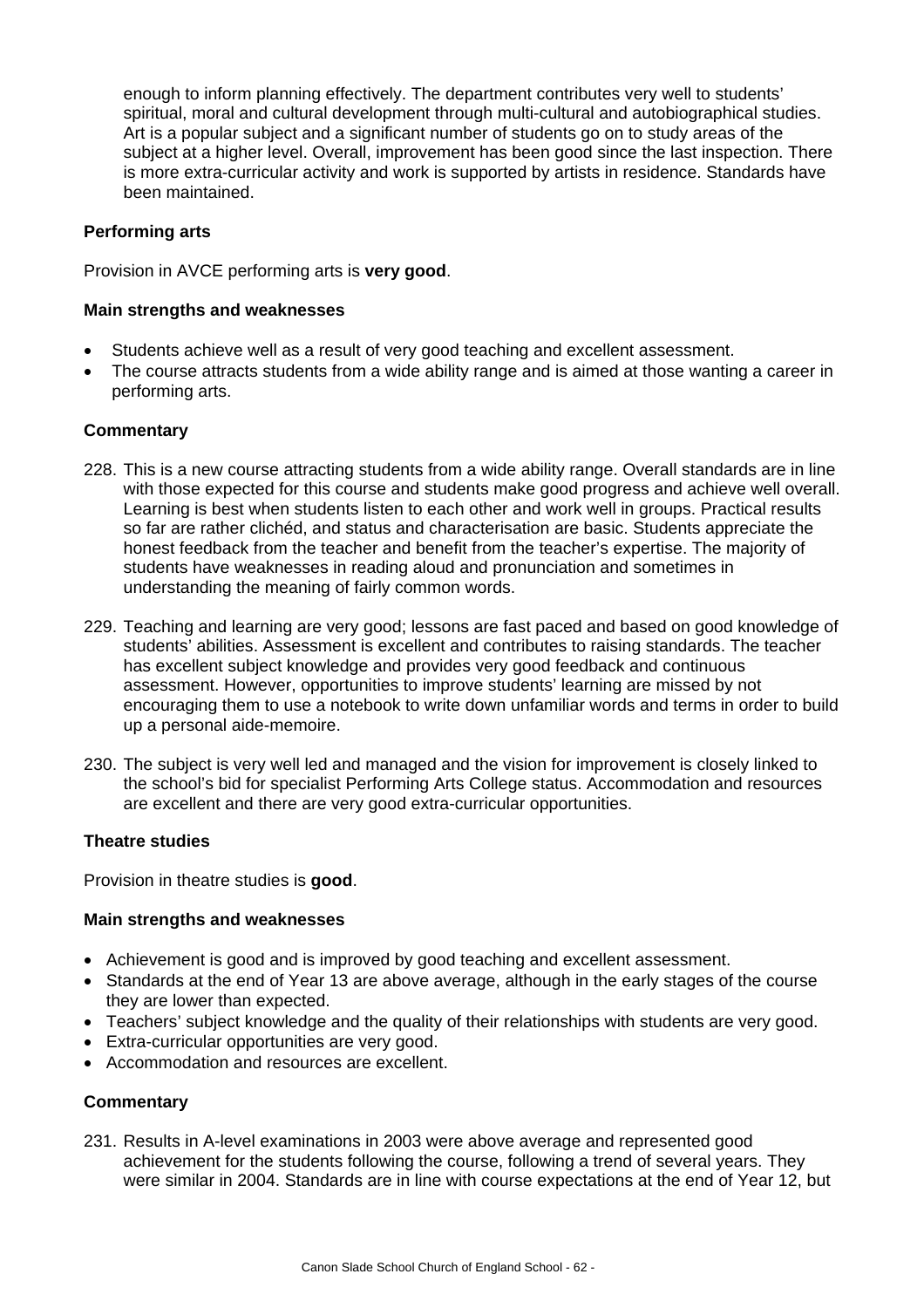there is good progress throughout the sixth form so that standards are above expectations by the end of Year 13. Group work, in particular, improves with more mature collaboration between the students and this results in productive, high quality outcomes. When the standard is below that expected in Year 12 it is because students have limited prior experience. Students, whilst keen to offer their own, worthy suggestions, do not listen or evaluate the ideas of others. In the very good lesson seen, students in Year 13 responded well to a variety of engaging stimuli. General knowledge of the subject, and of historical characters in particular, is weak. The achievement of male and female students is equally good.

232. Teaching and learning are both good. This strength in teaching is characterised by wellprepared lessons, good relationships with students, outstanding marking and feedback to students, good pace and very good subject knowledge. Leadership is very good and the department is managed well. There is a clear vision, supported by the targets from the successful performing arts bid, resulting in the expansion of the department and the recruitment and retention of a good team of suitably qualified teachers. The department's provision is enhanced by very good provision for extra-curricular activities and the excellent accommodation and resources. Improvement since the last inspection has been good. This is because standards at A-level have stayed above national averages, and they are improving despite the larger group sizes. Progress remains good and accommodation and resources have been vastly improved. Overall, improvement since the last inspection has been good.

# **HOSPITALITY, SPORTS, LEISURE AND TRAVEL**

The school provides no courses in this area.

#### **BUSINESS**

#### **Business economics**

233. One lesson of business economics was sampled in Year12. Standards are above average and achievement is good. Teaching and learning are good and students of all abilities achieve well as a result of well-planned teaching and clear explanations. Students' very good attitudes and high levels of concentration contribute well to their progress.

# **HEALTH AND SOCIAL CARE**

The school provides no courses in this area.

# **PERSONAL AND SOCIAL DEVELOPMENT AND GENERAL PROGRAMMES**

#### **Personal, social and health education**

234. Personal, social and health education was sampled. An inclusive programme of personal, social and health education is taught through general studies and covers a wide range of areas from drugs use and abuse, relationships and family life through to independent study skills and preparation for life as a university student. The curriculum is enriched by activities such as community service placements, charity work and the Duke of Edinburgh Award scheme. Students contribute well to the life of the school with activities such as mentoring younger pupils and holding weekly anti-bullying clinics. An active sixth form council represents students' views.